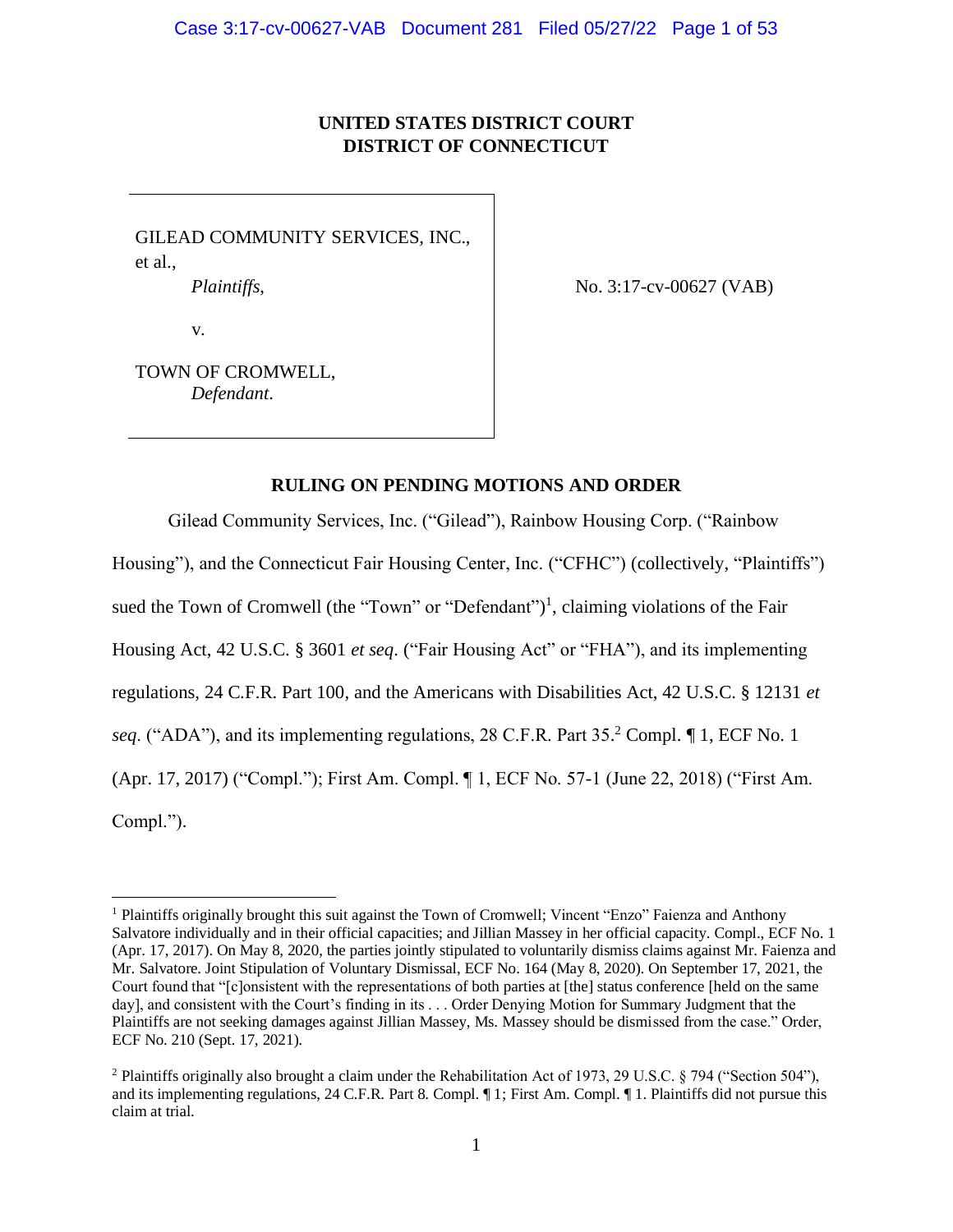### Case 3:17-cv-00627-VAB Document 281 Filed 05/27/22 Page 2 of 53

Following a six-day trial, which included testimony from fifteen witnesses, and the admission of 190 exhibits, the jury unanimously found that the Town of Cromwell violated the Fair Housing Act and the Americans with Disabilities Act, and awarded compensatory damages of \$181,000 and punitive damages of \$5,000,000. Verdict Form at 2–3, ECF No. 239 (Oct. 15, 2021) ("Verdict"). The jury also unanimously concluded that the Connecticut Fair Housing Center did not prove any compensatory damages. *Id*. at 2.

The parties have filed three post-trial motions since the jury reached its verdict.

Plaintiffs filed a motion for nominal damages under Federal Rule of Civil Procedure 59(e), or in the alternative, Federal Rule of Civil Procedure 60(b). Pls.' Mot. for Nominal Damages Under Fed. R. Civ. P. 59(e), or in the Alternative, Fed. R. Civ. P. 60(b), ECF No. 255 (Dec. 2, 2021) ("Pls.' Mot.").

The Town of Cromwell filed a renewed motion for judgment under Federal Rule of Civil Procedure 50(b) and, in the alternative, a motion for a new trial under Federal Rule of Civil Procedure 59. Def.'s Renewed Mot. for J. Pursuant to Fed. R. Civ. P. 50(b), and, in the Alternative, Mot. for New Trial Pursuant to Fed. R. Civ. P. 59, ECF No. 249 (Nov. 12, 2021) ("Def.'s JMOL"); Def.'s Mem. of Law in Supp. of Renewed Mot. for J. Pursuant to Fed. R. Civ. P. 50(b), and, in the Alternative, Mot. for New Trial Pursuant to Fed. R. Civ. P. 59, ECF No. 249-1 (Nov. 12, 2021) ("Def.'s JMOL Mem."). The Town of Cromwell also filed a motion for stay of execution of the judgment. Mot. for Stay of Execution of J. Without Bond or Other Security, ECF No. 254 (Dec. 2, 2021) ("Def.'s Mot. for Stay"); Def.'s Mem. of Law in Supp. of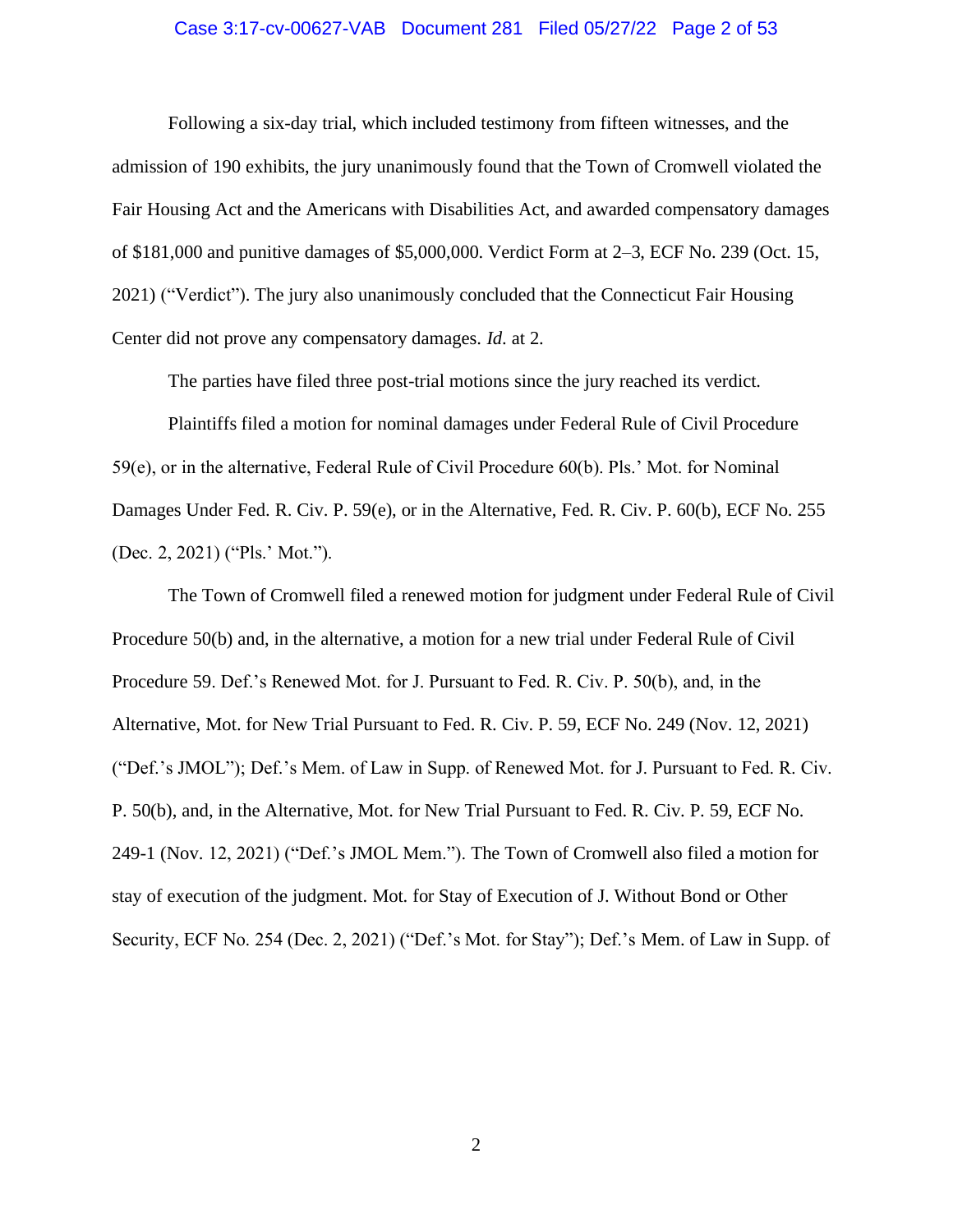### Case 3:17-cv-00627-VAB Document 281 Filed 05/27/22 Page 3 of 53

Mot. for Stay of Execution of J. Without Bond or Other Security, ECF No. 254-1 (Dec. 2, 2021) ("Def.'s Mem. for Stay").<sup>3</sup>

On April 14, 2022, the Court held a hearing on the parties' post-trial motions. Min. Entry, ECF No. 271 (Apr. 14, 2022).

For the reasons outlined below, the motion for nominal damages under Federal Rule of Civil Procedure 59(e) and 60(b) is **GRANTED**; the renewed motion for judgment under Federal Rule of Civil Procedure 50(b) and, in the alternative, motion for a new trial under Federal Rule of Civil Procedure 59 is **DENIED**; and the motion for stay of execution of judgment is

# **DENIED**.

## **I. FACTUAL BACKGROUND**

The Court assumes familiarity with the facts of the case.

Based on the testimony, and other evidence admitted at the trial, the jury reasonably could have determined the following happened:

On March 26, 2015, Gilead purchased the home at 5 Reiman Drive, with the intention of turning it into a group home. Trial Tr. vol. 1, 76: 6–7.

Days later, on or about March 29, 2015, residents of the Town of Cromwell created a Facebook group called Reiman Strong. Members used this Facebook group to share updates concerning Gilead's plan to convert the home at 5 Reiman Drive into a group home. Pls.' Ex. 102 (capturing all posts on the Facebook page from March 29, 2015 through May 10, 2016). Members of the Facebook group openly shared their hopes that Gilead would abandon its plans

<sup>&</sup>lt;sup>3</sup> The parties filed amended briefs on May 10, 2022, after the Court issued a text order indicating its preference that briefs cite only to official transcripts. Order, ECF No. 272 (Apr. 18, 2022); *see* Pls.' Updated Brief in Opp'n to Def.'s Renewed Mot. for J. Pursuant to Fed. R. Civ. P. 50(b), and, in the Alternative, Mot. for New Trial Pursuant to Fed. R. Civ. P. 59, ECF No. 279 (May 10, 2022); Def.'s Am. Mem. of Law in Supp. of Renewed Mot. for J. Pursuant to Fed. R. Civ. P. 50(b), and, in the Alternative, Mot. for New Trial Pursuant to Fed. R. Civ. P. 59, ECF No. 280 (May 10, 2022). This Order cites to the original briefs but takes notice of citations to the official trial transcripts.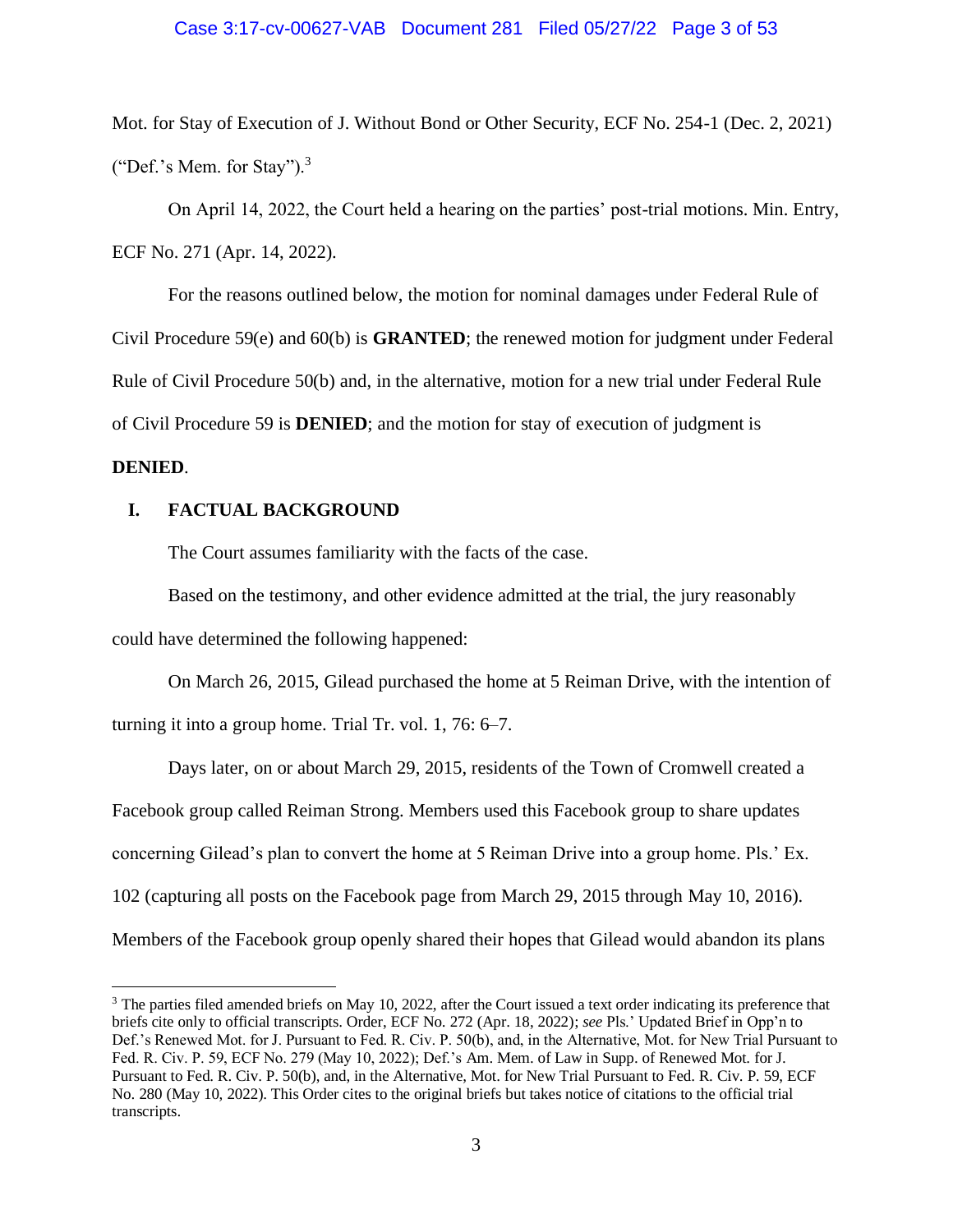### Case 3:17-cv-00627-VAB Document 281 Filed 05/27/22 Page 4 of 53

for 5 Reiman Drive. *See, e.g.*, Pls.' Ex. 52 (comments in response to a Facebook post, including a comment where Diane Uccello, an administrator of the Facebook group, said she hoped to soon "see a For Sale sign" at 5 Reiman Drive).

Toward the end of March 2015, Daniel Osborne, the Chief Executive Officer of Gilead, spoke with Town Manager Anthony Salvatore, to inform Mr. Salvatore that Gilead had purchased the home at 5 Reiman Drive. Trial Tr. vol. 1, 83:7–23, 84:13–21. Town Manager Salvatore noted having already received calls from concerned residents. *Id*. Mr. Osborne also met with several members of Town of Cromwell leadership, including the Mayor, the Town Manager, and a representative from the school system, among others. A public forum was recommended at this meeting. *Id*. at 84:13–25, 85:22–86:6.

On April 20, 2105, even before Gilead moved residents into 5 Reiman Drive in Cromwell, key Town of Cromwell officials, including the Mayor Vincent Faienza, Town Manager Salvatore, members of the Town of Cromwell Council, the Chief of the Police Department, the Chief of the Fire Department, the Town's Planning Director, the head of the Building Department, and the Superintendent of Schools, as well as numerous Town of Cromwell residents voiced opposition to the opening of the group home. Trial Tr. vol. 1, 89:11– 13, 94:1–7, 94:23–100:19 (Mr. Osborne's testimony concerning the comments made by Town of Cromwell officials and residents at the April 20, 2015 public forum); Trial Tr. vol. 2, 335:1–14, 338:6–341:6 (the moderator of the forum explaining that all of the town leaders spoke at the forum before Gilead presented, and also noting that residents shouted questions out of order); Trial Tr. vol. 3, 542:14–20 (examination of Town Manager Salvatore, "Q: Do you recall at the town forum the mayor stating that the number of group homes in town should be limited the way that package stores are limited? A: I recall something like that, but that was kind of like an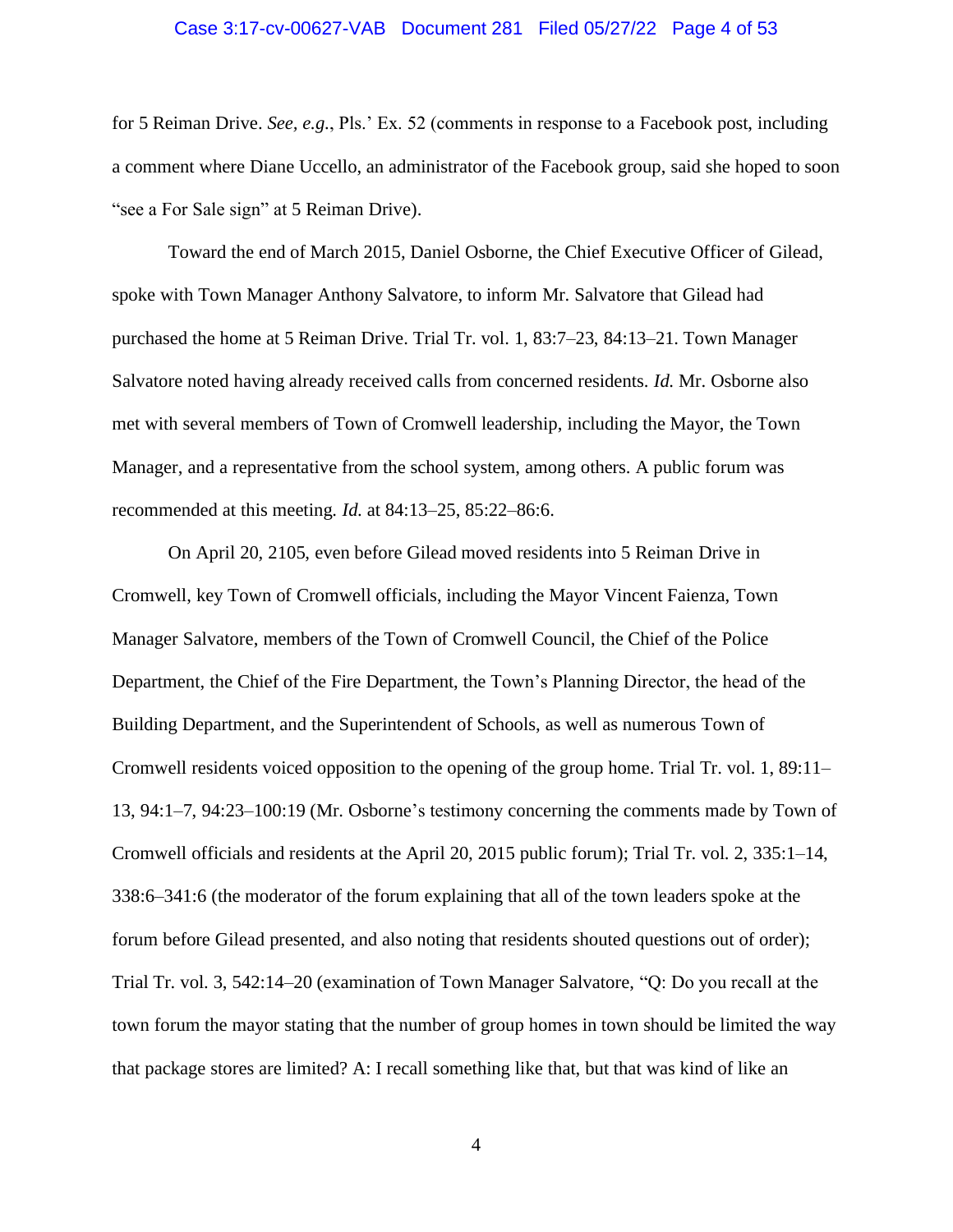### Case 3:17-cv-00627-VAB Document 281 Filed 05/27/22 Page 5 of 53

analogy of how the number of package stores are decided for a jurisdiction."); Trial Tr. vol. 3, 626:12–17 (examination of Mayor Faienza, "Q: . . . did you say at the . . . public forum, 'yes' or 'no,' 'Where does this end? How many group homes are going to be established in Cromwell?' A: Yes, at some point in there I did."); Pls.' Ex. 23 (remarks of Diane Uccello—a resident who publicly spoke against the 5 Reiman Drive group home—prepared for the forum, in which she states "[h]ow will it be for your clients—in a neighborhood where [they] will not feel accepted nor wanted?").

On April 21, 2015, the day after the public forum, Mayor Faienza issued a press release requesting that Gilead consider abandoning the home. Trial Tr. vol. 3, 543: 1–19 (Town Manager Salvatore identifying the press release and agreeing that it "communicates a preference from the [M]ayor's office that Gilead locate somewhere besides 5 Reiman"); Pls.' Ex. 30 (April 21, 2015 Town of Cromwell press release which states that "[b]ecause of the lack of information provided by Gilead and [D]HMAS based on the concerns by those in attendance, Mayor Enzo Faienza is officially and public[ly] requesting, on behalf of the citizens of the Town of Cromwell, that Gilead consider relocating to a more suitable location"). The press release also was posted to the Reiman Strong Facebook group, which the Facebook members celebrated and commented on with praise for the Mayor and Town Manager. Pls.' Ex. 52 (including a comment which says "[h]ats off to all who have contributed to this effort, especially the Mayor and Town manager. Sticking together for 'Reiman Strong' works").

Several weeks later, in May 2015, Gilead learned that the Town of Cromwell had petitioned the Department of Public Health to reject Gilead's license for the home, which Gilead did not believe it needed. Trial Tr. vol. 1, 109:22–110:12 (Mr. Osborne testifying that Gilead later learned that the Town of Cromwell "petitioned to deny a license for a program that didn't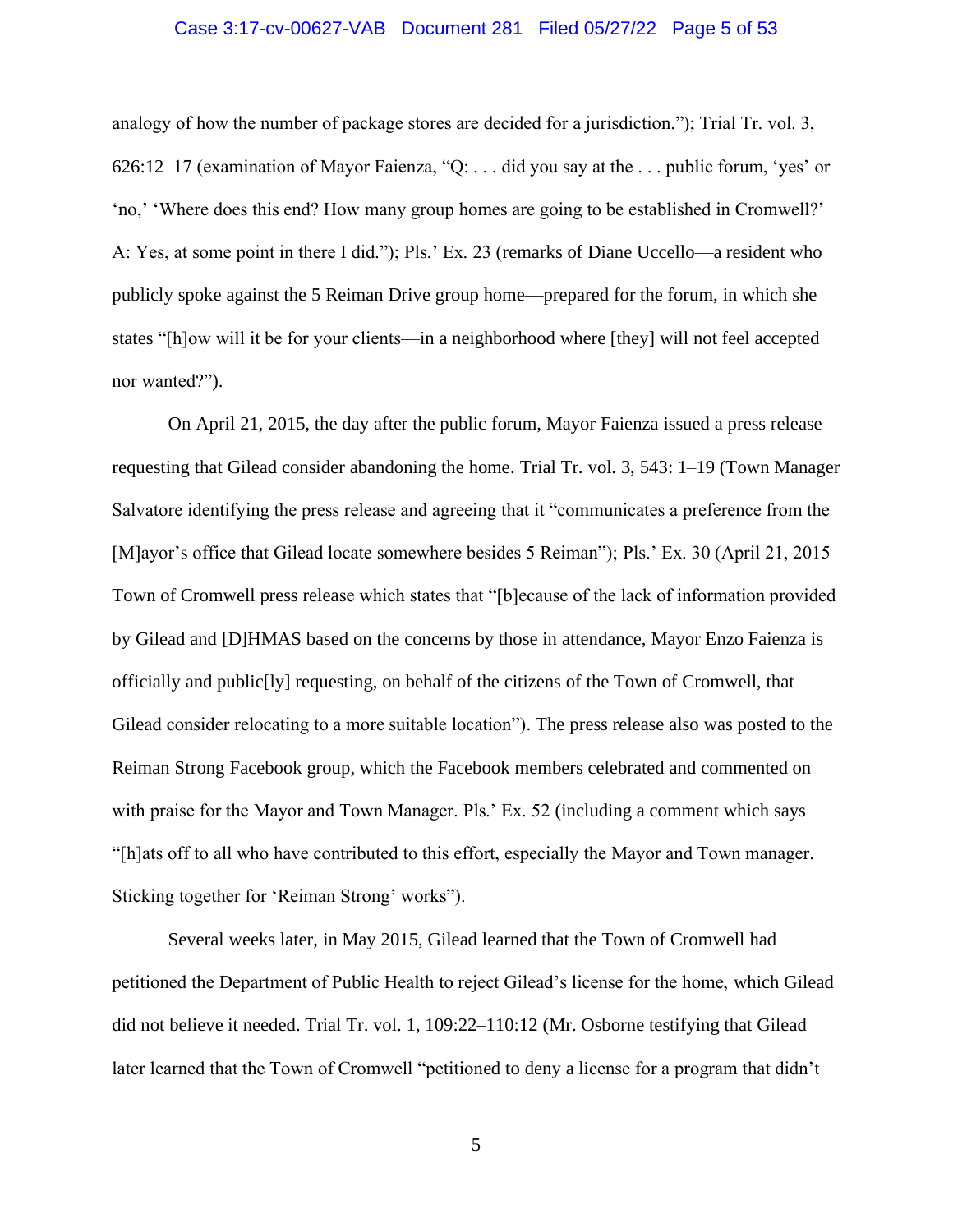#### Case 3:17-cv-00627-VAB Document 281 Filed 05/27/22 Page 6 of 53

need a license"); Pls.' Ex. 51 (May 13, 2015 press release from the Office of the Town Manager of the Town of Cromwell, stating that "[a]s as result of Gilead Community Services attempting to install another community residence in the Town of Cromwell, Acting Town Manager Anthony Salvatore, with the support of Mayor Enzo Faienza and the Town Council, petitioned the Commissioner of Public Health to deny Gilead . . . authority to install another community residence in the Town of Cromwell"). On May 29, 2015, the Department of Public Health wrote to Gilead stating that it did not require a license to run its group home. Pls.' Ex. 59. On June 29, 2015, Town Manager Salvatore filed a motion for reconsideration requesting that the Department of Public Health reconsider its decision to not require a license to operate in the Town of Cromwell. Def. Ex. 561.

After the Department of Public Health petition failed, the Town sent Gilead a cease-anddesist letter. In this July 1, 2015 letter, the Town of Cromwell claimed that the 5 Reiman Drive home "appears to be in violation of the Town of Cromwell Zoning Regulations" and that the property should not be used "without first obtaining all necessary zoning permits," or else Gilead would incur a fine of \$150 per day. Pls.' Ex. 75. On July 8, 2015, the Town withdrew the cease and desist on the condition that Gilead did not move in more than two residents into the 5 Reiman Drive property. Pls.' Ex. 84.

On July 16, 2015, Gilead received a letter from the Cromwell Town Assessor stating that Gilead's tax exemption application could not be approved without additional documentation. Pls.' Ex. 132. According to Mr. Osborne, this was "highly irregular," as Gilead had never been asked for additional information when applying for tax exemption for its other homes. Trial Tr. vol 1, 127:14–24. After Gilead provided the documents, the Town Assessor denied Gilead's tax exemption application on August 7, 2015. Pls.' Ex. 132.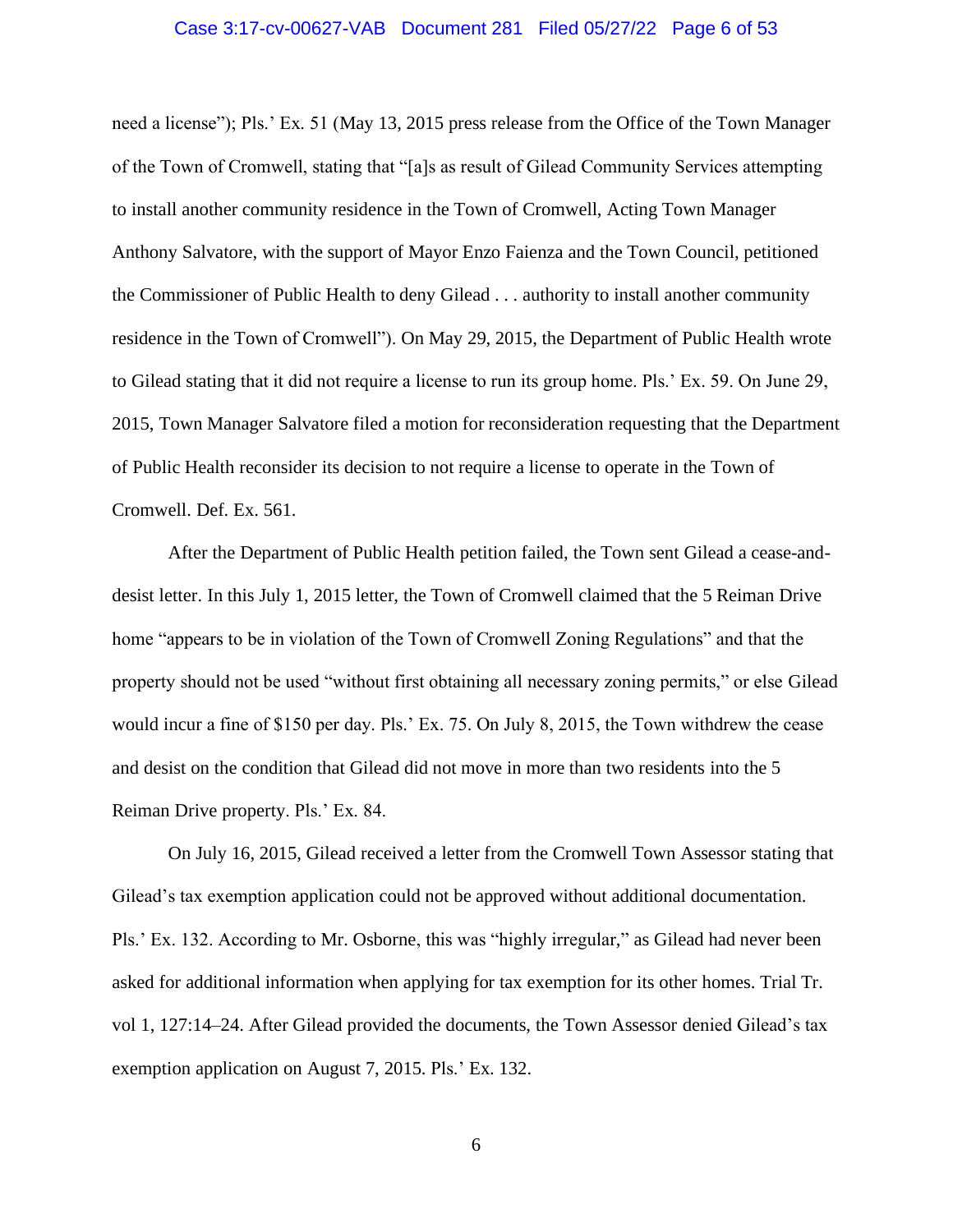### Case 3:17-cv-00627-VAB Document 281 Filed 05/27/22 Page 7 of 53

On July 19, 2015, one of the two residents occupying the group home at 5 Reiman Drive left unannounced to visit his conservator of finance. Trial Tr. vol. 1, 129 (Mr. Osborne explaining that the resident left to visit his conservator of finance, "which is a person who manages his money"). Gilead staff called the Town of Cromwell police to assist in looking for the resident, because of concerns for the resident's health and safety. Trial Tr. vol. 1, 130:2–4 (Mr. Osborne explaining why the police were contacted). Gilead later learned that information shared with the Town of Cromwell police about the resident, including private health information, had been released to the media. *Id*. at 130:2–9. The Town of Cromwell police again responded to a call at 5 Reiman Drive on August 1, 2015, when they were called because a "for sale" sign had been removed from another house and thrown against the home at around 1:25 AM. Pls.' Ex. 93 (Gilead's incident report stating that a staff member heard a loud noise at 1:25 AM); Trial Tr. vol. 1, 130:14–133:18 (Mr. Osborne's account of what happened on August 1, 2015). The police department then failed to fully investigate the incident, closing the case within one hour from when they were initially called to the scene. Pls.' Ex. 94 (case incident report showing that police were called at 8:34 AM and that the report was typed and the case closed at 9:31 AM).

On August 24, 2015, Gilead decided to close the home after deciding that it was not a safe place for the intended residents. Trial Tr. vol. 1, 136:3–137:16 ("[A]t this point, with everything that had happened, we had information leaking from the police department, we've had vandalism, things are escalating no matter what we are trying to do. We made a decision, and the board supported the decision, that this was just not a safe place for these men."); *see also*  Pls.' Ex. 97 (letter from Gilead to the Connecticut Department of Mental Health and Addiction Services indicating that Gilead would be discontinuing its services at 5 Reiman Drive). The news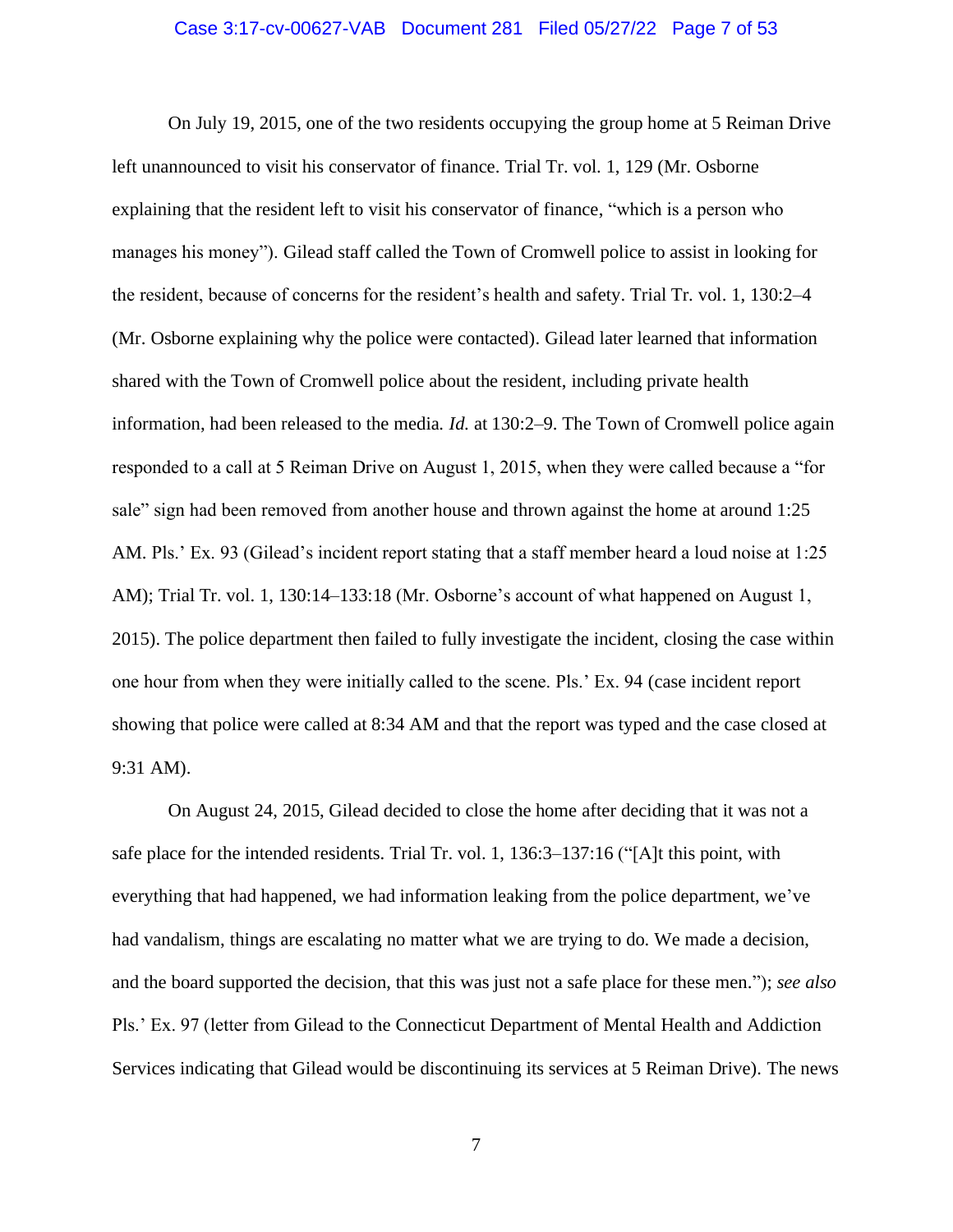### Case 3:17-cv-00627-VAB Document 281 Filed 05/27/22 Page 8 of 53

was received warmly by Town of Cromwell leaders, who celebrated the decision. *See* Pls.' Ex. 99 (press release from the Town Manager and Mayor stating that "Town Manager Anthony Salvatore and Mayor Enzo Faienza applaud Gilead's decision to relocate the Group Home and thank them for listening to the concerns of Town Officials and the residents of Reiman Drive, that this was not the most favorable neighborhood for them to establish a community residence").

After closing the home, sometime around May 2016, Mr. Osborne met with Town Manager Salvatore, who advised Mr. Osborne that "it may not be in [Gilead's] best interest to push the non-profit status to Cromwell as they may take that status away from Gilead or have [Gilead] begin to pay property taxes on [its] other Cromwell property." Pls.' Ex. 117.

On January 5, 2018, the Town of Cromwell Assessor's Office denied Gilead a renewal on its other property's tax exemption. Pls.' Ex. 146 (denial and appeal documents). The Town of Cromwell ultimately was overturned and required to reinstate the exemption. Trial Tr. vol. 1, 171:11–18 (Mr. Osborne explaining that Gilead "hired lawyers and ultimately the town was required to reinstate [Gilead's] tax exemption").

#### **II. STANDARD OF REVIEW**

Rule 59(e) of the Federal Rules of Civil Procedure allows a party to move to "alter or amend a judgment" no later than 28 days after the entry of the judgment. Fed. R. Civ. P. 59(e). Courts consider a motion made under Rule 59(e) of the Federal Rules of Civil Procedure a motion for reconsideration. *See Krohn v. N.Y. City Police Dep't.*, 341 F.3d 177, 179 (2d Cir. 2003) (noting that a party timely filed for reconsideration under Fed R. Civ. P. 59(e)). "The standard for granting [a motion for reconsideration] is strict, and reconsideration will generally be denied unless the moving party can point to controlling decisions or data that the court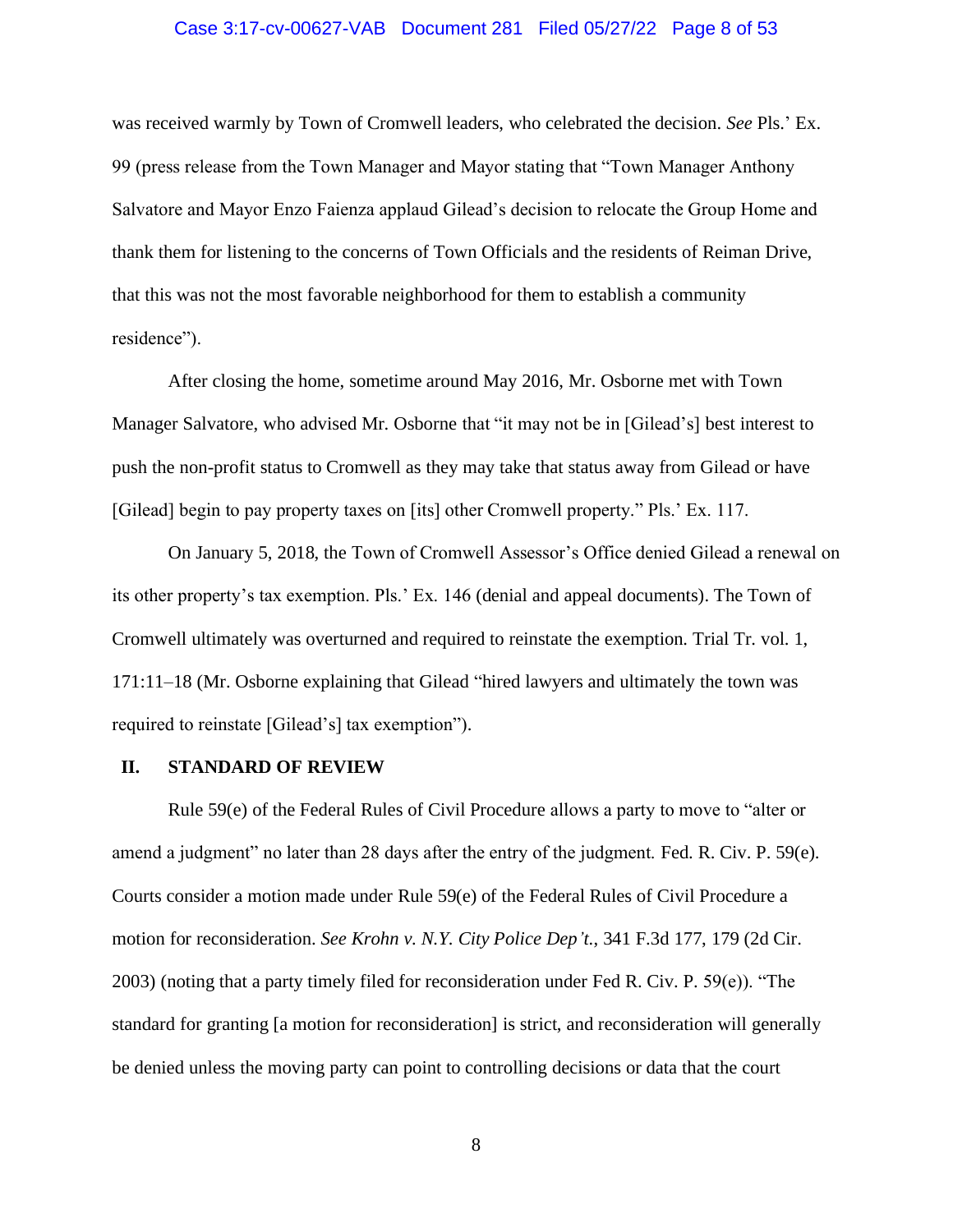#### Case 3:17-cv-00627-VAB Document 281 Filed 05/27/22 Page 9 of 53

overlooked—matters, in other words, that might reasonably be expected to alter the conclusion reached by the court." *Shrader v. CSX Transp., Inc.*, 70 F.3d 255, 257 (2d Cir. 1995); *Lora v. O'Heaney*, 602 F.3d 106, 111 (2d Cir. 2010). "A motion for reconsideration is committed to the sound discretion of the court." *Nygren v. Greater N.Y. Mut. Ins. Co.*, No. 3:07-CV-462 (DJS), 2010 WL 3023892, at \*2 (D. Conn. Aug. 2, 2010) (internal citation and quotation marks omitted); *see also Lesch v. United States*, 372 F. App'x 182, 182 (2d Cir. 2010) (summary order) ("The standard of review of a district court order granting or denying a motion for [reconsideration under both Rule 59(e) and Rule 60(b)] is whether the order constituted an abuse of discretion." (citing *Devlin v. Transp. Commc'ns Int'l Union*, 175 F.3d 121, 132 (2d Cir. 1999))).

Federal Rule of Civil Procedure 60(b) allows the Court to "relieve a party . . . from a final judgment, order, or proceeding for . . . mistake, inadvertence, surprise, or excusable neglect." Fed. R. Civ. P. 60(b)(1); *see also Stevens v. Miller*, 676 F.3d 62, 67 (2d Cir. 2012) ("The decision whether to grant a party's Rule 60(b) motion is committed to the 'sound discretion' of the district court, and appellate review is confined to determining whether the district court abused that discretion.").

The standard governing a motion for judgment as a matter of law under Federal Law of Civil Procedure 50 is "appropriately strict." *Stubbs v. Dudley*, 849 F.2d 83, 85 (2d Cir.1988). The motion "'may only be granted if there exists such a complete absence of evidence supporting the verdict that the jury's findings could only have been the result of sheer surmise and conjecture, or the evidence in favor of the movant is so overwhelming that reasonable and fair minded [persons] could not arrive at a verdict against [it].'" *Wiercinski v. Mangia 57, Inc.*, 787 F.3d 106, 112 (2d Cir. 2015) (quoting *Brady v. Wal–Mart Stores, Inc.*, 531 F.3d 127, 133 (2d Cir. 2008)).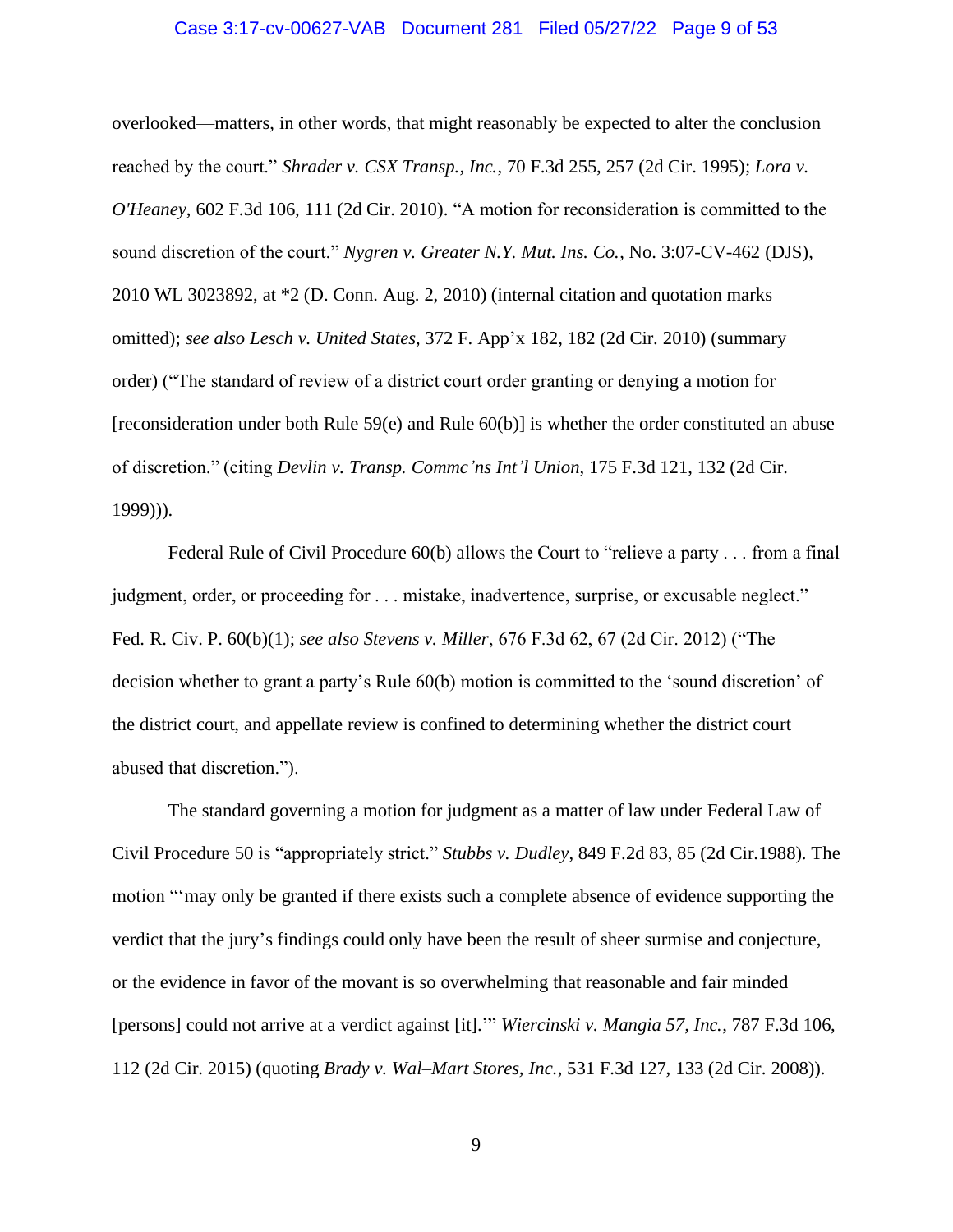### Case 3:17-cv-00627-VAB Document 281 Filed 05/27/22 Page 10 of 53

The Court must deny the motion "'unless, viewed in the light most favorable to the nonmoving party, the evidence is such that, without weighing the credibility of the witnesses or otherwise considering the weight of the evidence, there can be but one conclusion as to the verdict that reasonable [persons] could have reached.'" *Cobb v. Pozzi*, 363 F.3d 89, 101 (2d Cir. 2004) (quoting *Nadel v. Isaksson*, 321 F.3d 266, 272 (2d Cir. 2003)); *see also Alfaro v. Wal–Mart Stores, Inc.*, 210 F.3d 111, 114 (2d Cir. 2000) ("'[T]he same standard that applies to a pretrial motion for summary judgment pursuant to Fed. R. Civ. P. 56 also applies to motions for judgment as a matter of law during or after trial pursuant to Rule 50.'" (quoting *This Is Me, Inc. v. Taylor*, 157 F.3d 139, 142 (2d Cir. 1998))).

A district court may order a new trial under Federal Rule of Civil Procedure 59 if an erroneous evidentiary ruling affected a substantial right of the moving party. *Lore v. City of Syracuse*, 670 F.3d 127, 155 (2d Cir. 2012) ("[A]n erroneous evidentiary ruling warrants a new trial only when 'a substantial right of a party is affected,' as when 'a jury's judgment would be swayed in a material fashion by the error.'" (quoting *Arlio v. Lively*, 474 F.3d 46, 51 (2d Cir. 2007))). The standard governing a motion for a new trial is "less stringent" than the standard governing a motion for judgment as a matter of law, in that (1) the court may order a new trial even if there is substantial evidence supporting the jury's verdict, and (2) the Court may weigh the evidence and need not view it in the light most favorable to the party that prevailed at trial. *Manley v. AmBase Corp.*, 337 F.3d 237, 244–45 (2d Cir. 2003). Still, the Court may only grant a motion for a new trial "if the jury has reached a seriously erroneous result or [its] verdict is a miscarriage of justice," or "if substantial errors were made in admitting or excluding evidence." *Stampf v. Long Island R.R. Co.*, 761 F.3d 192, 202 (2d Cir. 2014) (internal citations and quotation marks omitted).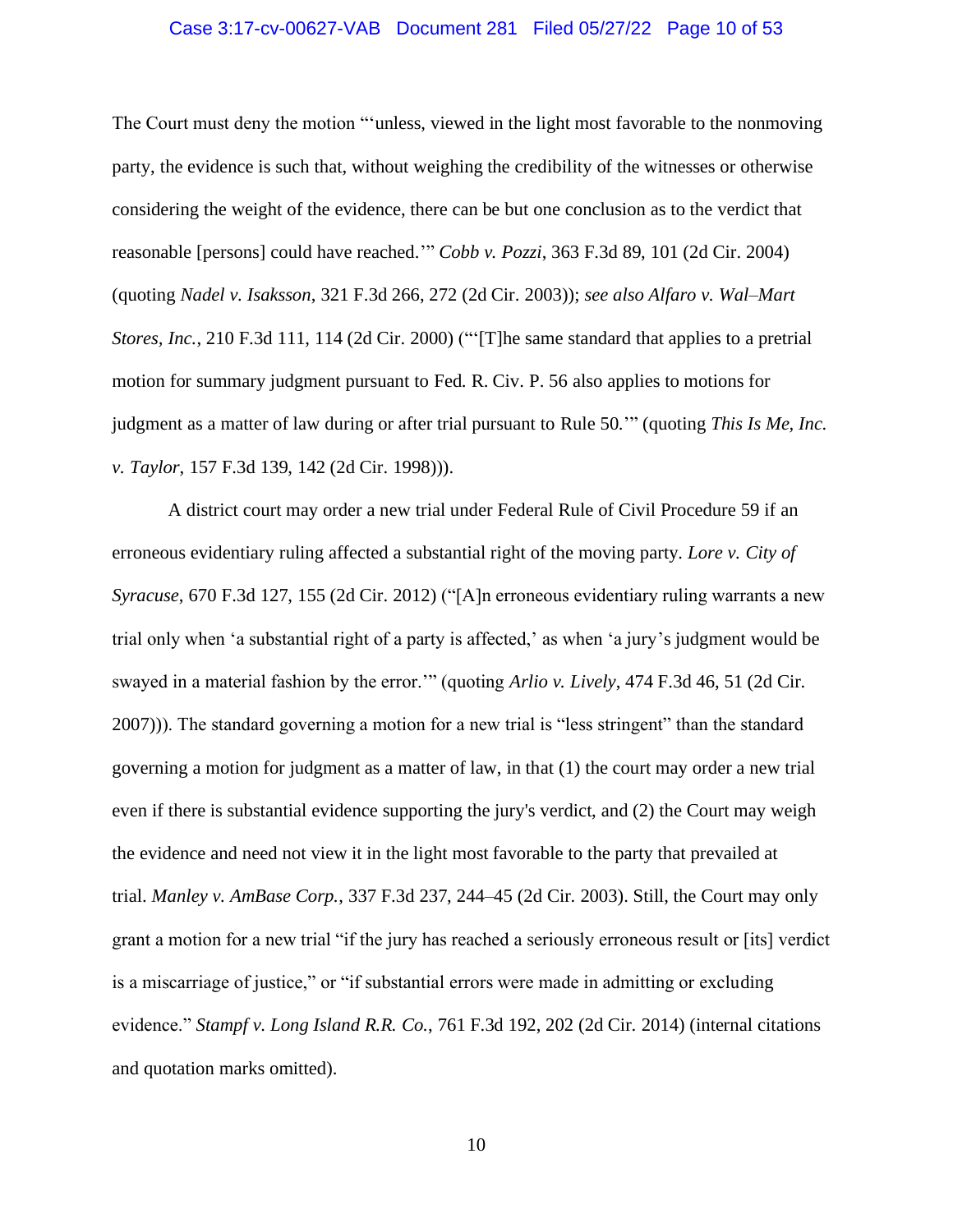### Case 3:17-cv-00627-VAB Document 281 Filed 05/27/22 Page 11 of 53

Federal Rule of Civil Procedure 62(a) allows for a 30-day stay of execution on judgment and proceedings to enforce judgment. Fed. R. Civ. P. 62(a). Rule 62(b) provides that, after judgment is entered, "a party may obtain a stay by providing a bond or other security." Fed. R. Civ. P. 62(b). "The stay takes effect when the court approves the bond or other security and remains in effect for the time specified in the bond or other security." *Id*. "The purpose of the rule is to ensure 'that the prevailing party will recover in full, if the decision should be affirmed, while protecting the other side against the risk that payment cannot be recouped if the decision should be reversed.'" *In re Nassau County Strip Search Cases*, 783 F.3d 414, 417 (2d Cir. 2015) (quoting *Cleveland Hair Clinic, Inc. v. Puig*, 104 F.3d 123, 125 (7th Cir. 1997)).<sup>4</sup> "A district court . . . may, in its discretion, waive the bond requirement 'if the appellant provides an acceptable alternative means of securing the judgment.'" *Id*. (quoting *FDIC v. Ann-High Assocs.*, No. 97-6095, 1997 WL 1877195, at \*1 (2d Cir. Dec. 2, 1997) (per curiam)). In deciding whether to waive the bond requirement, courts in this district consider the following, non-exclusive list of factors: "(1) the complexity of the collection process; (2) the amount of time required to obtain a judgment after it is affirmed on appeal; (3) the degree of confidence that the district court has in the availability of funds to pay the judgment; (4) whether the defendant's ability to pay the judgment is so plain that the cost of a bond would be a waste of money; and (5) whether the defendant is in such a precarious financial situation that the requirement to post a bond would place other creditors of the defendant in an insecure position." *Id*. at 417–18.

#### **III. DISCUSSION**

The Court will address each of the three post-trial motions in turn.

<sup>4</sup> Second Circuit caselaw cites to Federal Rule of Civil Procedure 62(d), which formerly contained the provisions now "carrie[d] forward in modified form" in Rule 62(b) since the 2018 amendments. Fed. R. of Civ. P. 62 advisory committee's note to 2018 amendments.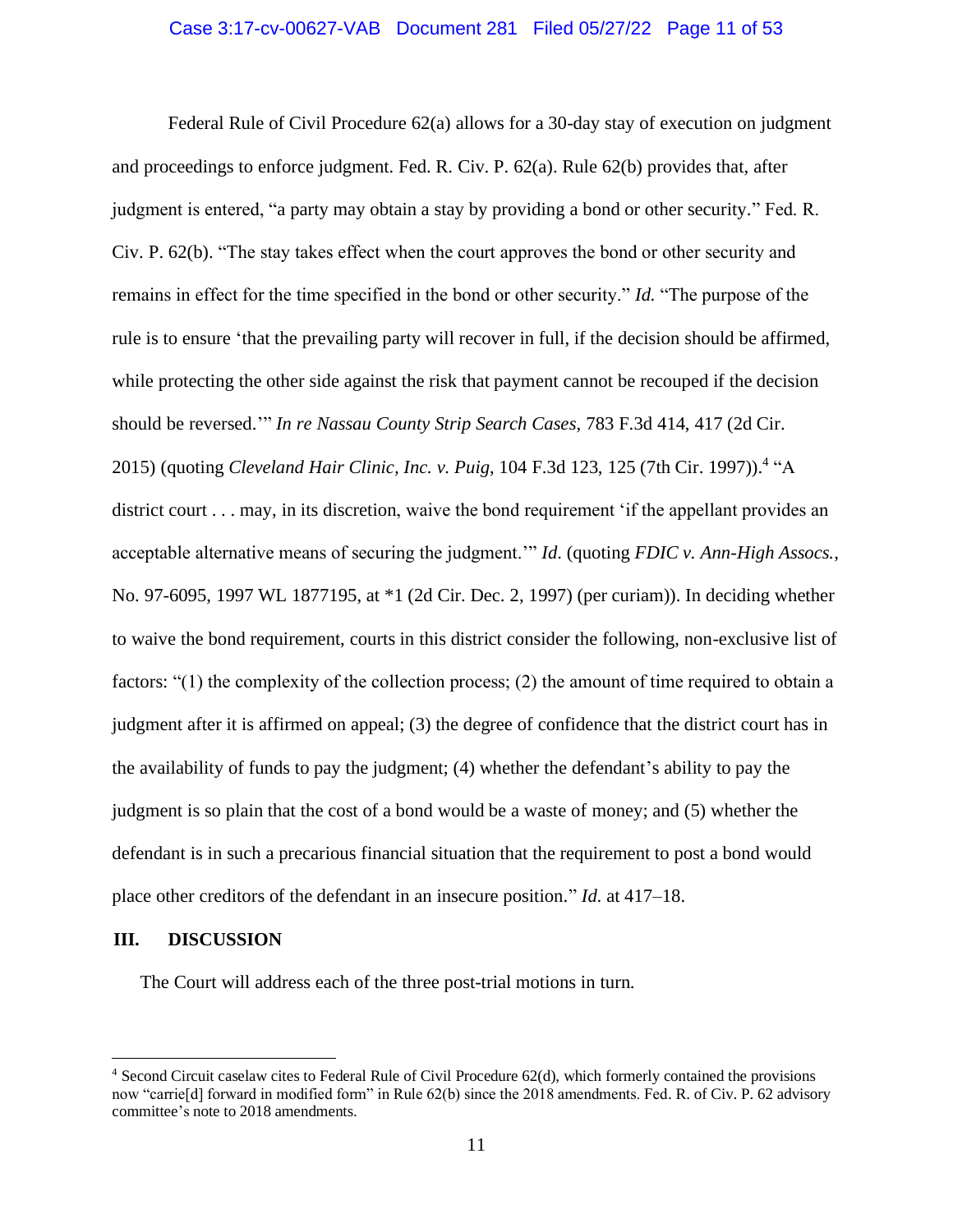#### **A. Motion for Nominal Damages**

Plaintiffs move under Federal Rules of Civil Procedure 59(e) and 60(b) for the Court to amend the Judgment to award the Connecticut Fair Housing Center \$1 in nominal damages. Pls.' Mot. at 3. Plaintiffs claim "[i]t is well-established that '[a] plaintiff who has proven a civil rights violation[,] but has not proven actual compensable injury, is entitled to an award of nominal damages.'" *Id*. at 3 (citing *LeBlanc-Sternberg v. Fletcher*, 67 F.3d 412, 431 (2d Cir. 1995); *Cabrera v. Jakabovitz*, 24 F.3d 372, 391 (2d Cir. 1994)). The Connecticut Fair Housing Center should have been awarded nominal damages, Plaintiffs argue, because they proved the Town of Cromwell's civil rights violations. *Id*. at 3–4.

Plaintiffs claim that they are entitled to nominal damages despite not raising the issue previously because "neither Plaintiffs nor Defendant sought any instruction related to nominal damages." *Id*. at 5. In support, Plaintiffs points to the Second Circuit's decision in *Gibeau v. Nellis*, 18 F.3d 107, 110–11 (2d Cir. 1994), where the court awarded nominal damages because it was "'not discretionary' when 'a substantive constitutional right [or civil right] has been violated,' [and thus] it was 'plain error' for the court not to issue that jury instruction or provide a corresponding verdict form." *Id*. at 5–6 (citing *Robinson v. Cattaraugus Cnty.*, 147 F.3d 153, 162 (2d Cir. 1998)).

The Town of Cromwell argues that the Connecticut Fair Housing Center is not entitled to any nominal damages for four reasons. First, it argues that the Connecticut Fair Housing Center "was not a civil rights plaintiff in the sense that it<sup>[s]</sup> fair housing rights were violated." Def.'s Mem. in Opp'n to Pl. Connecticut Fair Housing Center's Claim for Nominal Damages [255] at 1, ECF No. 262 (Jan. 14, 2022). Second, it emphasizes that the jury did not find the Connecticut Fair Housing Center to have proven the incidental and consequential damages that the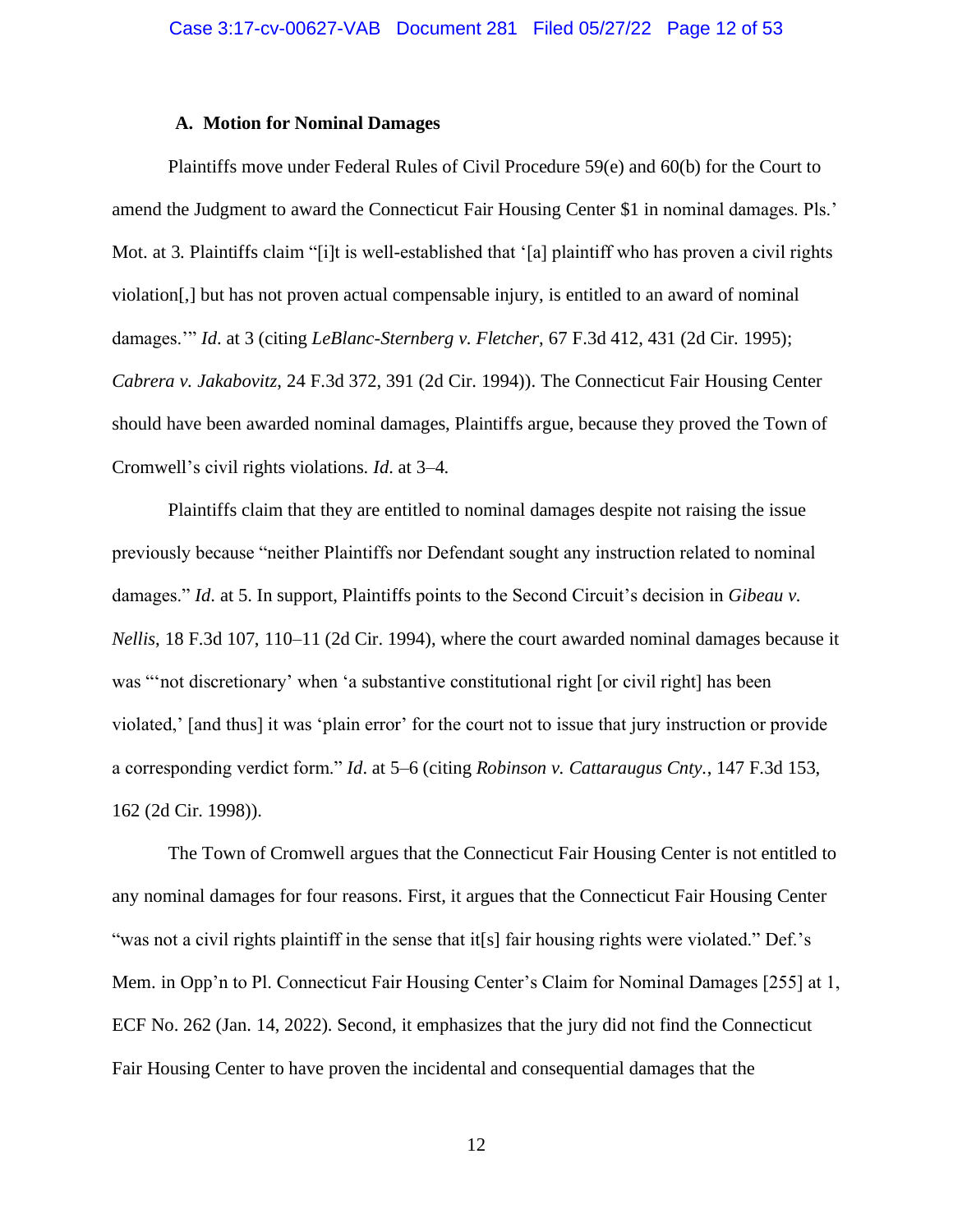### Case 3:17-cv-00627-VAB Document 281 Filed 05/27/22 Page 13 of 53

Connecticut Fair Housing Center claimed to have suffered "as a result of Gilead's Fair Housing rights being violated." *Id*. Third, it points out that the Connecticut Fair Housing Center "did not make a request for nominal damages in the [C]omplaint, or to the jury, or to the Court at trial." *Id.* Finally, it argues that the Connecticut Fair Housing Center does not have rights to nominal damages because it was "required to prove not only that Gilead's civil rights were violated, but also that the violation of Gilead's civil rights proximately caused . . . the [Connecticut Fair Housing Center] damages," and "[t]here was ample evidence that the Town['s] conduct toward Gilead, found by the jury to be a civil rights violation, did not proximately cause[] [the Connecticut Fair Housing Center] any damages; in fact that was the jury's finding." *Id*. (emphasis omitted).

In reply, Plaintiffs note that the Town of Cromwell did not cite to any supporting case law. Pls.' Reply in Supp. of Their Mot. for Nominal Damages Under Fed. R. Civ. P. 59(e), or in the Alternative, Fed. R. Civ. P. 60(b) at 1, ECF No. 263 (Jan. 21, 2022). They note that the Verdict Form "makes clear that both Gilead and [the Connecticut Fair Housing Center] 'prove[d] by a preponderance of the evidence' that Defendant violated the Fair Housing Act . . . and the Americans with Disabilities Act . . . ." *Id*. at 2 (quoting Verdict at 1–3) (emphasis omitted). As to the Town of Cromwell's argument that the Connecticut Fair Housing Center was not a civil rights plaintiff, Plaintiffs note that in *Cabrera*, the Second Circuit upheld an award of nominal damages to a fair housing organization and did not require the organization to prove it was a "civil rights plaintiff" even though it did not prove compensatory damages and the jury had declined to award compensatory or nominal damages. *Id*. at 2–3 (citing *Carbrera*, 24 F.3d at 391).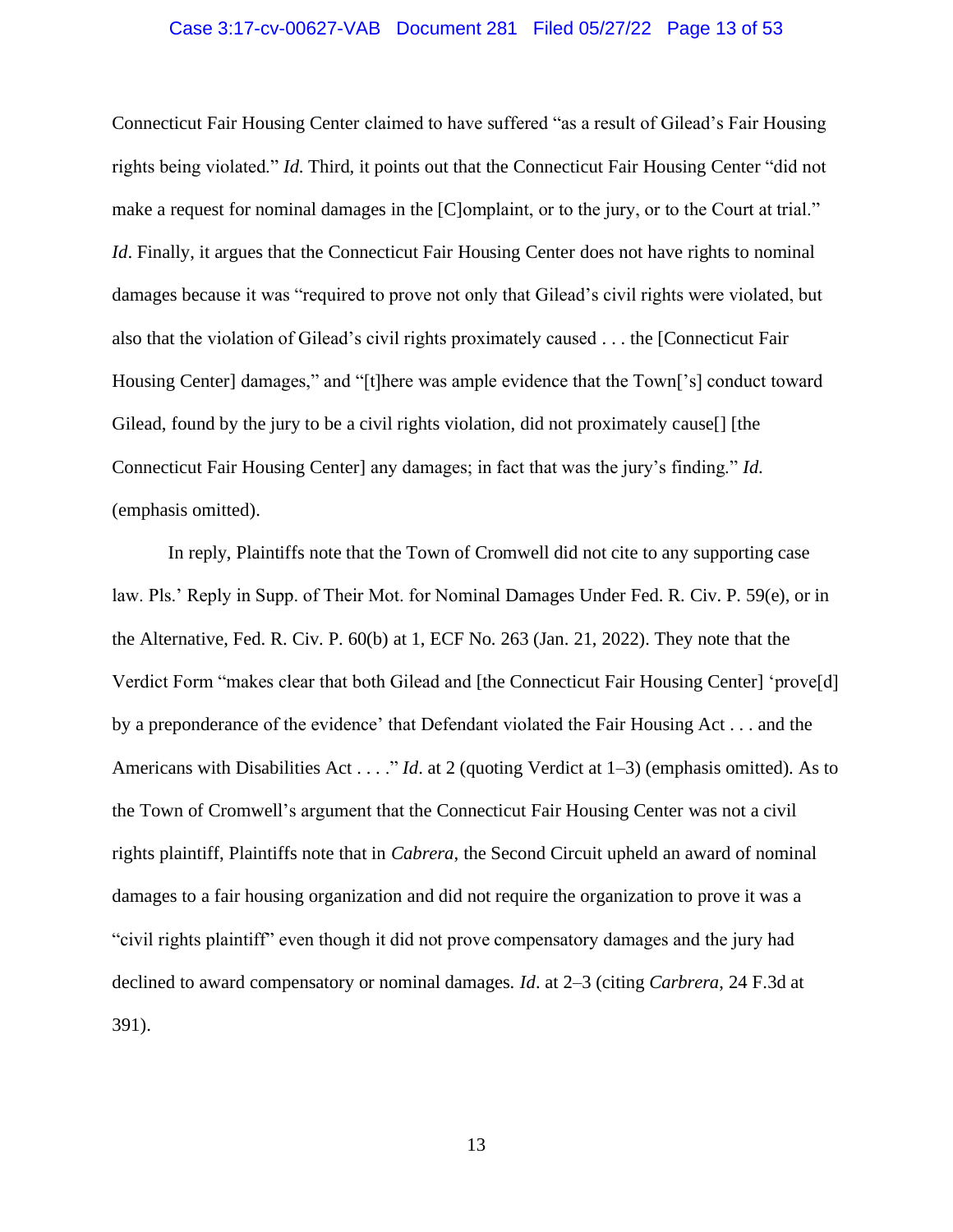### Case 3:17-cv-00627-VAB Document 281 Filed 05/27/22 Page 14 of 53

As to the argument that the Connecticut Fair Housing Center did not previously request nominal damages, Plaintiffs point to the case law cited in their motion and further note that the Amended Complaint requested "'such other relief as this Court deems just and equitable.'" *Id*. at 3 n.2 (quoting Am. Compl. at 26, ECF No. 57-1 (June 22, 2018)). As to the Town's final argument, that the Connecticut Fair Housing Center did not prove damages resulting from a violation of Gilead's civil rights, Plaintiffs note first that there is no proximate cause requirement for nominal damages. *Id*. at 4 (citing *Gibeau*, 18 F.3d at 110). To be entitled to nominal damages, a plaintiff "need only establish defendant's civil rights violations." *Id*. (citing *LeBlanc-Sternberg*, 67 F.3d at 431). Plaintiffs also argue that the jury's decision to not award compensatory damages does not mean that the Connecticut Fair Housing Center failed to prove its case, because, as the Second Circuit has noted, "'it is not unheard of for juries to find a violation of a right yet decline to award any damages.'" *Id*. at 4 (quoting *Cabrera*, 24 F.3d at 391).

The Court agrees.

The Second Circuit has clearly stated that "[a] plaintiff who has proven a civil rights violation but has not proven actual compensable injury, is entitled to an award of nominal damages." *LeBlanc-Sternberg*, 67 F.3d at 431. The question before the Court is not whether the jury found actual damages, but whether the Connecticut Fair Housing Center is due nominal damages as a "plaintiff who has proven a civil rights violation." *Id*. Indeed, the Second Circuit has noted that "it is not unheard of for juries to find a violation of a right yet decline to award any damages." *Cabrera*, 24 F.3d at 391 ("We have said that in such a case, instead of throwing out the verdict of liability against the defendant, the trial court can direct the jury to enter an award of nominal damages.").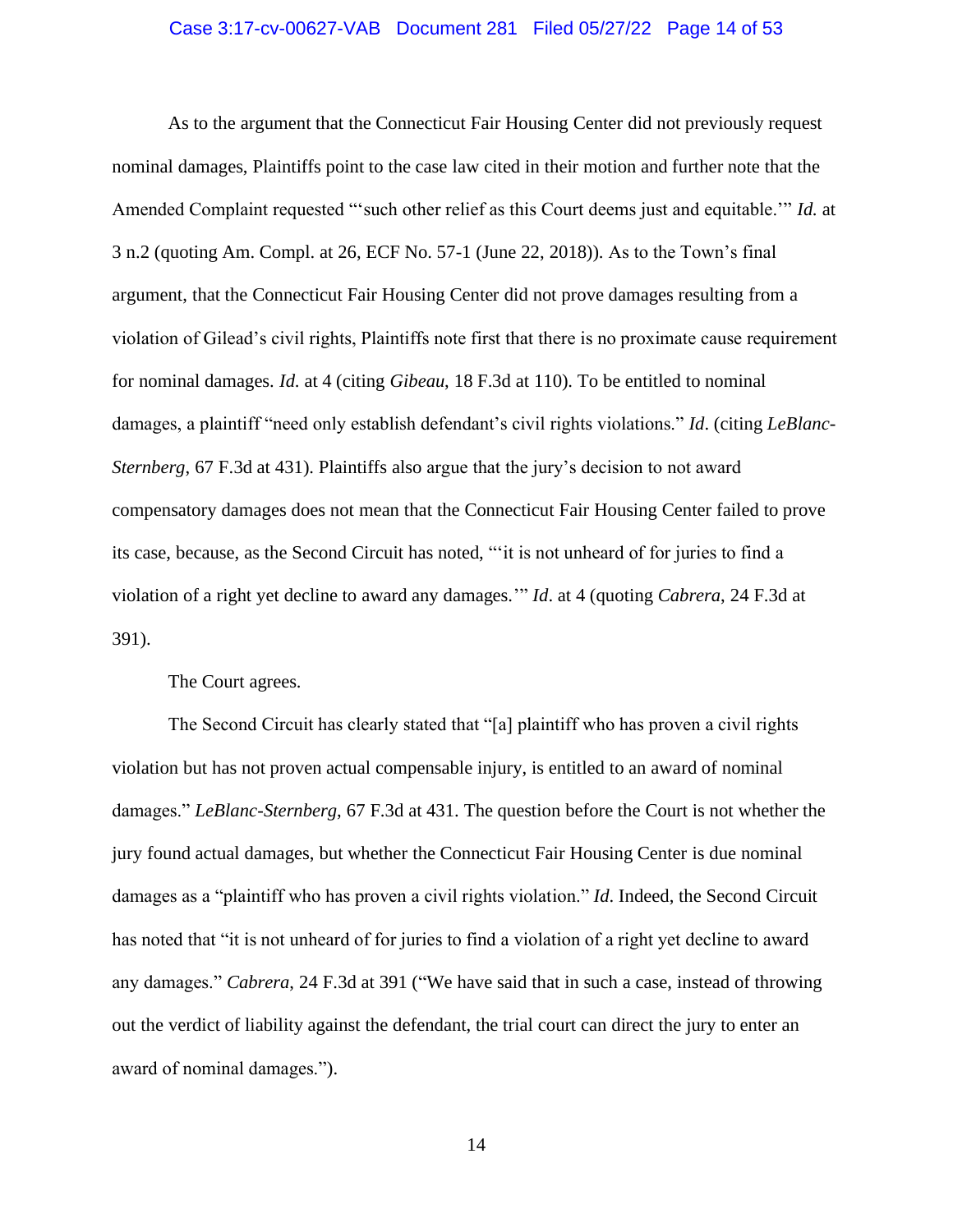### Case 3:17-cv-00627-VAB Document 281 Filed 05/27/22 Page 15 of 53

As to the Town of Cromwell's argument that the Connecticut Fair Housing Center is not a civil rights plaintiff, as noted above, the Second Circuit has found fair housing centers like the Connecticut Fair Housing Center to be entitled to nominal and actual damages. *See, e.g.*, *Cabrera*, 24 F.3d at 377–78, 380, 391 (awarding nominal damages to a not-for-profit organization that pursued a Fair Housing Act claim against landlords).

The Court did not instruct the jury on nominal damages and neither party sought instructions related to nominal damages. *See* Attachment D to Joint Trial Mem., ECF No. 204-4 (Sept. 3, 2021) ("Attachment D") (Plaintiffs' proposed jury instructions and Defendants' objections); Attachment E to Joint Trial Mem., ECF No. 204-5 (Sept. 3, 2021) ("Attachment E") (Defendants' proposed jury charges and Plaintiffs' objections); Post-Trial Jury Instrs., ECF No. 233 (Oct. 14, 2021). But this error does not preclude the Court from now granting the motion to amend the judgment to award nominal damages. *LeBlanc-Sternberg*, 67 F.3d at 431 ("It is plain error for the trial court to instruct a jury only that, if the jury finds . . . a [civil rights] violation, it 'may' award [nominal] damages, rather than it must do so."). In fact, the Court must make this correction. *Id*. ("Where a trial court has committed such an error, and the plaintiff has been awarded no actual damages, we will remand for the award of nominal damages."); *cf. Cattaraugus*, 147 F.3d at 162 ("In failing to inform the jury that if it found a constitutional violation established the jury must award at least nominal damages, the instructions contained plain error. An appropriate remedy for that error, however, is for the court itself to enter judgment awarding the claimant nominal damages.").

The Town of Cromwell's proximate cause argument also is inapplicable. There is no proximate causation requirement for finding that a civil rights plaintiff is due nominal damages. *See Gibeau*, 18 F.3d at 110 (finding that the jury should have been instructed to award nominal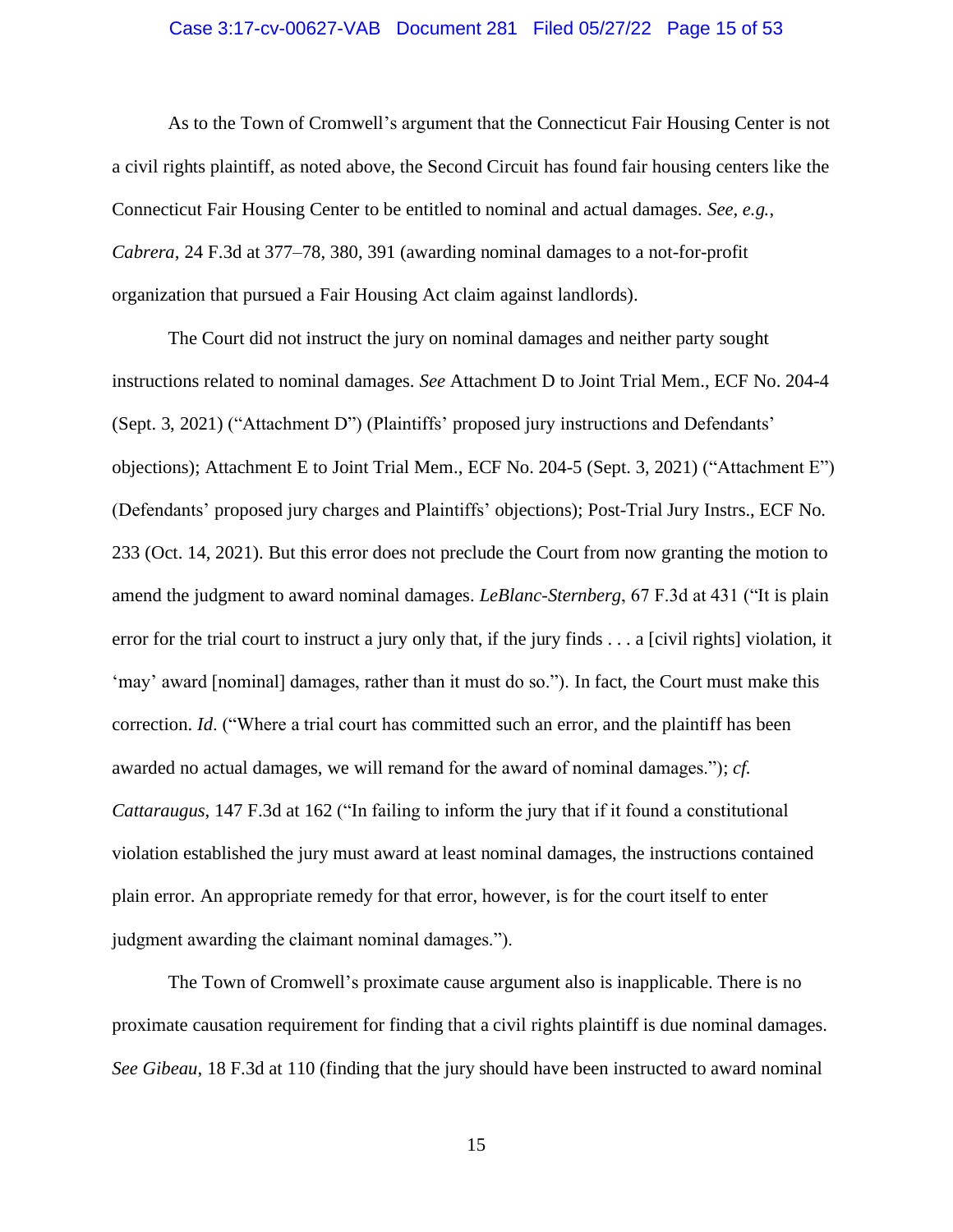#### Case 3:17-cv-00627-VAB Document 281 Filed 05/27/22 Page 16 of 53

damages if it found a constitutional violation, even if it did not find any injury caused); *Davis v. Vill. Park II Realty Co.*, 578 F.2d 461, 463 (2d Cir. 1978) ("If the wrong complained of is a mere technical violation of the plaintiff's constitutional rights and she is unable to prove actual damage, she would nonetheless be entitled to a recovery of nominal damages."). The Town of Cromwell has not cited any caselaw to support its argument.

Accordingly, Plaintiff's motion for nominal damages will be granted.

### **B. Renewed Motion for Judgment**

At a charge conference held on October 13, 2021, the parties both raised oral motions for judgment as a matter of law. Min. Entry, ECF No. 236 (Oct. 13, 2021). On November 4, 2021, the Court denied these motions without prejudice to renewal. Order, ECF No. 247 (Nov. 4, 2021). On November 12, 2021, the Town of Cromwell filed a renewed motion for judgment under Federal Rule of Civil Procedure 50(b) and, in the alternative, a motion for new trial under Federal Rule of Civil Procedure 59. Def.'s JMOL at 1.

In its renewed motion for judgment as a matter of law, the Town of Cromwell argues that the Court should either grant judgment as a matter of law or order a new trial because of: (1) failure to instruct the jury on the but-for causation standard, Def.'s JMOL Mem. at 4–15, (2) failure in charging the jury to allow punitive damages, *id*. at 15–21, (3) an excessive punitive damages award that violates Defendant's due process rights, *id*. at 21–24, (4) failure in charging the jury on respondeat superior liability in civil rights claims against the Town of Cromwell, *id*. at 24–28, (5) error in not instructing the jury that municipal liability can only be found if a municipal policy violated civil rights, *id*. at 28–30, (6) error in allowing the jury to consider speech by municipal officials and employees of the Town of Cromwell as a basis for liability, *id*. at 30–36, (7) failure to instruct the jury that the Town of Cromwell's petition to the Connecticut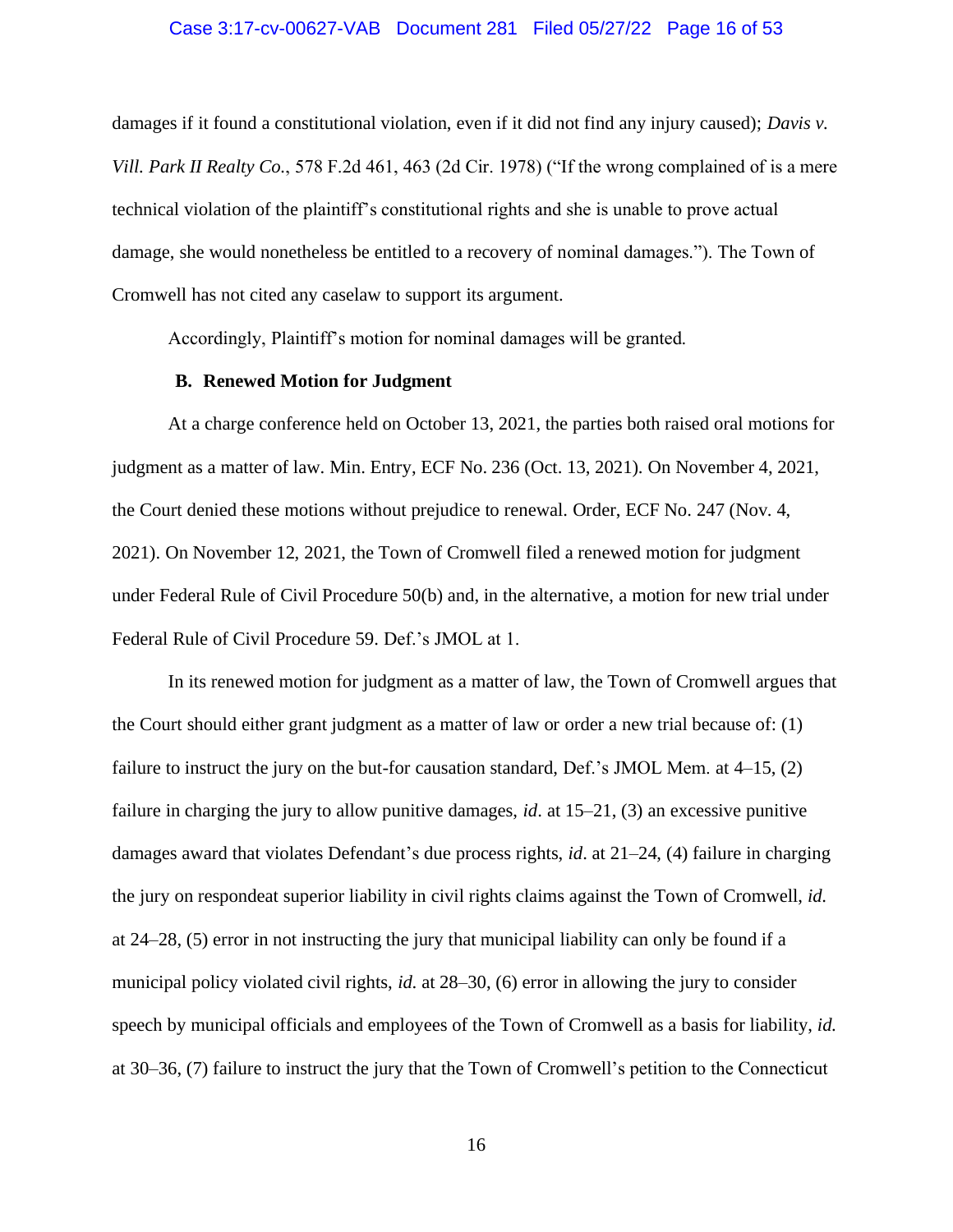### Case 3:17-cv-00627-VAB Document 281 Filed 05/27/22 Page 17 of 53

Department of Public Health could not be considered as a basis for liability under the Fair

Housing Act or the American with Disabilities Act because it was protected by the First

Amendment, *id*. at 36–41, and (8) insufficient evidence for the jury to have found that the Town

of Cromwell's conduct caused Gilead damages, *id*. at 41–44.

The Court will address each of these arguments in turn.

## **1. Causation Standard**

As to the causation standard, the Town of Cromwell argues that the Court incorrectly allowed the jury to find liability for violation of the Fair Housing Act and the Americans with Disabilities Act under a "mixed-motive" standard for causation

> rather than a 'but-for' causation standard, notwithstanding the holding of the United States Supreme Court in *Comcast* . . . . that 'but for' causation is the default standard in all civil rights statutes, and that there is no language in either the [Fair Housing Act] or [the Americans with Disabilities Act] that removes application of the default standard of 'but for' causation.

Def.'s JMOL Mem. at 4 (citing *Comcast Corp. v. Nat'l Ass'n of African Am.-Owned Media*, 140 S. Ct. 1009 (2020)). Under a but-for standard, the Town of Cromwell argues, no reasonable jury would have found it liable under the Fair Housing Act and the Americans with Disabilities Act. Alternatively, it argues, a new trial should be held and the jury instructed that but-for is the correct standard.

In furtherance of their view, the Town of Cromwell, after acknowledging that *Comcast Corp.* decided the standard in a § 1981 case, *id*. at 5, argues that the "[t]ext, [h]istory, and Supreme Court [p]recedent of § 3604 and § 3617 [of the Fair Housing Act] [i]ndicate a [b]ut- [f]or [c]ausation [s]tandard," *id*. at 7. The applicable Fair Housing Act section, they argue, "are now, like all other civil rights statutes, subject to *Comcast*'s determination that the but-for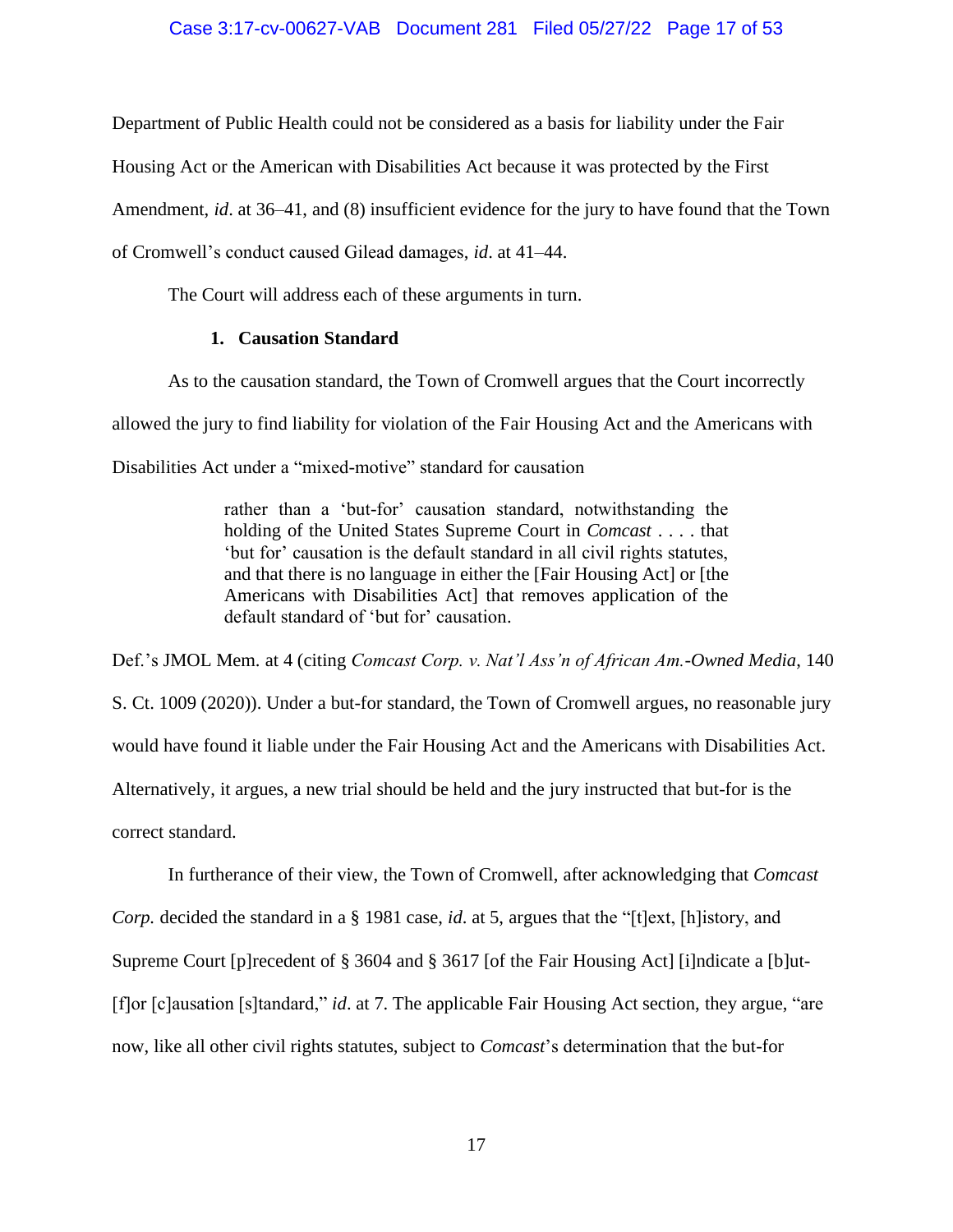#### Case 3:17-cv-00627-VAB Document 281 Filed 05/27/22 Page 18 of 53

standard supplies 'the default or background rule against which Congress is normally presumed to have legislated.'" *Id*. at 8 (quoting *Comcast Corp.*, 140 S. Ct. at 1014).

The Town of Cromwell notes that the text of  $\S 3604$  outlaws discrimination "because of" a disability and § 3617 outlaws certain treatment "'on account of' an individual's exercising of rights under earlier sections of the [Fair Housing Act]." *Id*. at 8–11. These two terms "have well established legal definitions" which the Town of Cromwell adopts from *Gross v. FBL Financial Services, Inc.*, 557 U.S. 167 (2009), a suit against an employer under the Age Discrimination in Employment Act of 1967 ("ADEA"). *Id*. at 8. The Town of Cromwell notes that the Age Discrimination in Employment Act of 1967 outlaws discrimination against an individual "'because of such individual's age,'" *id*. at 8 (quoting 29 U.S.C. § 623(a)(1)), and that the *Gross*  court concluded that claims under the "because of" or "on account of" language require, "by the plain meaning of that language, a showing of 'but-for' causation," *id*. at 9 (citing *Gross*, 557 U.S. at 176).

"The plain meaning, and by extension, the legal meaning, of 'because of' and 'on account' is so well established," the Town of Cromwell argues, "that Justice Gorsuch, in the *Comcast* opinion, offered a single sentence to the analysis of that language." *Id*. Justice Gorsuch said that "'[t]o prove a violation, then the [plaintiff] had to show that the defendant's challenged actions were taken 'on account of' or 'by reason of' race—terms we have often held indicate a but-for causation requirement.'" *Id*. (quoting *Comcast Corp.*, 140 S. Ct. at 6 (citing *Gross*, 557 U.S. at 176–77)). According to the Town of Cromwell, § 3604 and § 3617 therefore indicate a but-for causation standard through the use of "because of" and "on account of," and also because "*Comcast* specifically defined them as such in the context of civil rights statutes." *Id*. at 10.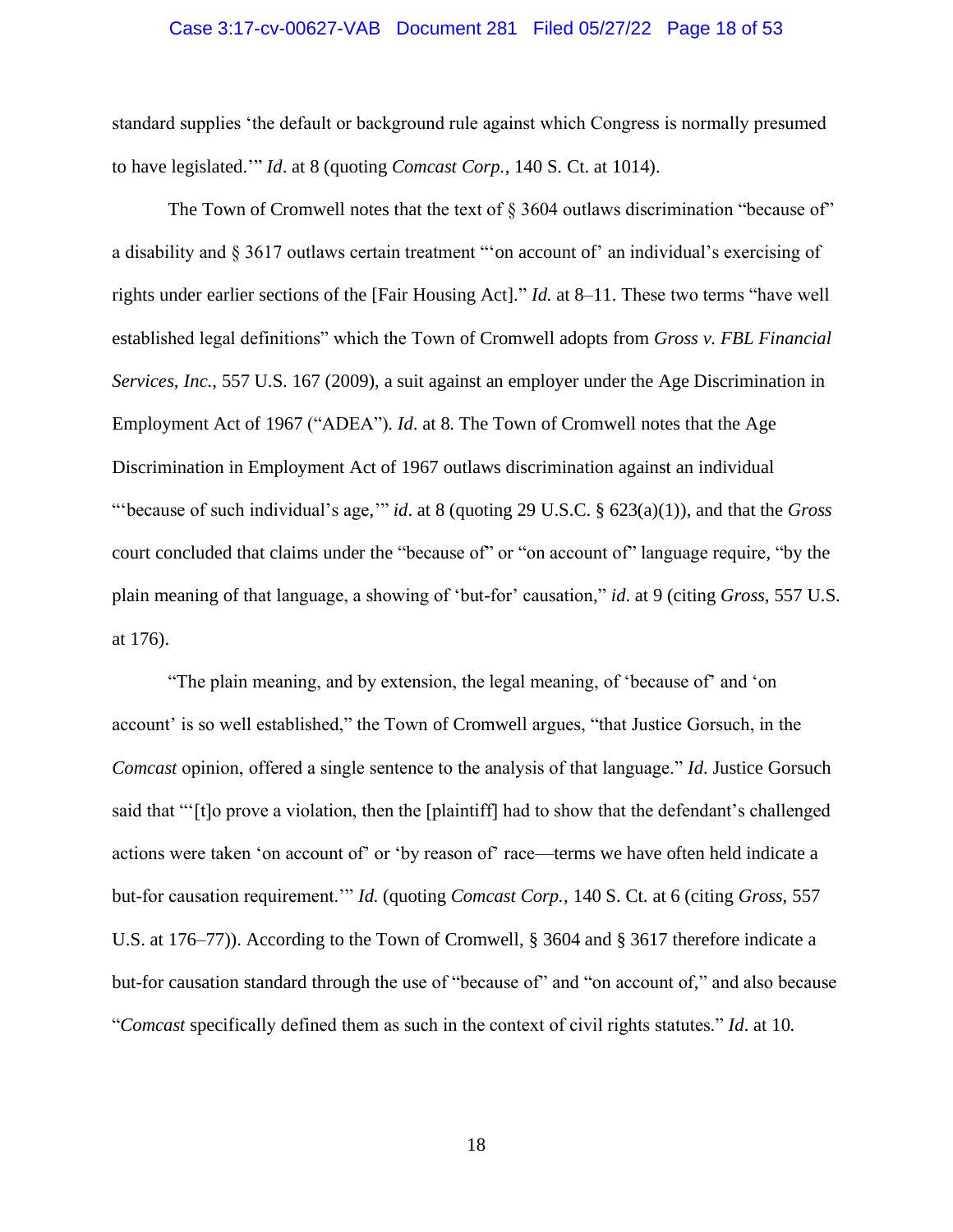### Case 3:17-cv-00627-VAB Document 281 Filed 05/27/22 Page 19 of 53

The Town of Cromwell notes that Congress amended Title VII to allow plaintiffs to prove liability if discrimination was a motivating factor, "but did not similarly amend the [Fair Housing Act], [Age Discrimination in Employment Act of 1967], or a number of other civil rights statutes to include the same defining language." *Id*. at 11 (citing *Gross*, 557 U.S. at 177). Finally, the Town of Cromwell claims that the common law of torts supports the view that the but-for causation should apply because, as the *Comcast* court stated, "'[t]his ancient and simple but-for common law causation test, we have held, supplies the 'default' or 'background' rule against which Congress is normally presumed to have legislated when creating its own new causes of action.'" *Id*. at 11–12 (quoting *Comcast Corp.*, 140 S. Ct. at 1010).

If the but-for standard had been provided, according to the Town of Cromwell, the jury would have yielded a different verdict, because the Town of Cromwell's agents "testified to numerous legitimate, non-discriminatory factors at trial." *Id*. at 13. Among these alleged legitimate, non-discriminatory factors, were advice received about a legal basis for denying Gilead's license, disruption to the community, and inconsistencies in Gilead's assurances to the Town of Cromwell. *Id*. at 13–14. The Town of Cromwell further claims that Gilead closed its home "because of its own mismanagement . . . and the potential sequelae of the investigation of Gilead begun by the Connecticut Department of Mental Health and Addiction Services." *Id*. at 14. Under these circumstances, they argue, a jury charged with a but-for standard "would have found for the Defendant on all claims brought under the [Fair Housing Act] and the [Americans with Disabilities Act.]" *Id.* at 14. As a result, they conclude, the Court should enter judgment in favor of the Town of Cromwell under Rule 50 of the Federal Rules of Civil Procedure or find the Town of Cromwell entitled to a new trial with a jury charged on a but-for causation standard as to all Fair Housing Act and Americans with Disabilities Act claims. *Id*. at 14–15.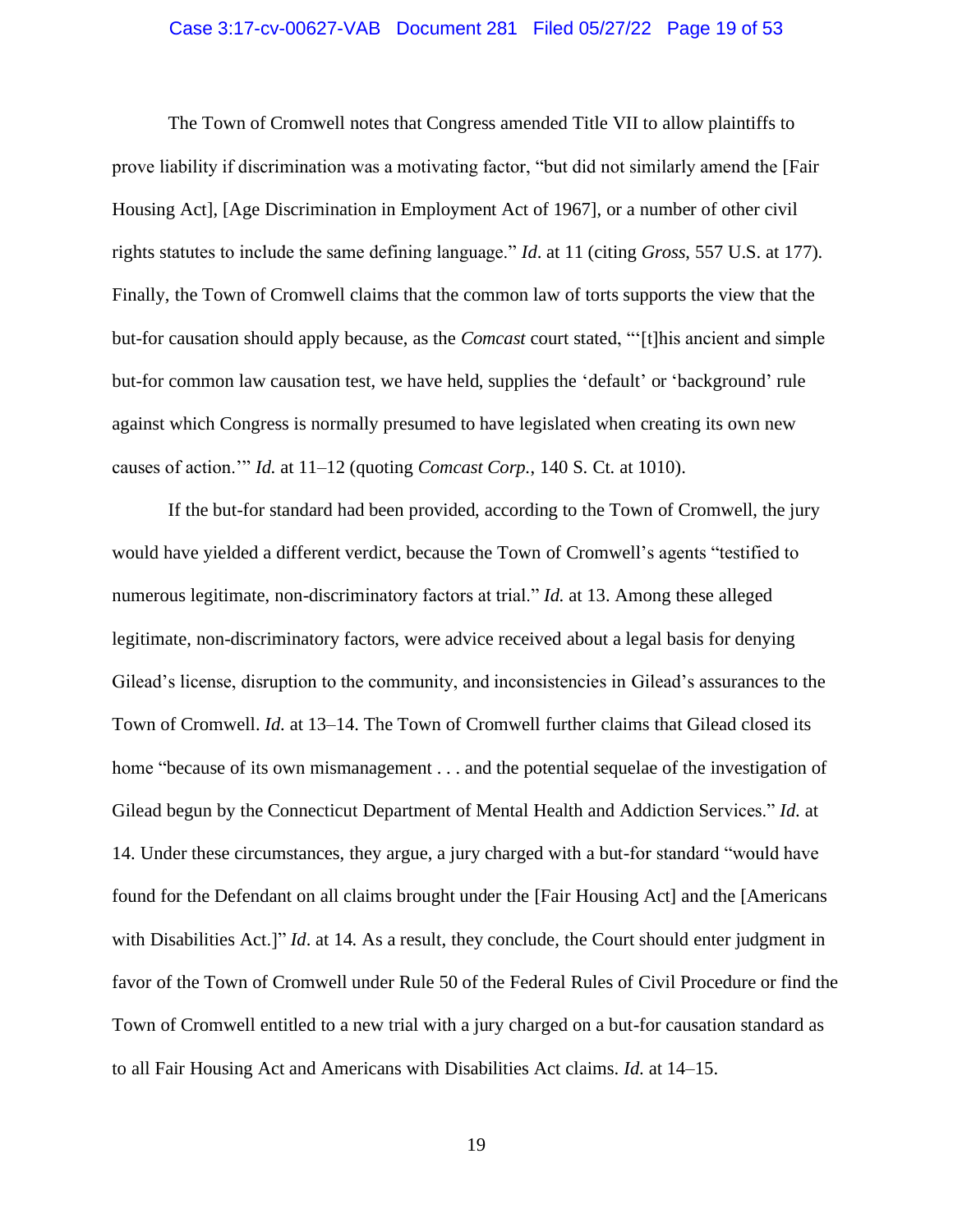### Case 3:17-cv-00627-VAB Document 281 Filed 05/27/22 Page 20 of 53

Plaintiffs argue that the Court did not erroneously instruct the jury on the causation standard because it adhered to Second Circuit precedent applying the mixed-motive standard to Fair Housing Act claims, Pls.' Br. in Opp'n to Def.'s Renewed Mot. for J. Pursuant to Fed. R. Civ. P. 50(b) and, in the Alternative, Mot. for New Trial Pursuant to Fed. R. Civ. P. 59 at 10–11, ECF No. 258 (Dec. 17, 2021) ("Pls.' JMOL Opp'n"); the Town of Cromwell "solely relies on its flawed interpretation" of *Gross* and *Comcast*, *id*. at 9, 11–15; and, in any event, the evidence supports a finding of liability under a but-for standard, *id*. at 15–16. As a result, Plaintiffs argue that the Court did not erroneously instruct the jury to apply a mixed-motive standard.

In their reply, the Town of Cromwell argues that case law predating *Comcast* has "little bearing on the post-*Comcast* interpretation of the [Fair Housing Act] causation standard." Def.'s Reply to Pls.' Br. in Opp'n [258.00] to Def.'s Renewed Mot. for J. [254.00] Pursuant to Fed. R. Civ. P. 50(b) and, in the Alternative, Mot. for New Trial Pursuant to Fed. R. Civ. P. 59 at 1, ECF No. 260 (Jan. 14, 2022) ("Def. JMOL Reply"). The Town of Cromwell reiterates that the ruling of *Comcast* should not be limited to Age Discrimination in Employment Act and § 1981 claims, and should also be applied to Fair Housing Act cases within the Second Circuit.

The Court disagrees.

At the outset, the Court notes that it heard arguments on and addressed this question at the October 13, 2021 charge conference. The Court also considered arguments from both parties on this question in their proposed post-trial jury instructions and their objections to the proposed instructions. Attachment D at 34–37; Attachment E at 6–8.

The Court, in its summary judgment order, already laid out the applicable mixed-motive framework as applied in the Second Circuit. *Gilead Cmty. Servs., Inc. v. Town of Cromwell*, 432 F. Supp. 3d 46, 71–73, 77 (D. Conn. 2019) (citing *Reg'l Econ. Cmty. Action Prog., Inc. v. City of*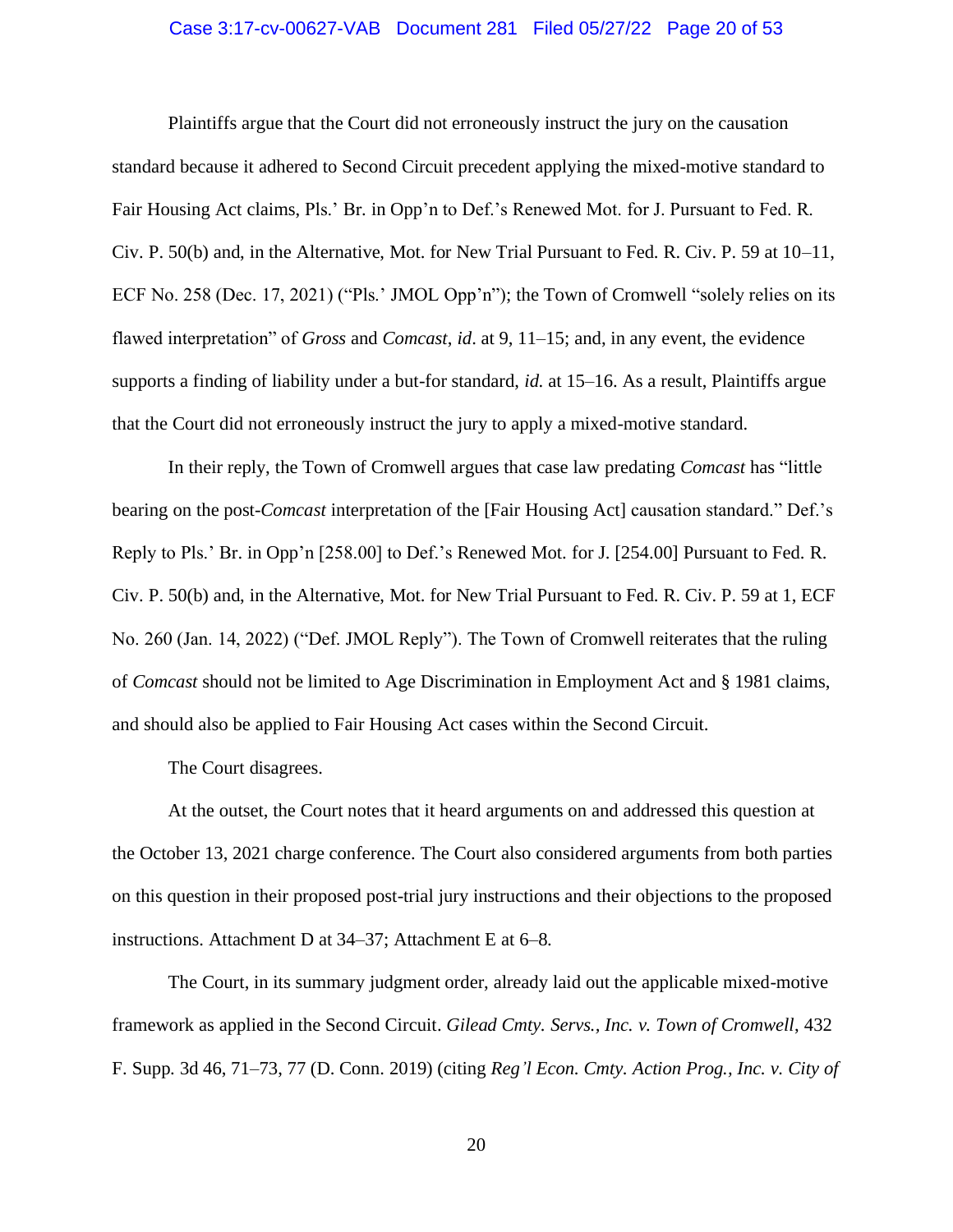#### Case 3:17-cv-00627-VAB Document 281 Filed 05/27/22 Page 21 of 53

*Middletown ("RECAP")*, 294 F.3d 35, 53–54 (2d Cir. 2002); *LeBlanc-Sternberger*, 67 F.3d at 425). Courts within this Circuit are still bound by the mixed-motive framework. *See MHANY Mgmt., Inc. v. Cnty. of Nassau*, 819 F.3d 581, 616 (2d Cir. 2016) (finding that the argument that *Gross*, a case which held that the use of "because of" in the Age Discrimination in Employment Act meant plaintiffs needed to show age was the but-for cause of an employer's decision, "runs headlong into Circuit precedent" holding that a mixed-motive standard applies to Fair Housing Act cases (citing *Cabrera*, 24 F.3d at 383)).

The Town of Cromwell fails to cite any case law that has changed the standard applied in Fair Housing Act cases, either in the Second Circuit or other Circuits. The Town of Cromwell insists that the Supreme Court's recent decision in *Comcast* changed the standard in Fair Housing Act cases when it clarified that a but-for standard applies in § 1981 cases. Yet, Fair Housing Act cases have cited to *Comcast* only to clarify that the Supreme Court's decision applies only to § 1981 cases. *See, e.g.*, *Madawala v. Struga Mgmt.*, No. SA-19-CV-00635-JKP, 2021 WL 2981196, at \*3 (W.D. Tex. July 15, 2021) (applying the but-for standard to a § 1981 claim and the burden shifting framework to a Fair Housing Act claim); *Whiting v. Albek*, ED CV 19-1542-DMG (SHKx), 2020 WL 7382777, at \*5 n.5 (C.D. Cal. Oct. 30, 2020) (in a case concerning a 42 U.S.C. § 3604(b) Fair Housing Act discrimination claim, noting that the applicable "motivating factor" standard was unchanged, because "[w]hile recent Supreme Court decisions have replaced mixed motive causation for discrimination claims arising under the Age Discrimination in Employment Act . . . and 42 U.S.C. section 1981 with a but-for causation standard, the Ninth Circuit's use of the mixed motive standard in [Fair Housing Act] Section 3604 discrimination claims remains undisturbed" (citing *Comcast Corp.*, 140 S. Ct. 1009; *Gross*, 557 U.S. 167)).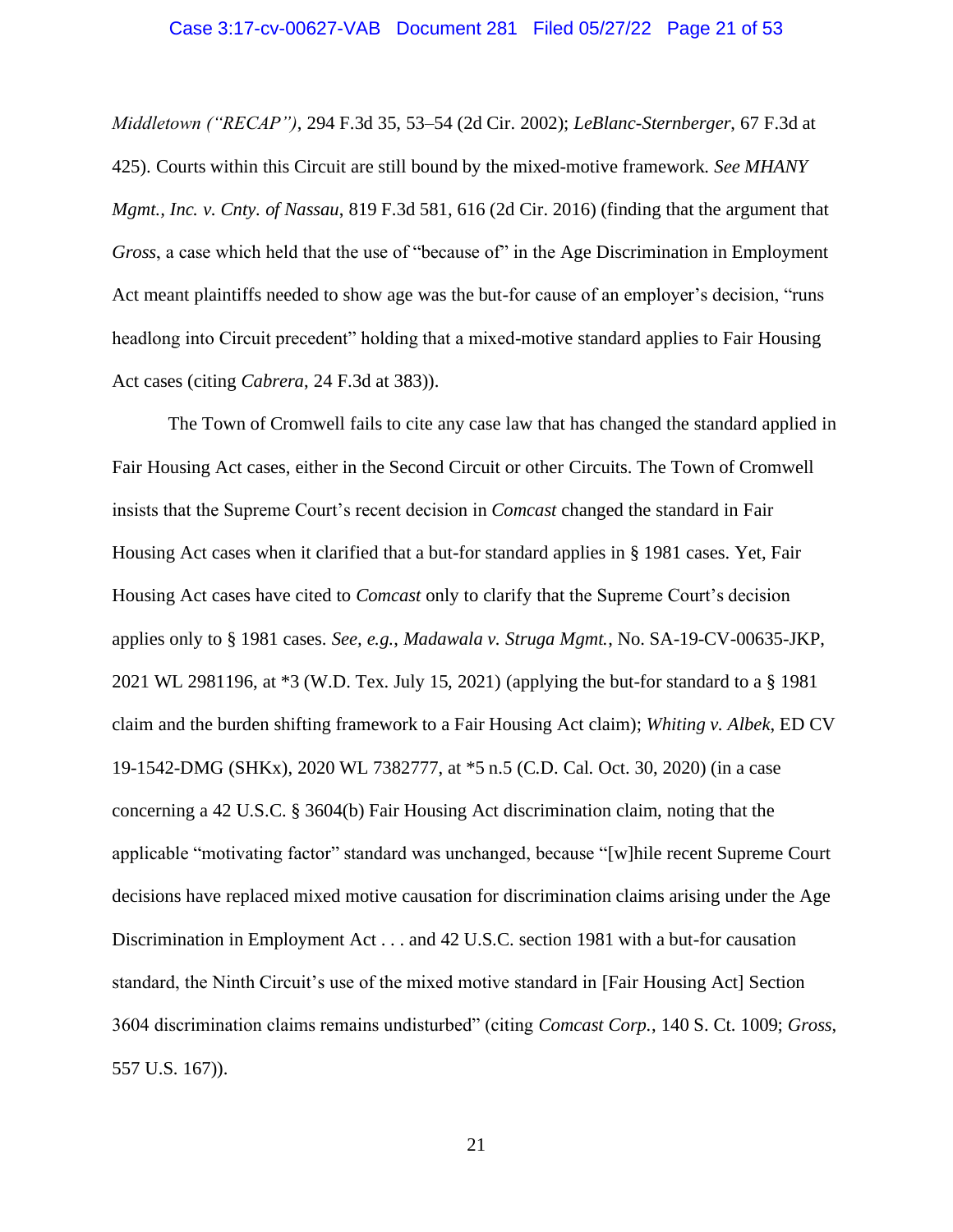### Case 3:17-cv-00627-VAB Document 281 Filed 05/27/22 Page 22 of 53

As a result, the Supreme Court's *Comcast* decision clearly did not hold that the but-for standard applies to Fair Housing Act cases. First, the case dealt with an alleged § 1981 violation. Second, the Supreme Court was careful to distinguish between claims under § 1981 and claims under Title VII of the Civil Rights Act of 1964, the burdens of which are "fully applicable to Title VIII housing discrimination cases." *Cabrera*, 24 F.3d at 383. The Supreme Court also distinguished the "distinct histories" of Title VII and § 1981 before refusing to "consult, tinker with, and then engraft" the Title VII test onto the § 1981 test. *Comcast Corp.*, 140 S. Ct. at 1017.

#### **2. Punitive Damages**

The Town of Cromwell claims that the Court should not have charged the jury on punitive damages against it, because "punitive damages are not recoverable against a local municipality under either the [Fair Housing Act] or the [Americans with Disabilities Act]." Def.'s JMOL Mem. at 15. In support, the Town of Cromwell makes many of the same arguments that it made in its summary judgment motion. *See* Supp. Mem. of Law in Supp. of Def.'s Mot. for Summ. J. at 4–10, ECF No. 130 (Nov. 1, 2019). It again argues that it "cannot be held liable for punitive damages on a theory of vicarious liability" because of the Supreme Court's opinions in *Monell v. Department of Social Services*, 436 U.S. 658 (1978) and *Meyer v. Holley*, 537 U.S. 280 (2003). Def.'s JMOL Mem. at 15. And it again notes that "[i]n the 42 U.S.C. § 1983 context, local governments are immune from punitive damages," and attempts to apply the same reasoning in the Fair Housing Act context, which it claims "numerous courts" have done. *Id*. at 16 (citing *City of New Port v. Fact Concerts*, 453 U.S. 247 (1981)).

The Town of Cromwell also restates its argument that punitive damages should not be allowed because it would punish "'blameless or unknowing taxpayers'" who "'presumably were unaware of the entire controversy.'" *Id*. at 18 (quoting *Heritage Home of Attleboro, Inc. v.*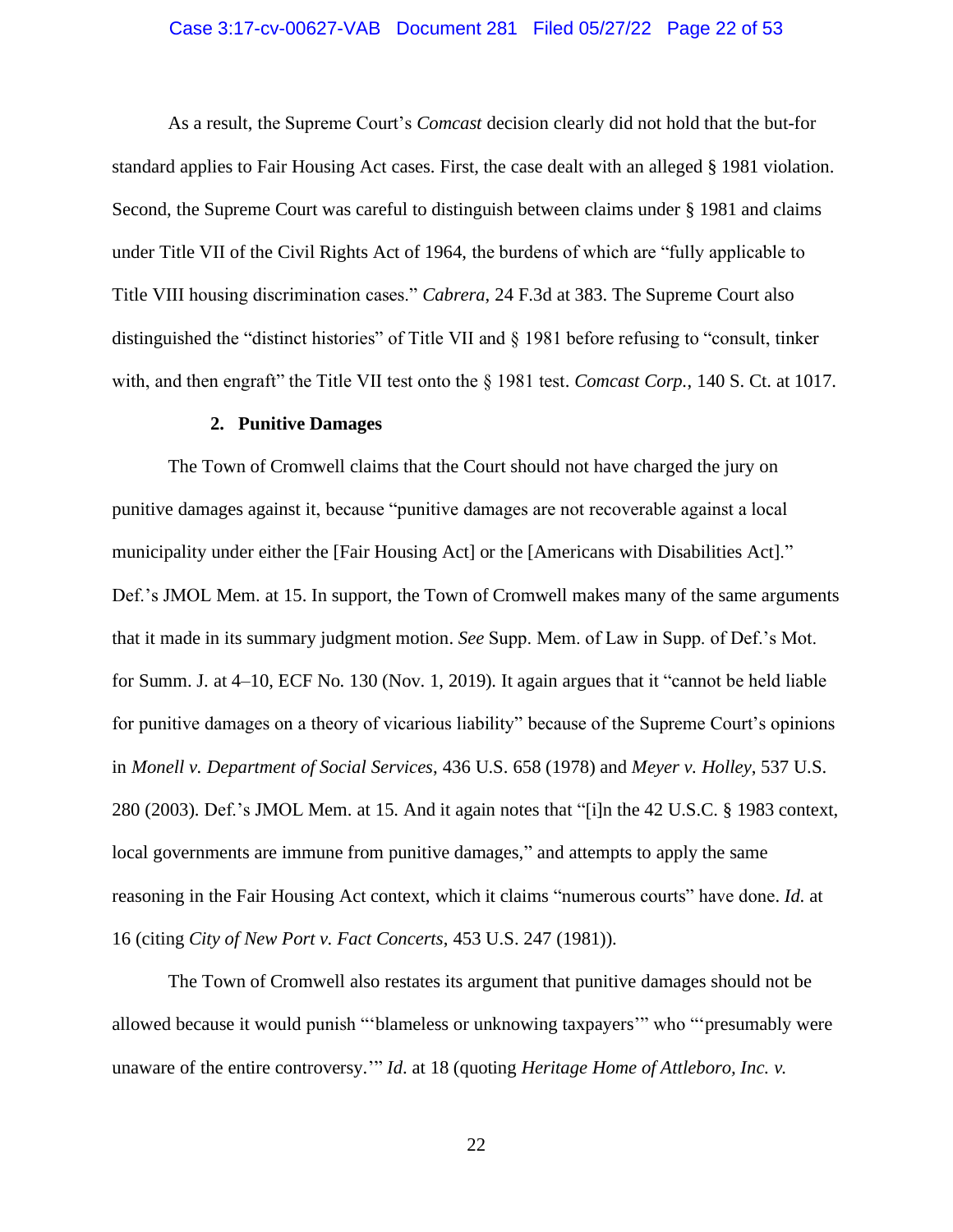#### Case 3:17-cv-00627-VAB Document 281 Filed 05/27/22 Page 23 of 53

*Seekonk Water Dist.*, 670 F.2d 1, 2 (1st Cir. 1982) (internal quotation marks omitted)). "To punish the entirety of Cromwell for the bad-faith actions of one or more elected officials . . . and the actions of an aggressive and vocal, but small bloc of voters . . . would fly in the face of the very concerns voiced by the *Fact Concerts* Court[.]" *Id*. at 19.

The Town of Cromwell acknowledges the Court's ruling on this question in the Summary Judgment Order, where the Court noted that "[w]hile punitive damages against municipalities may punish the very taxpayers and citizens for whose benefit the wrongdoer was being chastised . . . [i]t is perhaps possible to imagine an extreme situation where the taxpayers are directly responsible for perpetrating an outrageous abuse of constitutional rights." *Id*. at 19–20 (quoting *Gilead Cmty. Servs.*, 432 F. Supp. 3d at 91). The Town of Cromwell further quotes the Court's order, which said that, "[t]o the extent that the policy considerations underlying the Supreme Court's decision in *Fact Concerts* are relevant to the availability of punitive damages against municipalities under the Fair Housing Act, they weigh in favor of allowing the issue to proceed to trial . . . where there is evidence of taxpayer participation in the alleged Fair Housing Act violations." *Id*. at 20 (quoting *Gilead Cmty. Servs.*, 432 F. Supp. 3d at 90).

Despite these statements, the Town of Cromwell argues, the Court did not provide the jury instructions "that matched this [C]ourt[']s formulation of the circumstances where punitive damages might be awarded against a municipality." *Id*. Specifically, the Town of Cromwell notes that the jury "did not receive any instructions on *Fact Concerts*, nor were there any instructions related to 'widespread knowledgeable participation by taxpayers.'" *Id*. at 20. Instead, the Town of Cromwell notes, the jury was provided "a seven bullet point list which includes the following relevant bullet point: (5) the level of taxpayer or constituent knowledge, participation,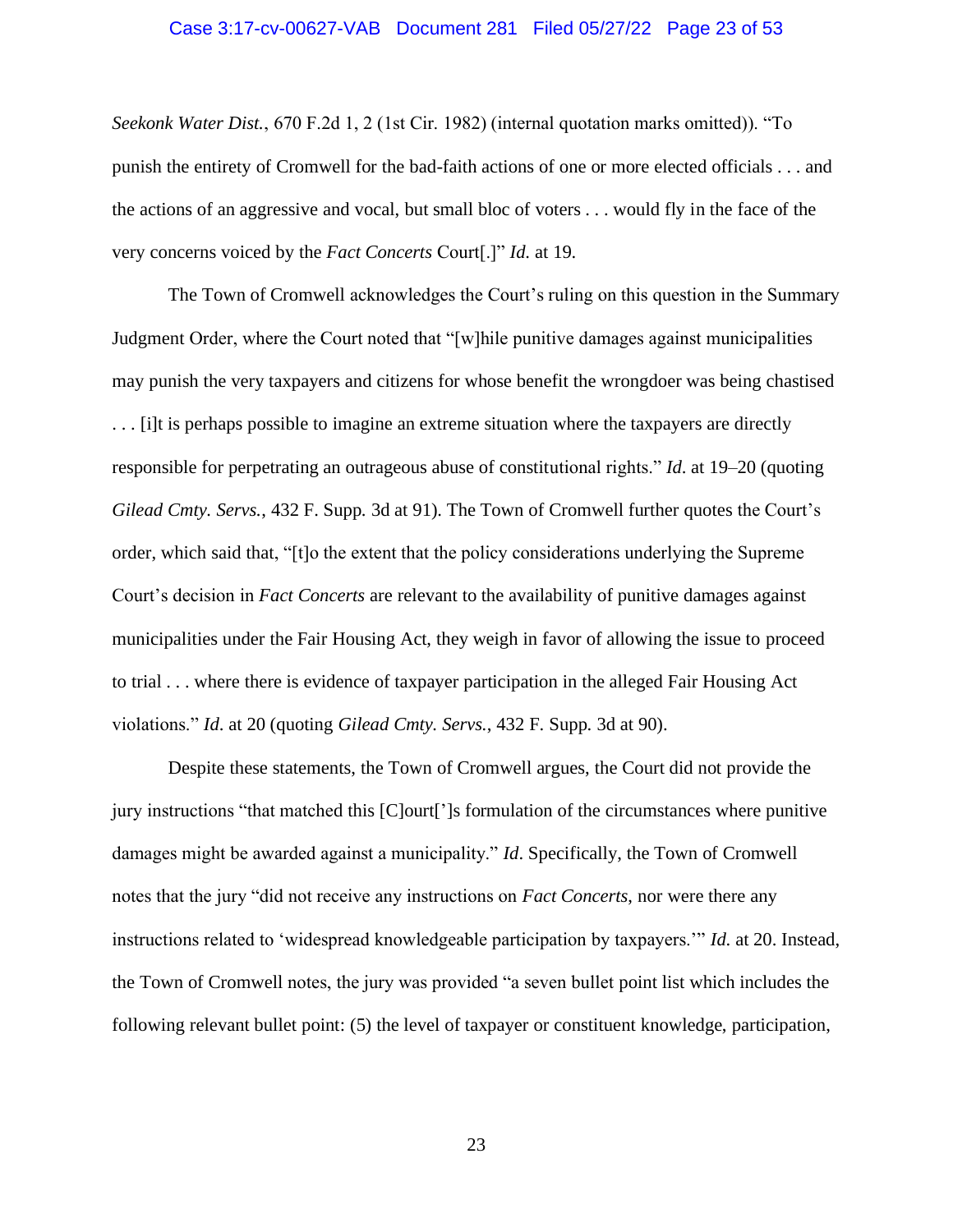### Case 3:17-cv-00627-VAB Document 281 Filed 05/27/22 Page 24 of 53

and influence on the Town of Cromwell's decision to take action against Gilead Community Services and the Connecticut Fair Housing Center." *Id*. at 20.

In response, Plaintiffs reiterate the points made in the Court's lengthy discussion of the punitive damages question in its Summary Judgment Order. *Gilead Cmty. Servs.*, 432 F. Supp. 3d at 84–92. Plaintiffs argue that the Supreme Court's decision in *Fact Concerts*, where the Court held that municipalities are immune from punitive damages as a matter of law in § 1983 cases, is inapplicable to this case. Pls.' JMOL Opp'n at 27–31. They further argue that the "public policy considerations" on which the Town's arguments hinge "actually strengthen, not weaken, Plaintiffs' position." *Id*. at 29–30. Unlike the "miscreant public official" who makes a one-off decision violative of § 1983 that was "unknown" to "blameless" taxpayers, Fair Housing Act cases target discriminatory practices. *Id*. at 30 (citing *Fact Concerts*, 453 U.S. at 267). They argue that the jury "heard literally hours of testimony and reviewed dozens of exhibits that illuminated the close relationship between the taxpayers and the Town officials, and the direct causal chain between the taxpayers' advocacy and the Town's actions." *Id*.

Plaintiff also argues that the Town of Cromwell waived any objection to the jury language because they "did not provide the Court a proposed jury instruction regarding punitive damages, and it did not at any point in trial (at charging conference or otherwise) indicate that it objected to the taxpayer knowledge language." *Id*. at 32.

In reply, the Town of Cromwell admits that *Fact Concerts* "sp[oke] to a [Section] 1983 claim, [but] the reasoning behind the holding remains on solid ground when applied to the [Fair Housing Act]." Def. JMOL Reply at 5. Additionally, they note, "[t]he Town of Cromwell will likely face a significant increase in the tax burden on citizens to meet the outsized punitive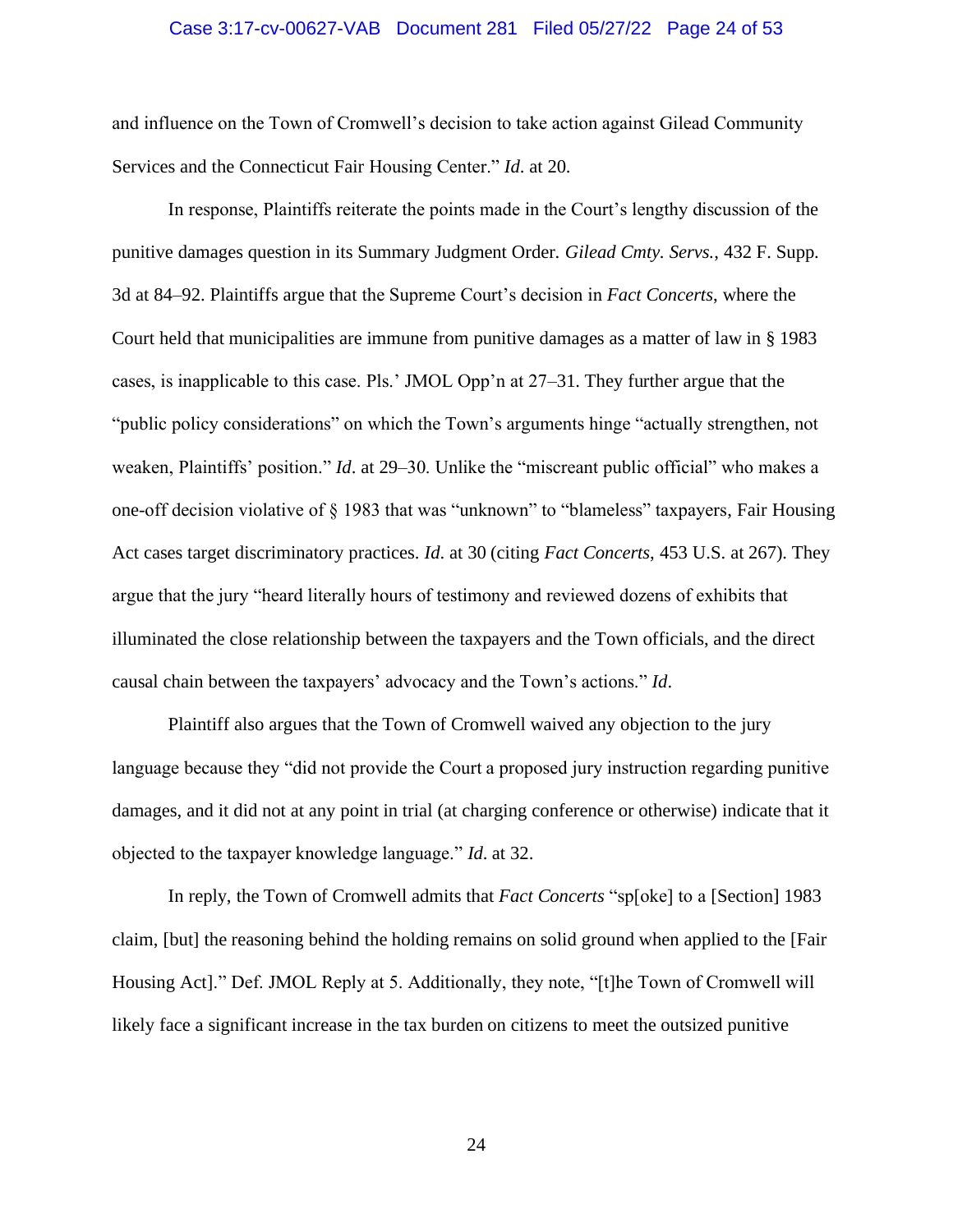### Case 3:17-cv-00627-VAB Document 281 Filed 05/27/22 Page 25 of 53

damages award levied against them." *Id*. at 6. Therefore, the Town of Cromwell argues, punitive damages should not be allowed against a municipality.

The Court disagrees.

The Court first notes that the Town of Cromwell did raise its objection to punitive damages against a municipality at the charge conference. The Town of Cromwell's motion, therefore, is not denied on that basis.

The Summary Judgment Order discusses at length the Court's reasoning for allowing the jury to consider punitive damages in a Fair Housing Act case. *Gilead Cmty. Servs.*, 432 F. Supp. 3d at 84–92. The Order also explains why *Fact Concerts* is not binding precedent and why the Supreme Court's analysis in *Fact Concerts*, which "was specific to the statutory language, history, and purpose of § 1983 . . . is not dispositive here." *Id*. at 89. The Summary Judgment Order also discusses the history of the Fair Housing Act, its "broad and express provision of punitive damages," and the history of courts interpreting and enforcing the Fair Housing Act "more broadly than other civil rights statutes." *Id*.

In the Summary Judgment Order, the Court also concluded that to the extent the policy considerations from *Fact Concerts* were relevant to the Fair Housing Act, they "weigh[ed] in favor of allowing the issue to proceed to trial here, where there is evidence of taxpayer participation in the alleged Fair Housing Act violations." *Id*. at 90–91. The trial revealed significant taxpayer involvement with the efforts to deny Gilead's rights under the Fair Housing Act, ranging from vociferous—and near unanimous—opposition at public meetings, Trial Tr. vol. 1, 98:11–21 (explaining that the forum "was extremely negative, contentious;" that attendees were "yelling over people;" and that comments such as "[w]e don't want you here" and "[w]hy do you want to be somewhere where you are not wanted" were yelled at Gilead representatives),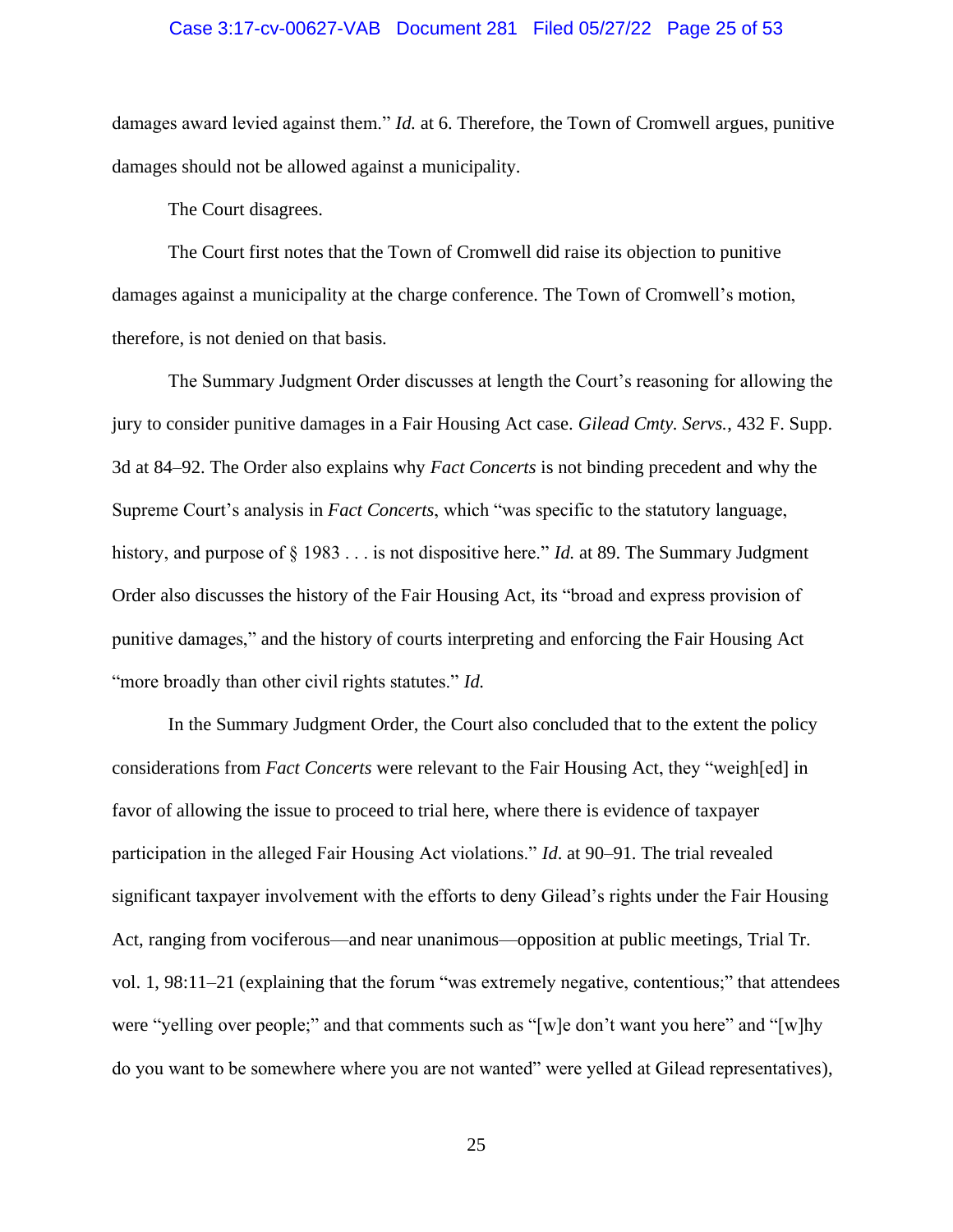### Case 3:17-cv-00627-VAB Document 281 Filed 05/27/22 Page 26 of 53

to defiant e-mail correspondence to Town of Cromwell public officials, urging them to prevent the placement of the Gilead home, Trial Tr. vol. 3, 534:24–535:5 (examination of Town Manager Salvatore, "Q: And prior to that public forum the town is receiving a number of contacts from residents via calls, emails, visits to town hall expressing concern and opposition to the home in March and April; is that right? A: There was a lot of concern being expressed, yes."); *see also, e.g.*, Pls.' Ex. 21 (e-mail from a resident to Mayor Faienza expressing concern about the plan to open a group home at 5 Reiman Drive).

A Town of Cromwell resident, running for the Town of Cromwell Council, even described "opposition to the group home [as] a popular issue for the voters." Trial Tr. vol. 2, 351:15–17 (examination of Edward Wenners, "Q: Okay. Was opposition to the group home a popular issue for the voters? A: Absolutely"). Town of Cromwell taxpayers created a Facebook page called "Reiman Strong," to keep residents informed about the group home's plans, Pls.' Ex. 102 (capturing all posts on the Facebook page from March 29, 2015 through May 10, 2016); Trial Tr. vol. 2, 380:15–16 (examination of Diane Uccello, "That Facebook page was just to keep everyone informed as to what was happening."), and took other steps to organize opposition to the group home, *id*. at 384:1–5 (examination of Diane Uccello, "I definitely led the charge with the neighborhood. So I would say to my neighbors, okay, it's time to email this particular person or call this particular person so that we could sort of keep the buzz on about what was happening."); *id.* at 384:12–13 (examination of Diane Uccello, "[I] made the decision that we will go after their source of money."); *id*. at 384:25–385:5 (examination of Diane Uccello, "A: This is an email sent just to the neighbors. Just as it says, just to the neighbors about the efforts to impact their ability to raise money. Q: When you say 'their,' you mean Gilead? A: Gilead. . . .").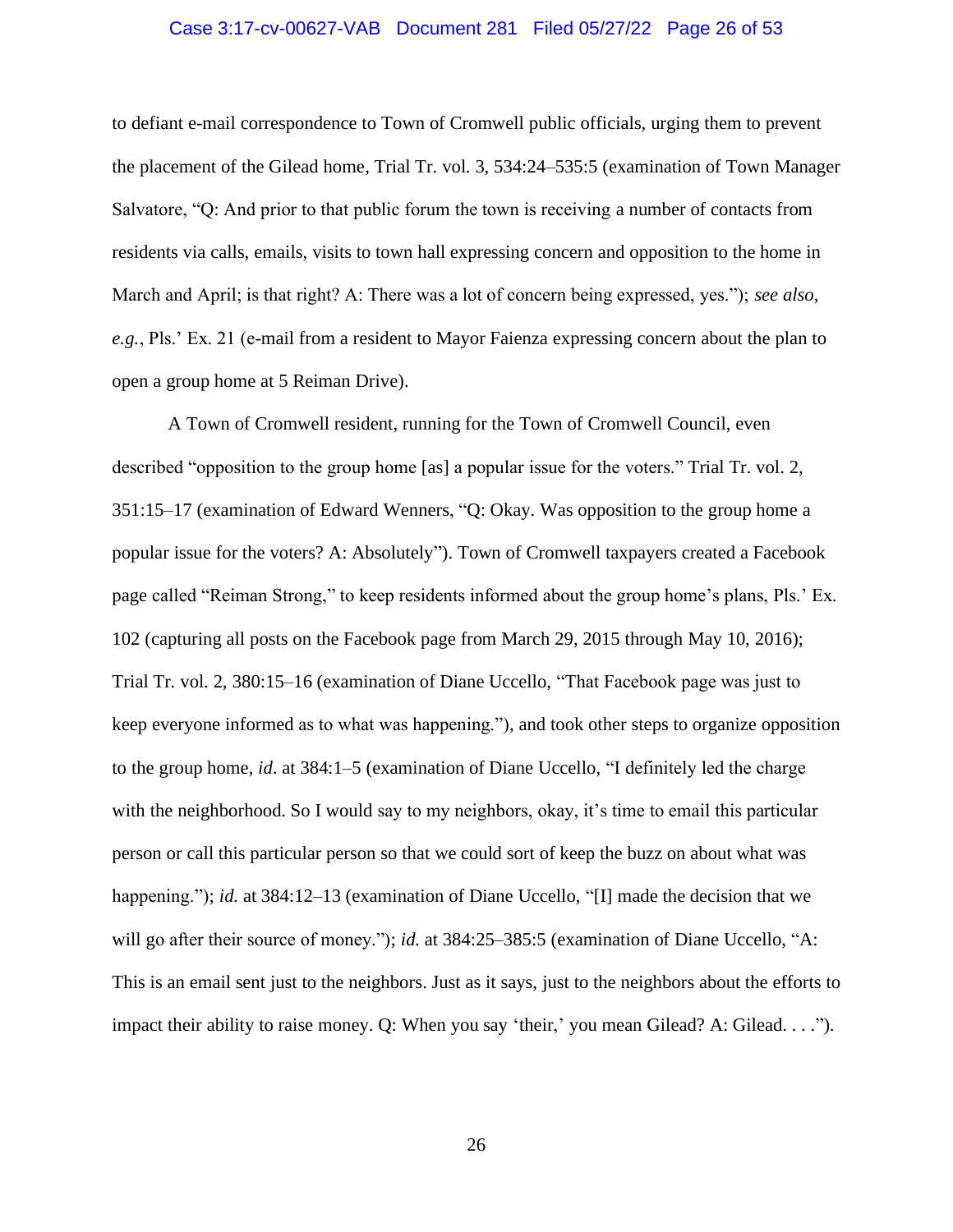### Case 3:17-cv-00627-VAB Document 281 Filed 05/27/22 Page 27 of 53

Indeed, the Town of Cromwell acknowledges—as it must—that "an aggressive and vocal, but small bloc of voters" spoke out against the group home. Def.'s JMOL Mem. at 19. But there is nothing in the record to support its claim of opposition to the group home being limited to a "small bloc of voters." Instead, everything in this record suggests—and the jury reasonably could have concluded—that the Town of Cromwell, along with every Town official, from the Mayor, the Town Manager, the Chief of Police, the Fire Chief, the Town Assessor, the Town Planner, the Superintendent of Schools, as well as a significant number of its taxpayers, wanted to drive the planned Gilead group home out of town. Trial Tr. vol. 2, 391:25–392:9 (examination of Diane Uccello, "Q: And here you state the town leaders remain committed to preventing the group home from opening here. Do you see that? A: I do. Q: Was that your impression of what the town was doing? A: I think my impression was that they were using the resources they had to explore those legal avenues that we couldn't[.]"); Trial Tr. vol. 3, 534:24–535:5 (examination of Town Manager Salvatore, "Q: And prior to that public forum the town is receiving a number of contacts from residents via calls, emails, visits to town hall expressing concern and opposition to the home in March and April; is that right? A: There was a lot of concern being expressed, yes."); Trial Tr. vol. 3, 598 (Town Manager Salvatore acknowledging that he signed a petition, dated May 6, 2015, to deny the proposed residence at 5 Reiman Drive); Trial Tr. vol. 3, 689–709 (tax assessor for the Town of Cromwell detailing the denial of Gilead's tax exemption applications in 2015 and 2017); Trial Tr. vol. 4, 807:13–808:12 (examination of Richard Newton, member of Town of Cromwell Council "Q: And the town council supported paying legal fees for the town attorney to [petition DPH]? A: Yes. Q: And support, for instance, the DPH petition? The council did so because of the controversy about the property, right? A: I think that's true, sure."); Def. Ex. 561 (motion for reconsideration from the Town of Cromwell,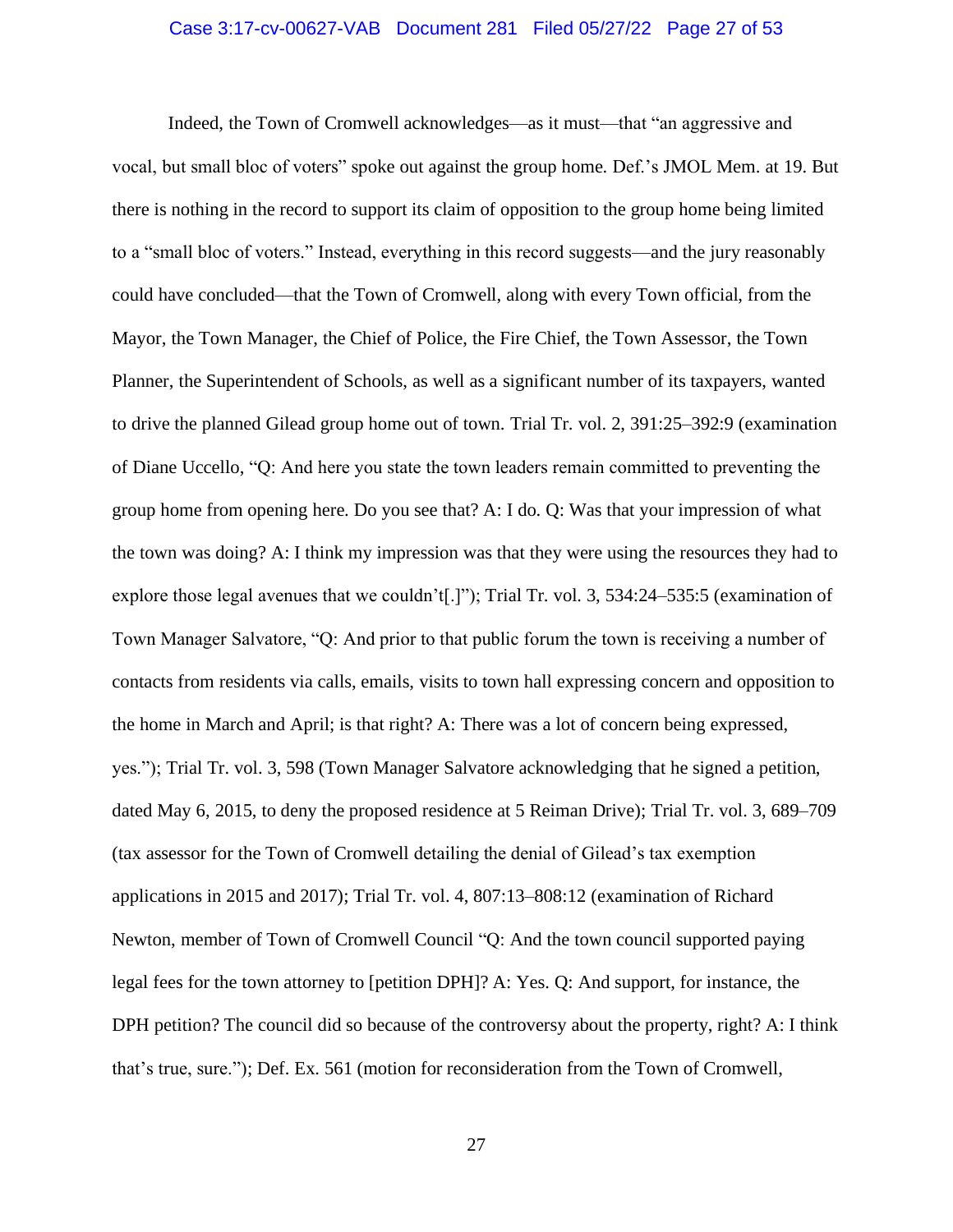#### Case 3:17-cv-00627-VAB Document 281 Filed 05/27/22 Page 28 of 53

through Town Manager Salvatore, asking that the Department of Public Health reconsider its decision to not require Gilead to obtain a license to operate a community residence in the Town of Cromwell); Pls.' Ex. 21 (e-mail from a resident to Mayor Faienza expressing concern about the plan to open a group home at 5 Reiman Drive); Pls.' Ex. 30 (April 21, 2015 Town of Cromwell press release which states that "[b]ecause of the lack of information provided by Gilead and [D]HMAS based on the concerns by those in attendance, Mayor Enzo Faienza is officially and public[ly] requesting, on behalf of the citizens of the Town of Cromwell, that Gilead consider relocating to a more suitable location"); Pls.' Ex. 51 (May 13, 2015 press release from the Office of the Town Manager of the Town of Cromwell, stating that "[a]s as result of Gilead Community Services attempting to install another community residence in the Town of Cromwell, Acting Town Manager Anthony Salvatore, with the support of Mayor Enzo Faienza and the Town Council, petitioned the Commissioner of Public Health to deny Gilead . . . authority to install another community residence in the Town of Cromwell"); Pls.' Ex. 75 (ceaseand-desist letter from the Town of Cromwell claiming that the 5 Reiman Drive home "appears to be in violation of the Town of Cromwell Zoning Regulations" and that the property should not be used "without first obtaining all necessary zoning permits," or else Gilead would incur a fine of \$150 per day); Pls.' Ex. 132 (letters from the Cromwell Town Assessor requesting additional documentation for Gilead's tax exemption application and then later denying the application); Pls.' Ex. 99 (press release from the Town Manager and Mayor stating that "Town Manager Anthony Salvatore and Mayor Enzo Faienza applaud Gilead's decision to relocate the Group Home and thank them for listening to the concerns of Town Officials and the residents of Reiman Drive, that this was not the most favorable neighborhood for them to establish a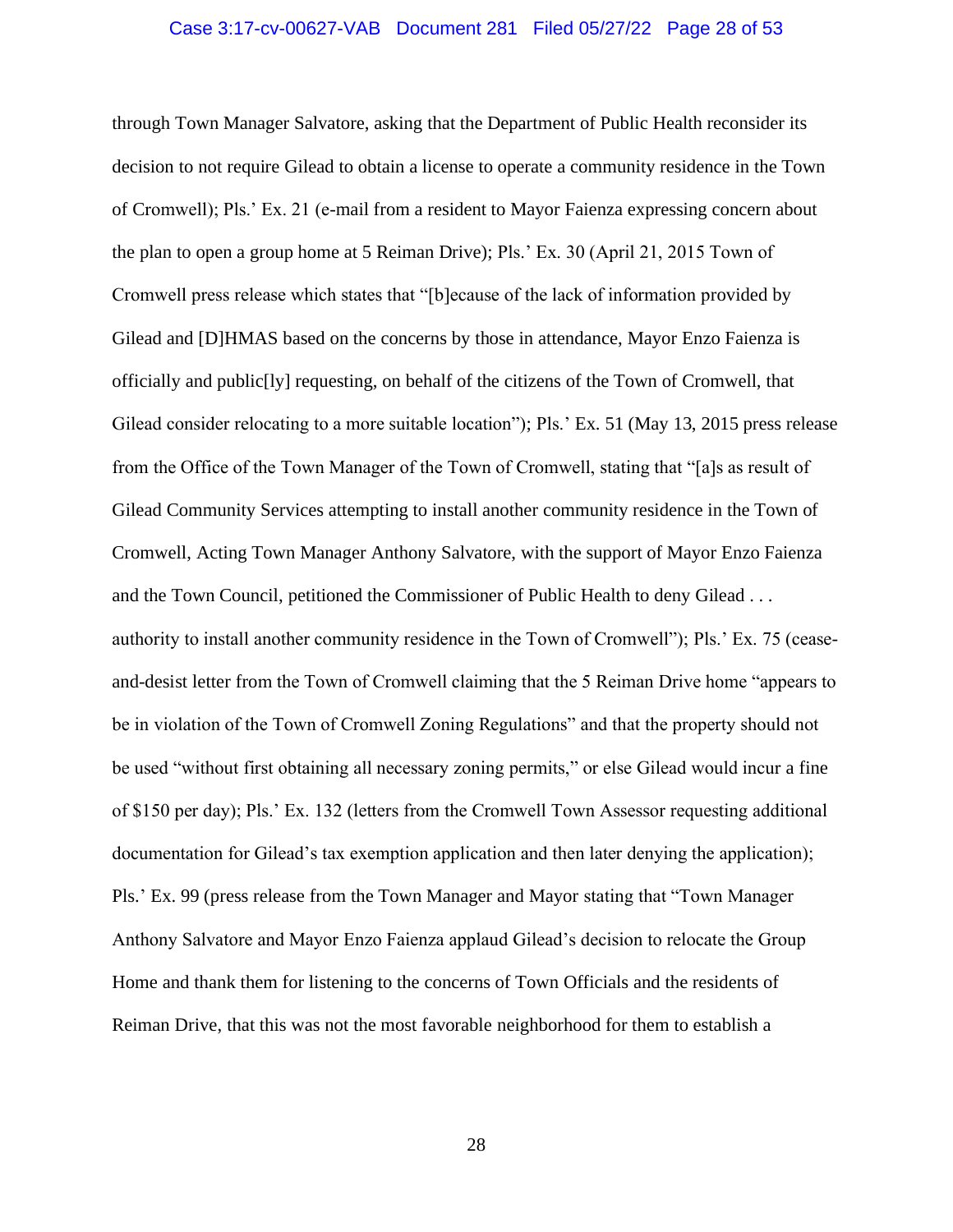community residence"); Pls.' Ex. 102 (capturing all posts on the "Reiman Strong" Facebook page from March 29, 2015 through May 10, 2016).

Accordingly, the Court did not err in not including jury instructions on *Fact Concerts*, a legal standard not applicable to Fair Housing Act cases, where the relevant case law amply supports allowing juries to consider "evidence of residents' knowledge and participation at trial." *Hispanics United of DuPage Cnty. v. Vill. of Addison, Ill.*, 958 F. Supp. 1320, 1331–32 (N.D. Ill. 1997).

#### **3. The Amount of the Punitive Damages Award**

The Town of Cromwell also argues that the jury's \$5,000,000 punitive damages award violates the Due Process Clause's protections against excessive punitive damages awards, "particularly in light of the fact that compensatory damages were assessed at \$181,000." Def.'s JMOL Mem. at 21. They argue that the Supreme Court has said courts "must consider 'the ratio between the plaintiff's compensatory damages and the amount of punitive damages' when assessing whether a jury's award of punitive damages is excessive in violation of the Fourteenth Amendment." *Id*. at 21 (quoting *BMW of N. America, Inc. v. Gore*, 517 U.S. 559, 560 (1996)). The Town of Cromwell also argues that while the Supreme Court said it would not establish a bright line rule or "'mathematical formula,'" it stated that "'few awards exceeding a single-digit ratio . . . will satisfy due process,'" *id*. (quoting *State Farm Mut. Auto. Ins. Co. v. Campbell*, 538 U.S. 408, 424–25 (2003)), and that punitive damages must have a "'reasonable relationship'" to the compensatory damages awarded, *id*. at 21–22 (quoting *Gore*, 517 U.S. at 580).

Considering this allegedly excessive award, the Town of Cromwell argues that the Court should grant a new trial under Federal Rule of Civil Procedure 59 and order a remittitur of the punitive damages award "that the Plaintiffs can either accept or choose to proceed with a new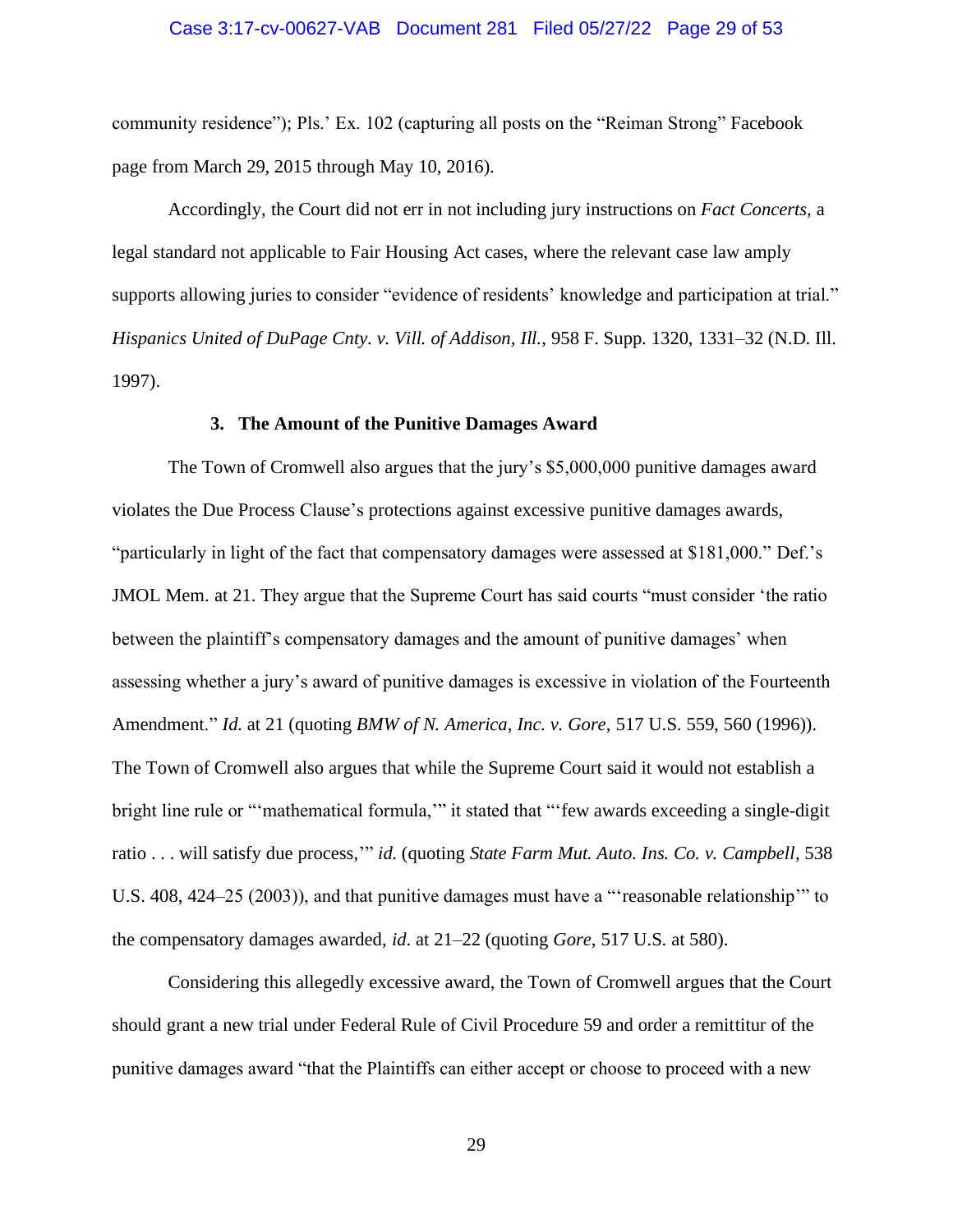### Case 3:17-cv-00627-VAB Document 281 Filed 05/27/22 Page 30 of 53

trial." *Id*. at 21. They cite to various cases within the Second Circuit that have "entered remittitur in order to provide the defendants [D]ue [P]rocess." *Id*. at 22–23. In this case, the Town of Cromwell argues, "the jury award of punitive damages is grossly disproportionate to the compensatory damages awarded," because these two amounts have a ratio "of approximately 27 to 1," which is excessive to the point of violating the Town of Cromwell's Due Process rights. *Id*. at 23–24.

Plaintiffs respond that the \$5,000,000 punitive damages award does not "'enter the zone of arbitrariness' that violates due process" when considering the three "guideposts" that the Supreme Court has established for determining whether a punitive damages award is reasonable: "(1) 'the degree of reprehensibility' associated with the defendants' actions; (2) 'the disparity between the harm or potential harm suffered' and the size of the punitive award; and (3) the difference between the remedy in this case and the available civil penalties." Pls.' JMOL Opp'n at 34–35 (quoting *Gore*, 517 U.S. at 568, 575).

Plaintiffs note that the Supreme Court has enumerated five factors to consider when evaluating the degree of reprehensibility of the defendant's conduct, which is the "most important" guidepost: (1) whether the harm caused was physical as opposed to economic; (2) whether the tortious conduct evinced an indifference to or a reckless disregard of the health or safety of others; (3) whether the target of the conduct had financial vulnerability; (4) whether the conduct involved repeated actions or was an isolated incident; and (5) whether the harm was the result of intentional malice, trickery, or deceit, or mere accident. *Id*. at 34–35 (citing *Gore*, 517 U.S. at 575; *Campbell*, 538 U.S. at 419).

All of the factors, they argue, "strongly support a substantial award of punitive damages." *Id.* at 35. The harm caused through intentional discrimination, they argue, is particularly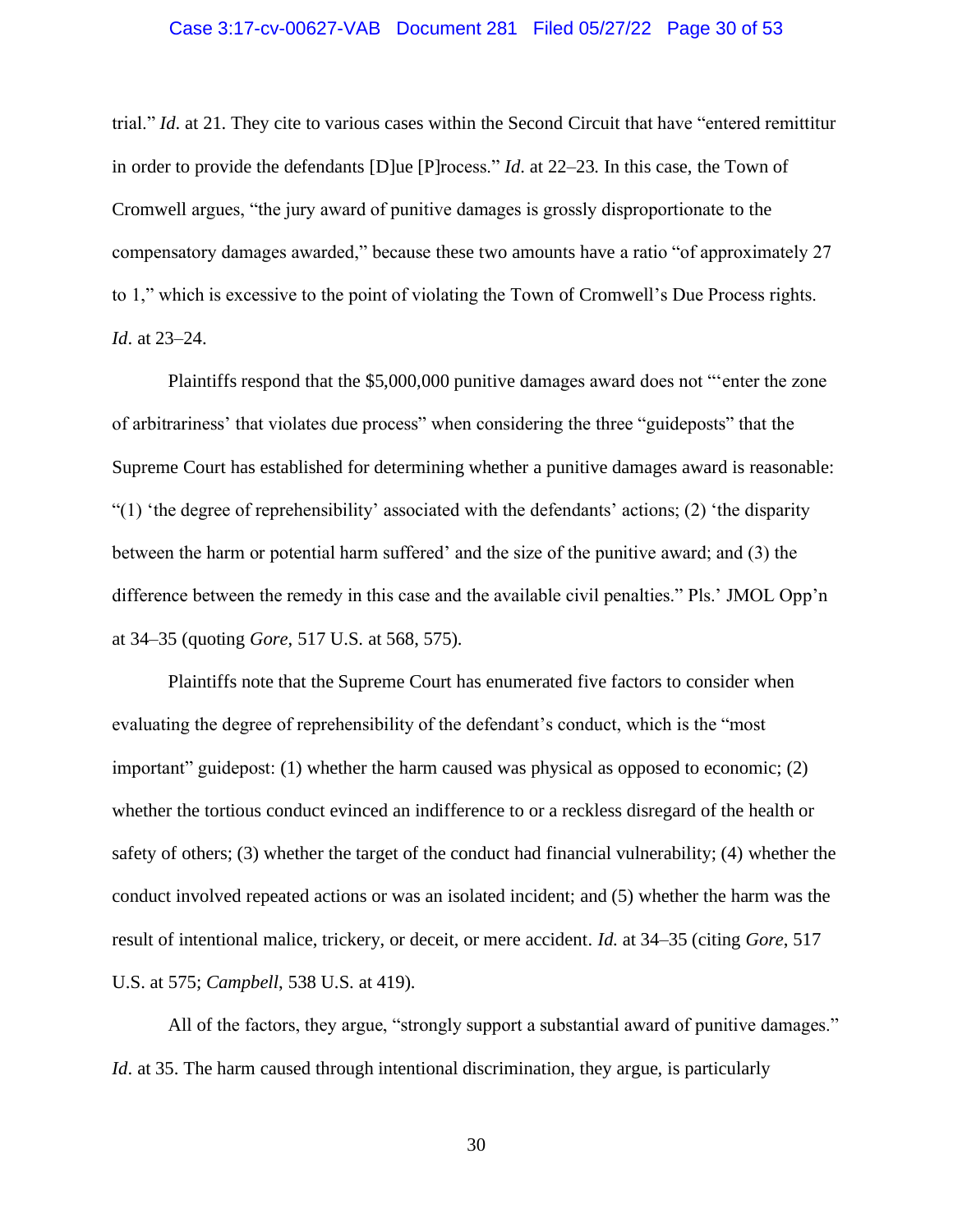### Case 3:17-cv-00627-VAB Document 281 Filed 05/27/22 Page 31 of 53

reprehensible and warrants a high punitive award. *Id*. (citing *Thomas v. iStar Fin., Inc.*, 652 F.3d 141, 148 (2d Cir. 2011) ("[C]ourts have noted the relative reprehensibility of intentional discrimination as distinguished from some other forms of purely economic injury[.]")). Likewise, the Town's actions—including the Town of Cromwell police's "leak[ing] the intended residents' sensitive medical diagnoses to the local paper . . . . [a]ffected the mental health of the intended residents." *Id*. at 36. Instead of assisting the residents, town officials "celebrated" when the home closed. *Id*. This conduct, Plaintiffs claim, was "highly reprehensible." *Id*. (citing *Parris v. Pappas*, 844 F. Supp. 2d 262, 282 (D. Conn. 2012); *Broome v. Biondi*, 17 F. Supp. 2d 211, 229 (S.D.N.Y. 1997)).

A substantial penalty is also warranted, they argue, because Plaintiffs were in a financially vulnerable position and their financial vulnerability was "take[n] advantage of" in order to imperil their ability to provide services to "uninsured or underinsured individuals with mental health disabilities." *Id*. at 37 (citing *Gore*, 517 U.S. at 576). As to the fourth factor, Plaintiffs argue that the conduct is likely to be repeated "as evidenced by Ms. Baron's testimony that her decision to deny Gilead's application was 'justified' and that the Supreme Court's decision did not change her mind." *Id*. at 37 (citing Trial Tr. vol. 3, 704–07). Regarding the final factor, Plaintiffs argue that "[m]ultiple high-level officials knew that the [Fair Housing Act] applied to protect individuals with disabilities from housing discrimination" but continued to act nonetheless. *Id*. at 37–38 (citing *Parris*, 844 F. Supp. 2d at 282; *Broome*, 17 F. Supp. 2d at 229).

As to the second guidepost, Plaintiffs argue that the 27-to-1 ratio between punitive damages and compensatory damages is "amply supported by the case[]law." *Id*. at 39. They note first that the Second Circuit recently affirmed a 21-to-1 ratio in an employment case, *Kennedy v. Supreme Forest Prods., Inc.*, 761 F. App'x 72 (2d Cir. 2019) (summary order), in which the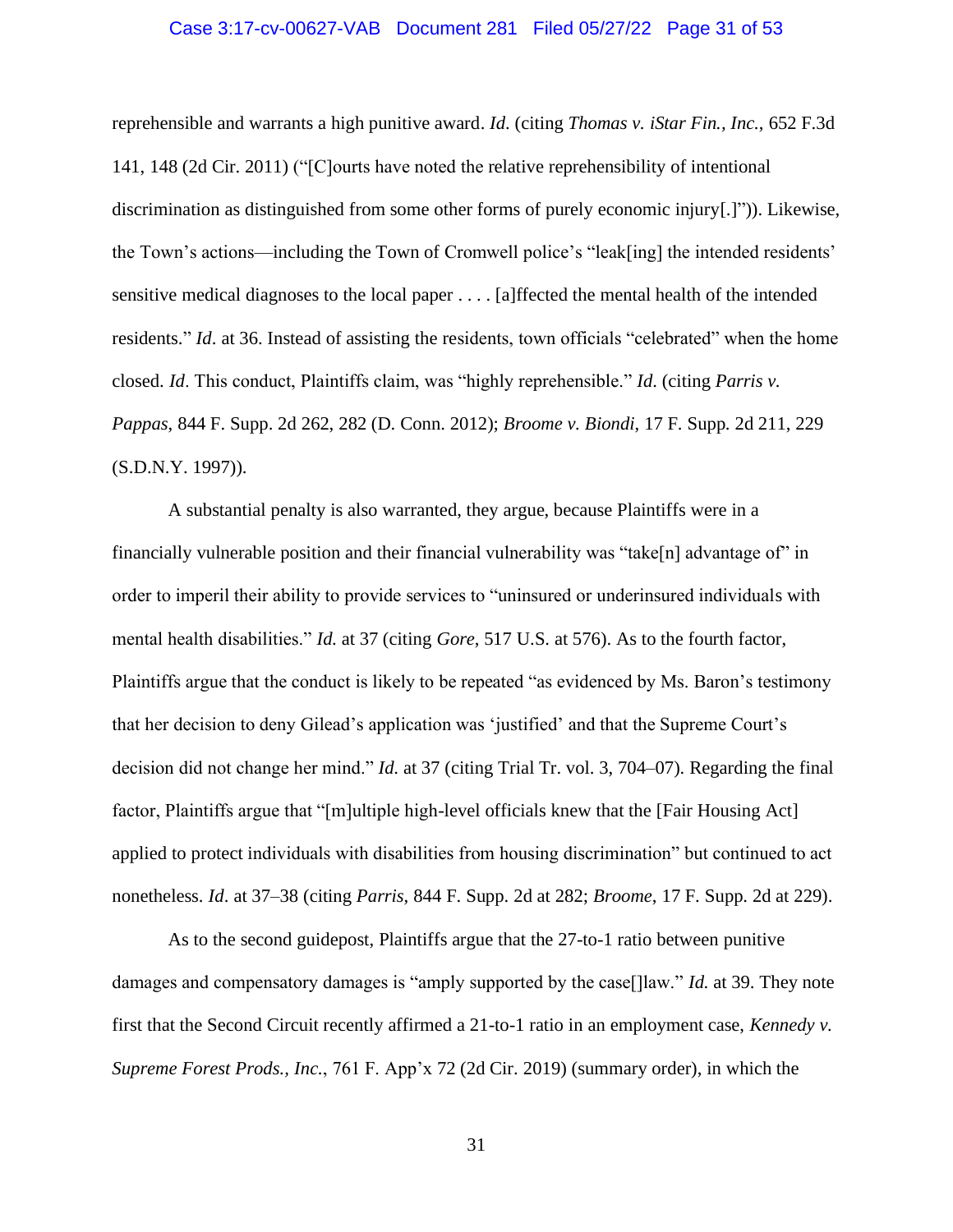### Case 3:17-cv-00627-VAB Document 281 Filed 05/27/22 Page 32 of 53

district court had noted that the ratio fell "far short of the 'breathtaking' ratio of 500-to-1 that was struck down in *Gore*, . . . , or the 145-to-1 ratio that was struck down in *State Farm*[,]" *Kennedy v. Supreme Forest Prods., Inc.*, 295 F. Supp. 3d 113, 122 (D. Conn. 2017). They also argue that "the nature of civil rights violations often justifies high ratios," and that "[t]he Second Circuit has noted that 'violations of civil rights may very well be particularly egregious acts that result in . . . injuries whose monetary value is difficult to determine.'" *Id*. at 40 (quoting *Lee v. Edwards*, 101 F.3d 805, 811 (2d Cir. 1996)). In support, they note that "the 27-to-1 ratio between punitive damages and compensatory damages awarded in this case is far below the ratios upheld in other civil rights cases." *Id*. at 41 (citing *Blackledge v. Carlone*, 126 F. Supp. 2d 224, 230 (D. Conn. 2001) (finding a 40-to-1 ratio not excessive in an unnecessary force case); *Lee*, 101 F.3d at 805 (reducing the punitive award to a 75-to-1 ratio in an excessive force case)). Plaintiffs argue that these higher ratios are reasonable "in civil rights cases with particularly egregious conduct but low compensatory damages." *Id*. at 41. In this case, Plaintiffs claim, the jury's compensatory damages award "accounted for Plaintiffs' out-of-pocket damages and did not compensate Plaintiff for any of its mission-related damages," and so the ratio allowed should be higher. *Id*. at 42.

Regarding the third guidepost, Plaintiffs argue that in Fair Housing Act cases, "courts in this circuit have looked to whether the [Fair Housing Act] sets a limitation on the amount of damages available," and the fact that it does not supports the punitive damages award. *Id*. at 44 (citing *Parris*, 844 F. Supp. 2d at 282; *Broome*, 17 F. Supp. 2d at 229).

In reply, the Town of Cromwell argues that its actions were not reprehensible because it "acted in good faith on the advice of its attorney." Def. JMOL Reply at 6. It also attempts to distinguish the cases Plaintiffs cite to by noting that in those cases "the compensatory damages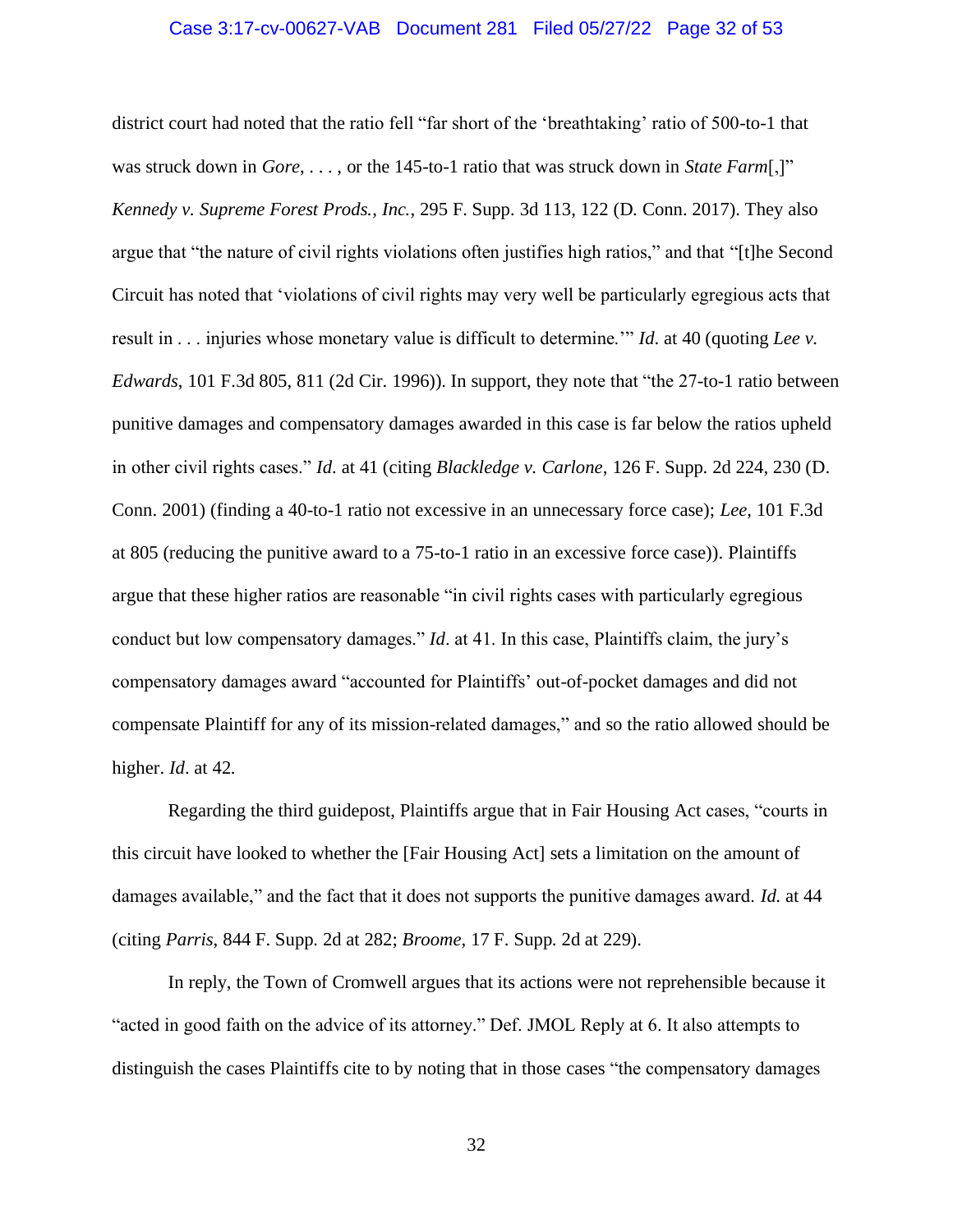### Case 3:17-cv-00627-VAB Document 281 Filed 05/27/22 Page 33 of 53

were either difficult to determine or otherwise extremely low and thus, a high ratio between compensatory and punitive damages awards was justified." *Id*. at 8. Moreover, they argue, the cases cited to in the opposition brief "warranted the higher punitive damages" because they were police brutality cases. *Id*. They maintain that the punitive damages awarded by the jury are therefore excessive.

The Court disagrees.

"Judicial review of the size of punitive damages awards has been a safeguard against excessive verdicts for as long as punitive damages have been awarded." *Honda Motor Co. v. Oberg*, 512 U.S. 415, 421, 114 S.Ct. 2331, 129 L.Ed.2d 336 (1994). Courts must ensure that punitive damages awards "conform, insofar as reasonably practicable, to the prevailing norms of the legal system and are not excessive." *Stampf*, 761 F.3d at 209 (internal quotation marks and alteration omitted).

But "even where the punitive award is not beyond the outer constitutional limit marked out, however imprecisely, by the three *Gore* guideposts," the Court must "review punitive awards for excessiveness . . . . [which] requires comparison with awards approved in similar cases . . . [and] determin[ing], as with compensatory awards, whether the punitive award is so high as to shock the judicial conscience and constitute a denial of justice." *Mathie v. Fries*, 121 F.3d 808, 816–17 (2d Cir. 1997) (internal citation and quotation marks omitted); *accord Payne v. Jones*, 711 F.3d 85, 97 (2d Cir. 2013) (federal courts need not find that an award violated Due Process to set it aside as excessive).

The jury found the Town of Cromwell's conduct to be "highly reprehensible," for the reasons stated in Plaintiffs' opposition, and there is no basis for this Court to disagree. As discussed above, the Town of Cromwell hosted a public forum where town officials spoke out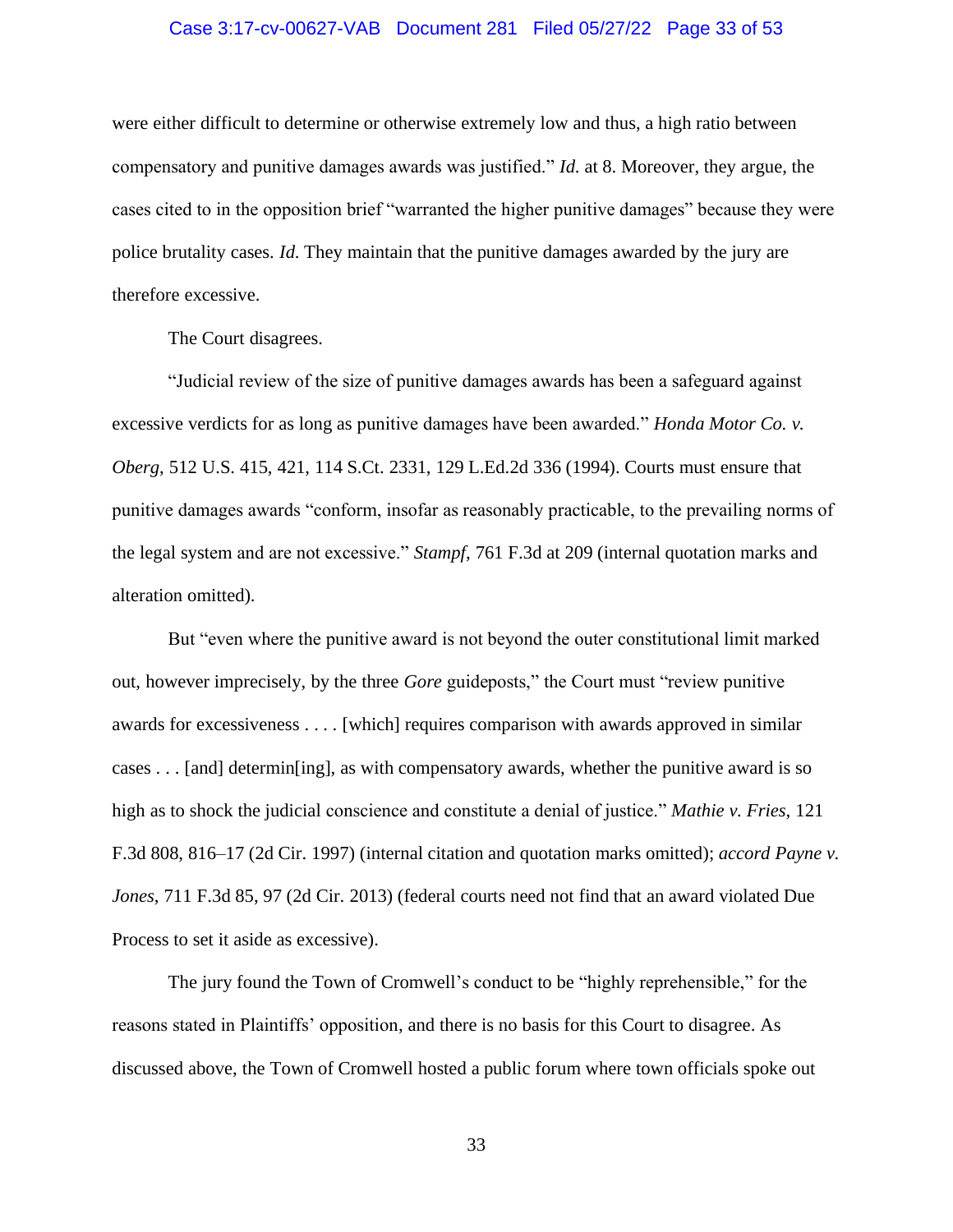### Case 3:17-cv-00627-VAB Document 281 Filed 05/27/22 Page 34 of 53

against the group home at 5 Reiman Drive, petitioned to the Department of Public Health, denied Gilead tax exemption, issued a cease-and-desist letter for alleged zoning violations, and issued various press releases speaking out against the group home. *See supra* Section I. The Town of Cromwell additionally exhibited indifference toward the health and safety of the 5 Reiman Drive residents when its police officers disclosed a resident's private health information to the media, Trial Tr. vol. 3, 574–75 (Town Manager Salvatore acknowledging that police officers are required to redact personal information from reports provided to the public, and that the article published about an incident at 5 Reiman Drive included private health information about a resident, whichs was allegedly obtained from the police). The Town of Cromwell police also demonstrated indifference toward the residents of 5 Reiman Drive when it failed to fully investigate the incident where a "for sale" sign was thrown against the property in the early hours of August 1, 2015. Pls.' Ex. 94 (case incident report showing that police were called at 8:34 AM and that the report was typed and the case closed at 9:31 AM); Trial Tr. vol. 1, 132:12–16. According to witnesses presented at trial, all of these activities "negatively impacted" the mental health of the residents at 5 Reiman Drive. Trial Tr. vol. 4, 762 (Fran Ludwig, an emeritus member of the Gilead board of directors, stating that the board voted to close the program at 5 Reiman Drive because they "understood from staff that the clients who were living in the home were not doing well, that their mental health was being negatively impacted by the environment"). This conclusion is therefore consistent with other Fair Housing Act cases where the records contained evidence of willful, malicious, and/or reckless disregard for Fair Housing Act rights and the defendants inflicted non-economic harms upon the plaintiffs. *See Parris*, 844 F. Supp. 2d at 282 ("In examining the *Gore* factors, the Court finds that punitive damages are warranted here. First, defendants' conduct toward [the plaintiff] was highly reprehensible. The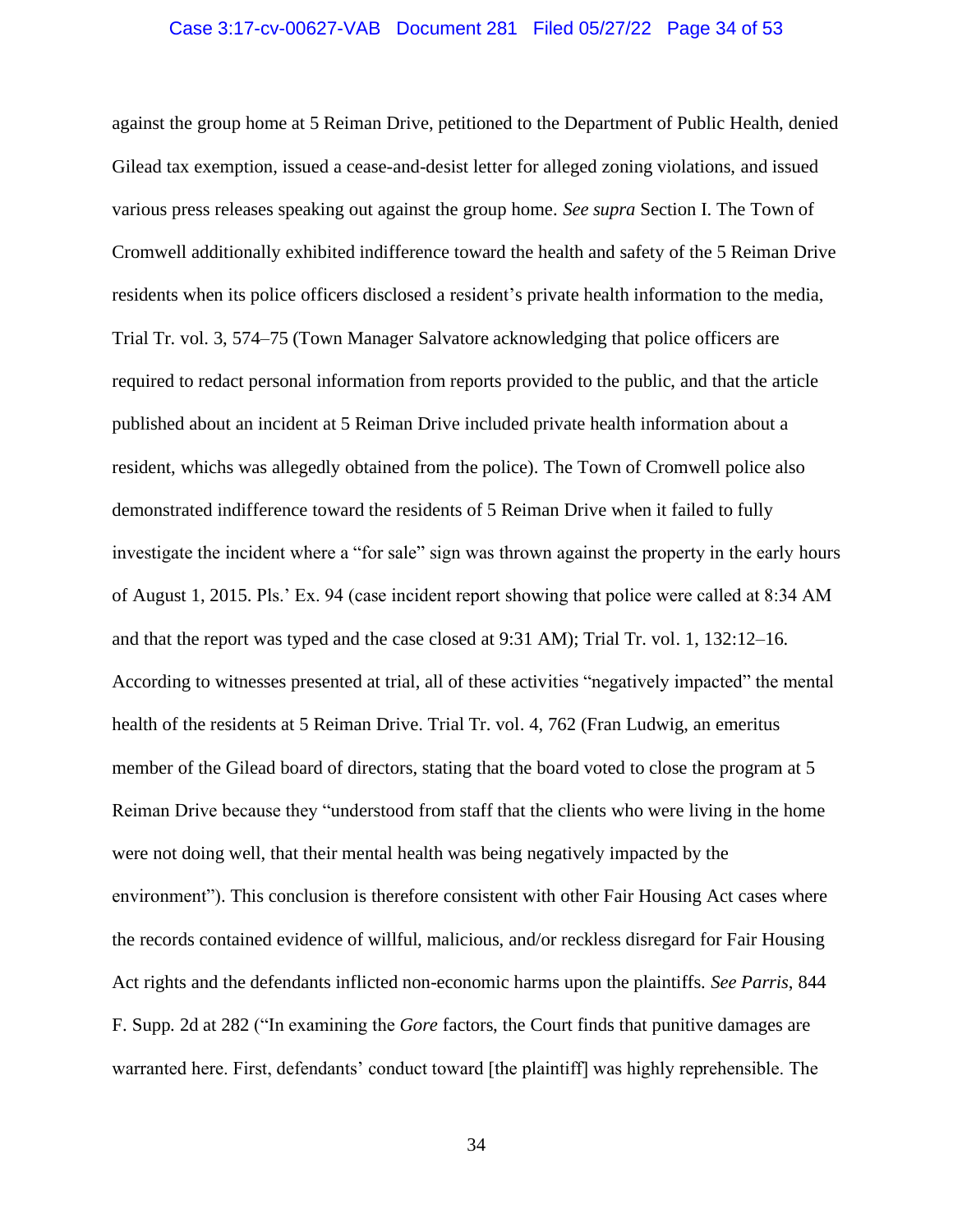### Case 3:17-cv-00627-VAB Document 281 Filed 05/27/22 Page 35 of 53

record contains evidence that defendants acted willfully, maliciously and/or with reckless disregard for plaintiff's [Fair Housing Act] rights when they failed to accommodate her disability."); *Broome*, 17 F. Supp. 2d at 229 (finding that "substantial punitive damages were warranted in this case" where "[t]he record contains evidence from which the jury could find that the . . . defendants acted willingly or maliciously when they discriminated against the plaintiffs on the basis of their race, and retaliated against [the third-party defendant] for trying to oppose the Board's actions").

In *Parris*, the district court found reasonable a ratio where punitive damages amounted to "one and one half times the compensatory damages award," or 3-to-1. *Parris*, F. Supp. 2d at 283. In *Broome*, the Court found appropriate punitive damages amounting to almost twice the compensatory damages. *Broome*, 17 F. Supp. 2d at 229. Of relevance to this case, both were cases where the defendants' actions were found to be "highly reprehensible." *Parris*, 844 F. Supp. 2d at 282; *Broome*, 17 F. Supp. 2d at 229. *Broome* also considered that the Supreme Court had previously held that "a punitive damage award 'of more than 4 times the amount of compensatory damages . . . does not cross the line into the area of constitutional impropriety.'" *Broome*, 17 F. Supp. 2d at 229 (citing *Pacific Mut. Life Ins. Co. v. Haslip*, 499 U.S. 1, 23–24 (1991)). This observation also comports with the Supreme Court's later pronouncement that "[s]ingle-digit multipliers are more likely to comport with due process, while still achieving the Sate's goals of deterrence and retribution[.]" *Campbell*, 538 U.S. at 425.

But greater ratios "may comport with due process," where ""a particularly egregious act has resulted in only a small amount of economic damages.'" *Campbell*, 538 U.S. at 425 (quoting *Gore*, 517 U.S. at 582). "A higher ratio may also be justified in cases in which the injury is hard to detect or the monetary value of noneconomic harm might have been difficult to determine."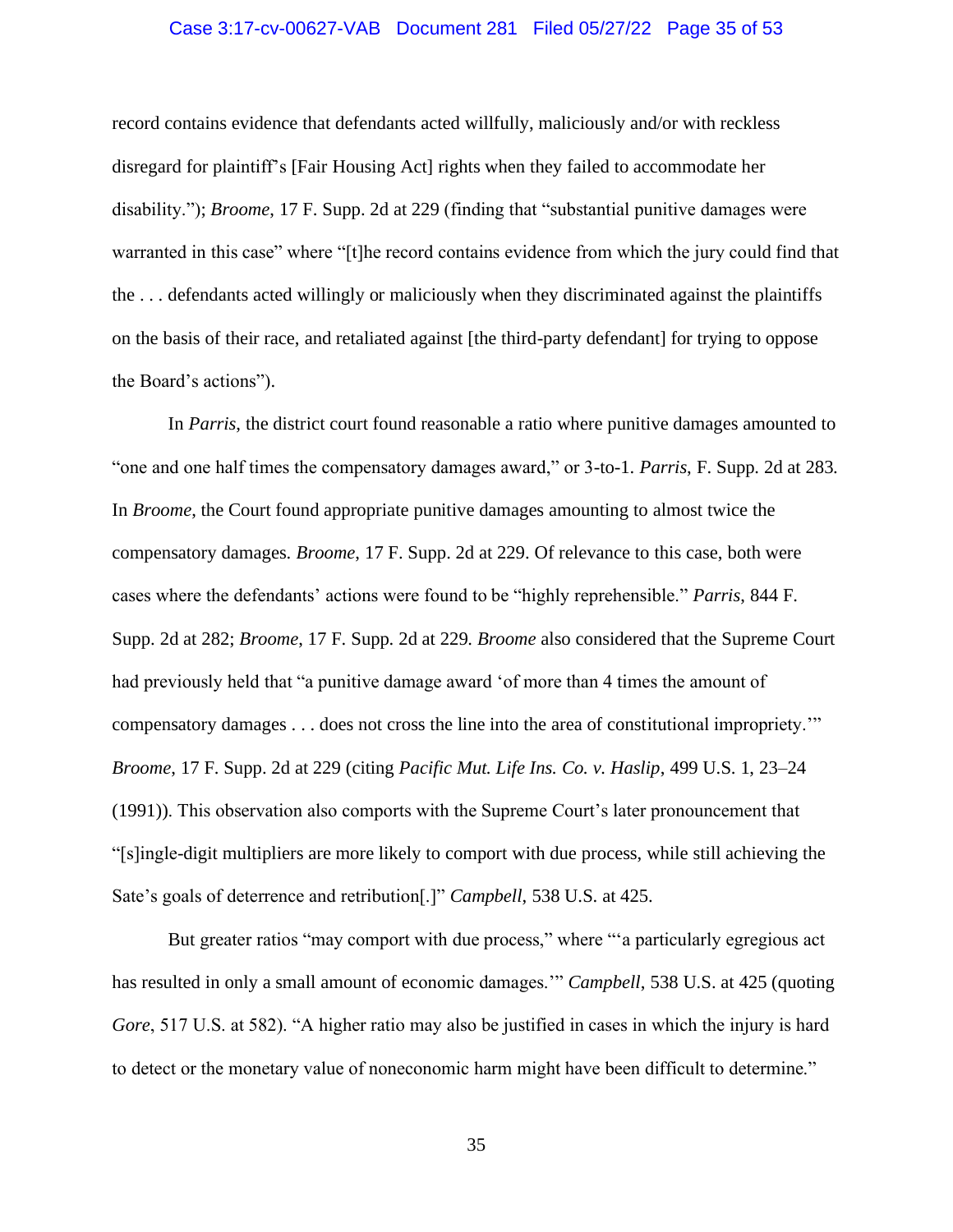### Case 3:17-cv-00627-VAB Document 281 Filed 05/27/22 Page 36 of 53

*Gore*, 517 U.S. at 582; *see, e.g.*, *Lee*, 101 F.3d at 813 (upholding a 75-to-1 ratio where the jury had awarded \$1 in nominal and compensatory damages); *Kennedy*, 761 F. A'ppx at 72 (affirming a 21-to-1 ratio where the lower court had awarded \$11,900 in compensatory damages and \$250,000 in punitive damages).

In this case, in addition to the specifically identified damages of \$180,161.22 in out-ofpocket damages to Gilead, an amount found to be compensable by the jury's \$181,000 compensatory damages award, Gilead had to forfeit a yearly contract worth over \$800,000, a loss estimated at trial to result in nearly \$5 million dollars in losses. Trial Tr. vol. 1, 184 (Mr. Osborne testifying that the contract with the Department of Mental Health and Addiction Services provided Gilead with \$866,152 in funding per year). In addition, this case involved not easily calculated and significant non-economic harm, such as the significant diversion of time of Daniel Osborne, the Chief Executive Officer of Gilead, to this one group home, Trial Tr. vol. 1, 182 (Mr. Osborne testifying to spending "at least 30 percent" of his time on the 5 Reiman Road home in 2015 and 2016), one of eight residential programs managed by the organization, Trial Tr. vol. 1, 55 (Mr. Osborne stating that Gilead has eight residential programs), as well as the loss of housing by residents desperately in need of these services, as indicated by the testimony of witnesses, such as Patricia Rehmer, Trial Tr. vol. 4, 828 ("People with mental health disabilities, again one in four in this nation, have the right to live in the communities in the least restrictive environment possible. Without housing services . . . many individuals may stay in hospitals for extended period of times receiving care that they don't really require any longer."), and Fran Ludwig, Trial Tr. vol. 4, 768–69 (testifying that Gilead "had such a profound impact on [her] son's life and on [her] family's life" because it "gave [her family] a son [they] almost never knew" through its services), and Russell Hassman, Trial Tr. vol. 4, 873–74 (explaining that his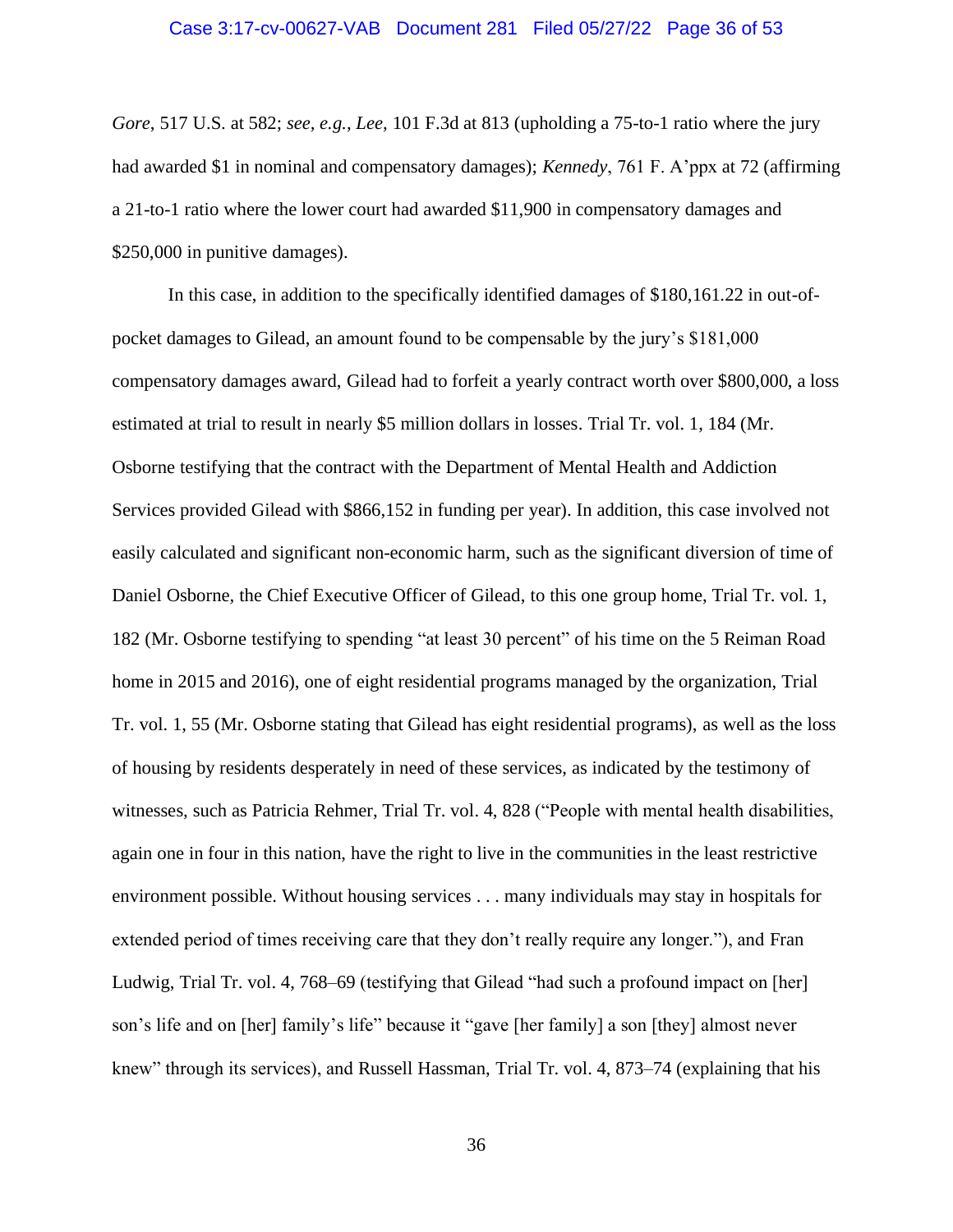### Case 3:17-cv-00627-VAB Document 281 Filed 05/27/22 Page 37 of 53

brother "has suffered with mental illness since he was in his mid-teens" and had been at "a number of different program in New Jersey" but that it was not "until his role at Gilead where he really received the care that he needed"). *See also* Trial Tr. vol. 1, 186:2–21 (examination of Daniel Osborne, "[I]t impacts our ability to actually offer these services to those six men, which is our mission, which is the reason Gilead exists . . . . [I] think about the success stories that [individuals in our other residential programs have] had over those years. The reconnected relationship with a sister in one case that has, you know, changed a person's life. The new job that someone had aspired to for years that they now have—that has changed the course of their life. Those six men never got the opportunity to have those stories and I think that's the most impactful piece which relates to the mission of Gilead Community Services.").

As a result, while \$5 million dollars is a substantial award by any measure, when the Court "compares actual *and potential* damages to the punitive award," *Gore*, 517 U.S. at 582 (emphasis in original)—as this Court must—this punitive damages award cannot be considered "grossly excessive."<sup>5</sup>

Finally, as to the third guidepost, the Fair Housing Act does not limit punitive damages. "In 1988, Congress amended the Fair Housing Act to, among other things, broaden the availability of punitive damages as an available remedy upon a finding of liability." *Gilead Cmty. Servs.*, 432 F. Supp. 3d at 89 (citing Pub. L. 100–430, 102 Stat 1619 (1988) (codified at 42 U.S.C. § 3613)). Comparatively, for example, Title VII cases limit punitive and compensatory damages to \$300,000. 42 U.S.C. § 1981a(b)(3)(D).

Accordingly, the Town of Cromwell's motion for a remittitur will be denied.

<sup>5</sup> Notably, this sum also cannot be considered "grossly excessive," when compared to the Town of Cromwell's overall financial condition. Def.'s Mem. for Stay at 3–4 (noting that as of June 30, 2021, the Town of Cromwell has total net assets of \$113,164,816, and that it can borrow against its total assets if it were not able to cover its obligation through "unrestricted liquid assets," which, as of June 30, 2021, totaled \$11,399,241).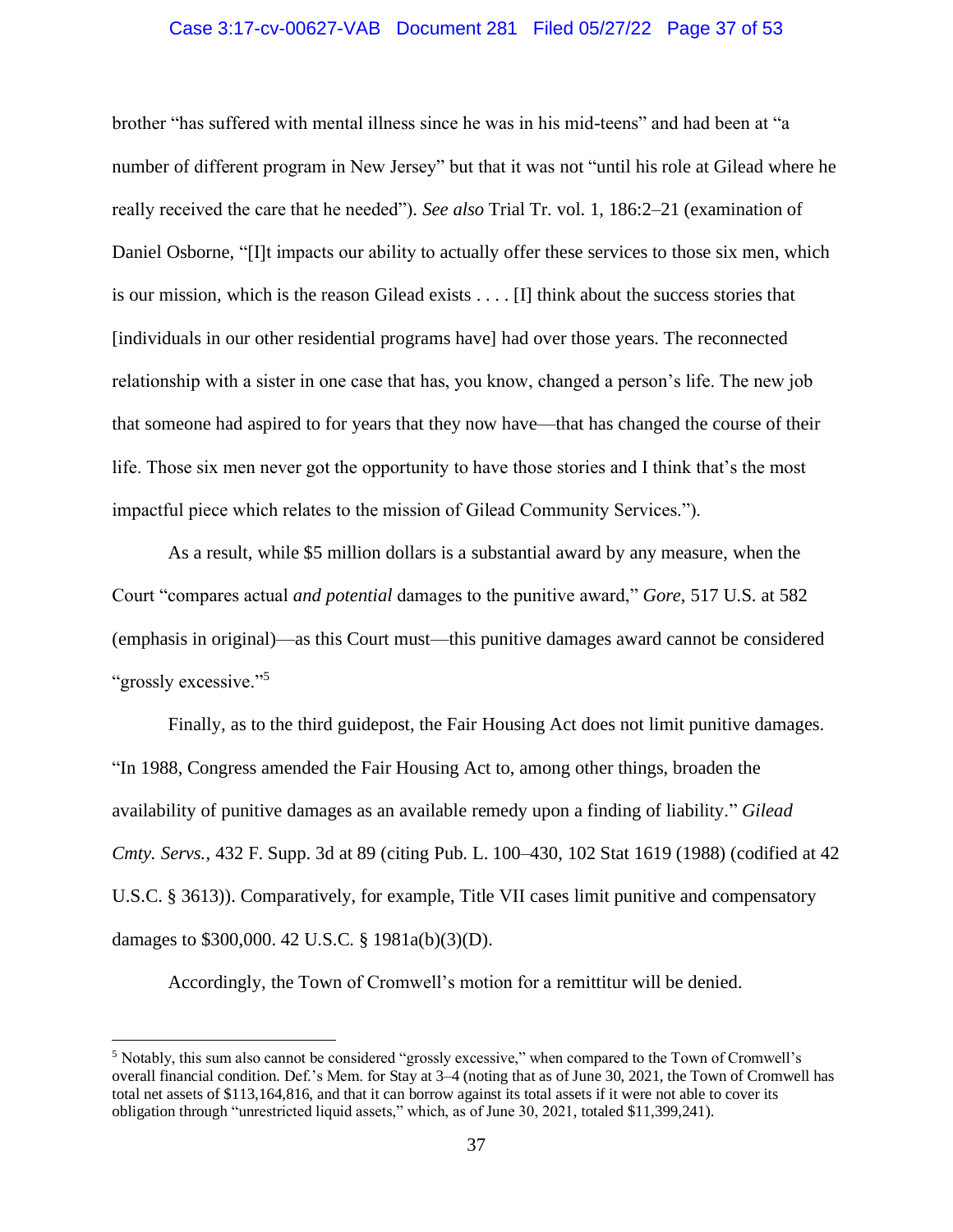### **4. Respondeat Superior Liability**

The Town of Cromwell claims that the Court instructed the jury,

that the actions and statements of the Defendant's employees and officials taken within the scope of employment or duty could be considered the actions and statements of the Defendant municipality, when there is no municipal liability under the doctrines of master/servant, principal/agent or respondeat superior liability.

Def.'s JMOL Mem. at 24. The Town of Cromwell reiterates that, under *Monell*, it "cannot be held vicariously liable for compensatory or punitive damages" or liable "for violation of civil rights because [an] employee is a tort-feasor." *Id*. at 24–25. They further note that in *Monell*, the Supreme Court overruled precedent which held that local governments are wholly immune from suit under § 1983 but noted that it upheld the precedent "'insofar as it holds that the doctrine of *respondeat superior* is not a basis for rendering municipalities liable under § 1983 for the constitutional torts of their employees.'" *Id*. at 25 (quoting *Monell*, 436 U.S. at 663).

Under § 1983, the Town of Cromwell notes, Plaintiffs "must show they were denied a constitutional or federal statutory right and that the deprivation of that right occurred under color of state law." *Id*. (citing 42 U.S.C. § 1983). Moreover, it argues, in *Meyer v. Holley*, 537 U.S. 280 (2003), the Supreme Court "indicated that traditional rules of agency and vicarious liability apply with respect to claims brought pursuant to the Fair Housing Act, even when the defendant is a private corporation and not a municipality, as in this case," *id*. at 25 (citing *Meyer*, 537 U.S. 280), and the traditional rule in lawsuits against municipalities, as established in *Monell*, is "that there may be no claims of vicarious liability against a municipality," *id*. (citing *Monell*, 436 U.S. 658).

The Town of Cromwell argues *Monell* held that municipalities cannot be held liable for violations of civil rights "solely because [an] employee is a tort-feasor" nor under the Civil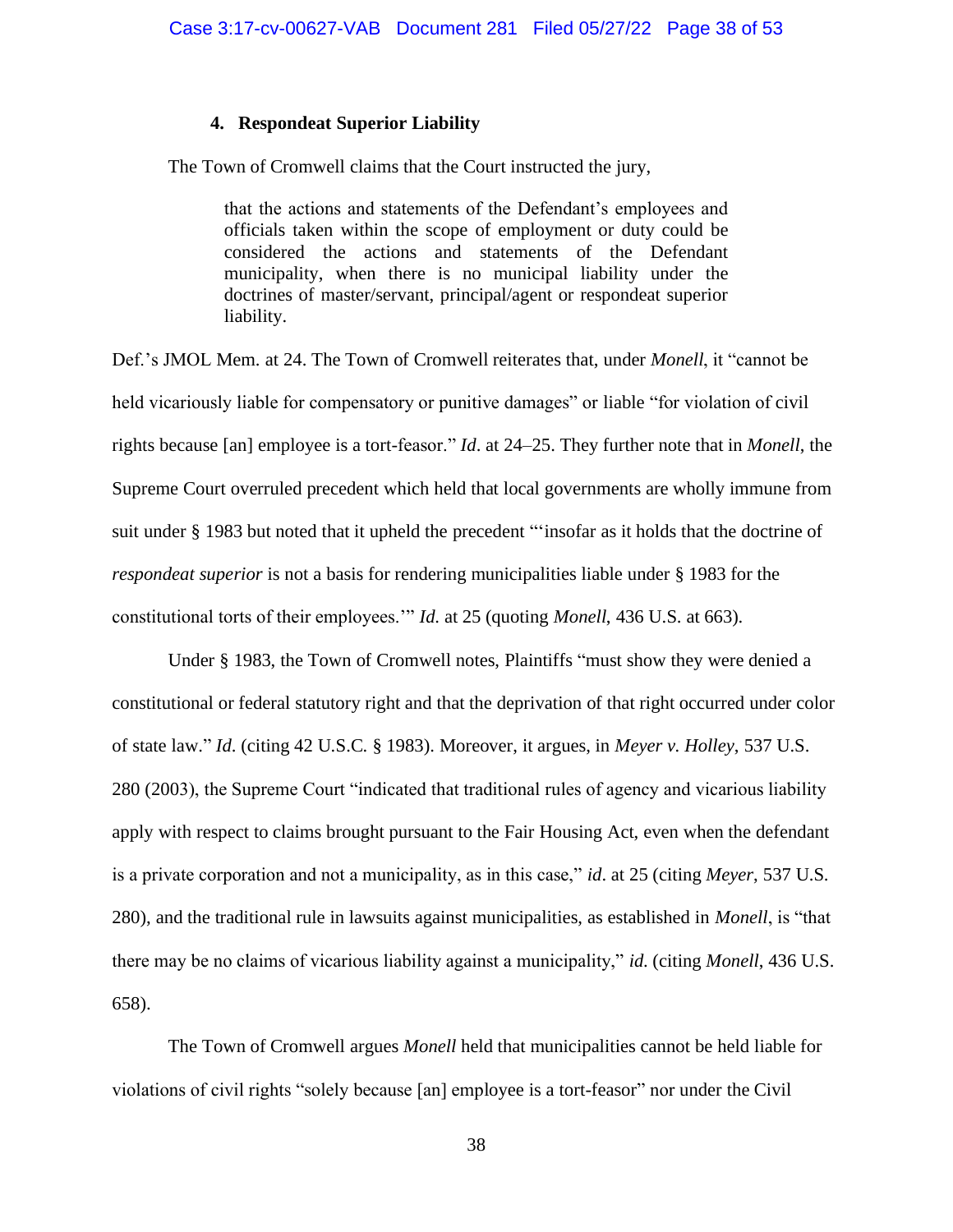### Case 3:17-cv-00627-VAB Document 281 Filed 05/27/22 Page 39 of 53

Rights Act of 1871 on a respondeat superior theory. *Id*. at 26–27 (citing *Monell*, 436 U.S. 658). To hold a municipality liable after *Monell*, they argue, a plaintiff must show that a municipality's conduct "'implements or executes a policy statement, ordinance, regulation, or decision officially adopted and promulgated by that body's officers [or is] pursuant to governmental 'custom' even though such a custom has not received formal approval through the body's official decisionmaking channels.'" *Id*. at 27 (quoting *Monell*, 436 U.S. at 690–91). They argue that "[t]he comments of the Town Manager and Mayor which were entered into evidence, are not the policy of the Town of Cromwell. There was no evidence of a policy of the Town of Cromwell to discriminate against persons with disabilities." *Id*. at 28.

Plaintiffs respond that *Monell* is inapplicable because this case was brought "under the [Fair Housing Act] and the [Americans with Disabilities Act], not under § 1983." Pls.' JMOL Opp'n at 17. It further notes that the Court already stated, in its Summary Judgment Order, that *Meyer*, which "'recognized that corporations are liable under traditional vicarious liability principles for their employees' conduct which violates the Fair Housing Act,'" controls. *Id*. at 17 (quoting *Gilead Cmty. Servs.*, 432 F. Supp. 3d at 81). Plaintiffs argue that the Town of Cromwell's argument that *Meyer* "meant to carry over to the [Fair Housing Act] the Supreme Court's holding in *Monell*" when it referred to "traditional agency principles" is unavailing because *Monell* concerns § 1983, not the Fair Housing Act. *Id*.

The application of *Monell*, Plaintiffs argue, does not hold because "*Monell*'s holding that a municipality is only liable for its own customs and practices (and not under a vicarious liability theory) relies on its particularized assessment of Section 1983's legislative intent and context and is therefore 'confined to the peculiar characteristics of that statute.'" *Id*. at 17 (quoting *Patton v. Dumpson*, 498 F. Supp. 933, 942 (S.D.N.Y. 1980)). Moreover, they state, "*Monell*'s holding is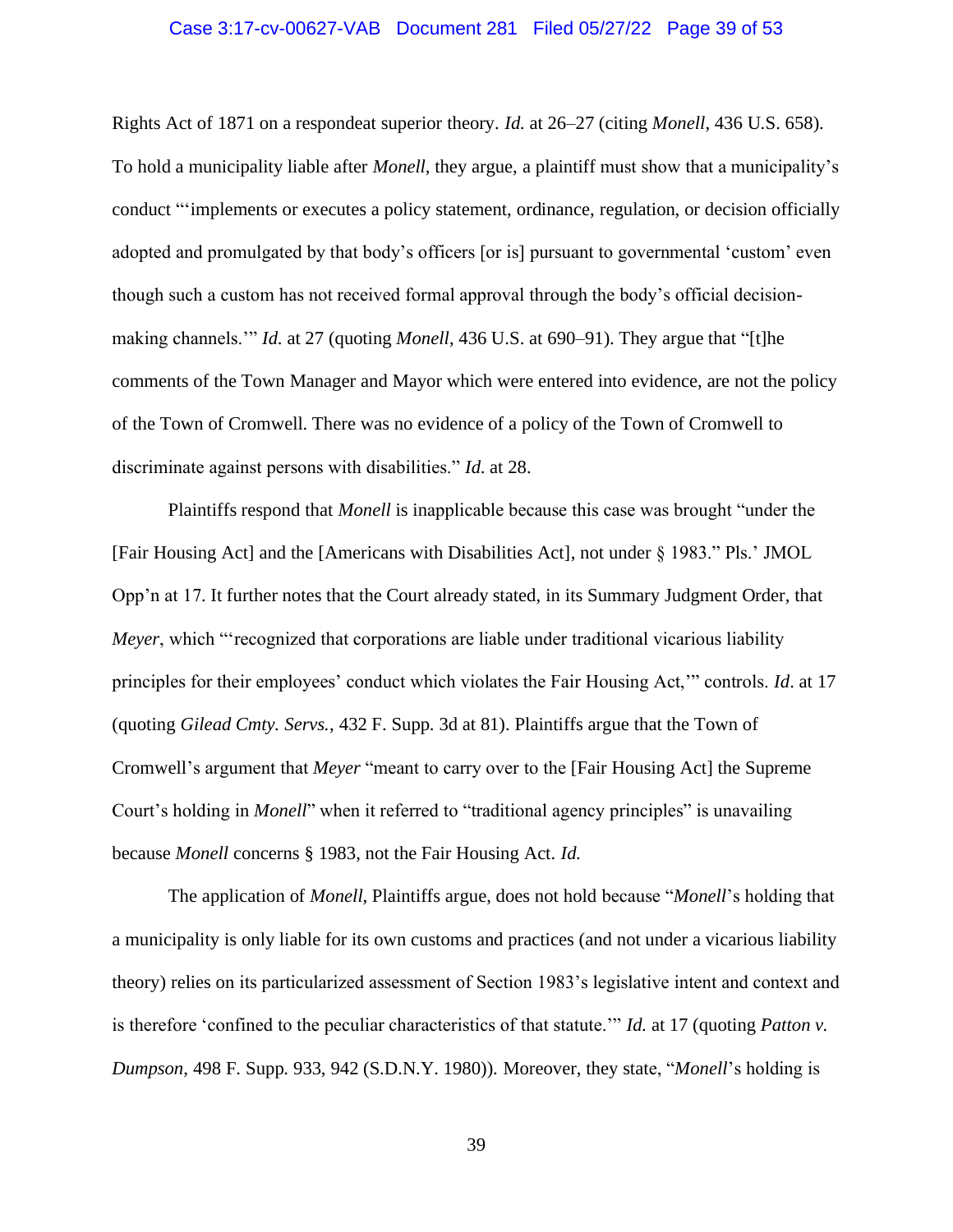#### Case 3:17-cv-00627-VAB Document 281 Filed 05/27/22 Page 40 of 53

not the traditional rule." *Id*. (citing *Valley Hous. LP v. City of Derby*, 802 F. Supp. 2d 359, 385 (D. Conn. 2011) (holding a municipality vicariously liable under the Fair Housing Act for the actions of a municipal employee)). And the Second Circuit has clearly held municipalities vicariously liable for the acts of municipal officials and employees. *Id*. at 18 (citing *Cabrera*, 24 F.3d at 385; *RECAP*, 294 F.3d at 53–54; *LeBlanc-Sternberg*, 67 F.3d at 428). The Court's jury instructions were therefore proper, according to Plaintiffs, and the Town of Cromwell's argument should be rejected. *Id*.

The Court agrees.

First, the Court notes that the Town of Cromwell preserved this argument at the October 13, 2021 charge conference.

The Court has already discussed the application of *Meyer* and *Monell*, and concluded that *Meyer* allows for vicarious liability based on the actions of an employee or public official. *Gilead Cmty. Servs.*, 432 F. Supp. 3d at 81–82. The Town of Cromwell's latest arguments do not change the Court's analysis, as courts have continued to find defendants vicariously liable for their agents' actions post-*Meyer*, despite the Town of Cromwell's claim that *Meyer* meant to apply the "traditional rule" of *Monell* to municipalities. *See, e.g.*, *United States v. Hylton*, 944 F. Supp. 2d 176, 192 (D. Conn. 2013) (citing *City of Chicago v. Matchmaker Real Estate Sales Ctr., Inc.*, 982 F.2d 1086, 1094, 1098 (7th Cir. 1992) (finding the agents and the principal jointly liable for the agents' discrimination)), *aff'd*, 590 F. App'x 13 (2d Cir. 2014); *Whyte v. Alston Mgmt., Inc.*, No. 10-81041-CIV, 2012 WL 11789773, at \*1–\*2 (S.D. Fla. Apr. 11, 2012) (citing cases); *Valley Housing LP*, 802 F. Supp. 2d at 385 (finding that an individual's "status as a municipal employee is sufficient to create [the municipality's] liability for discriminatory actions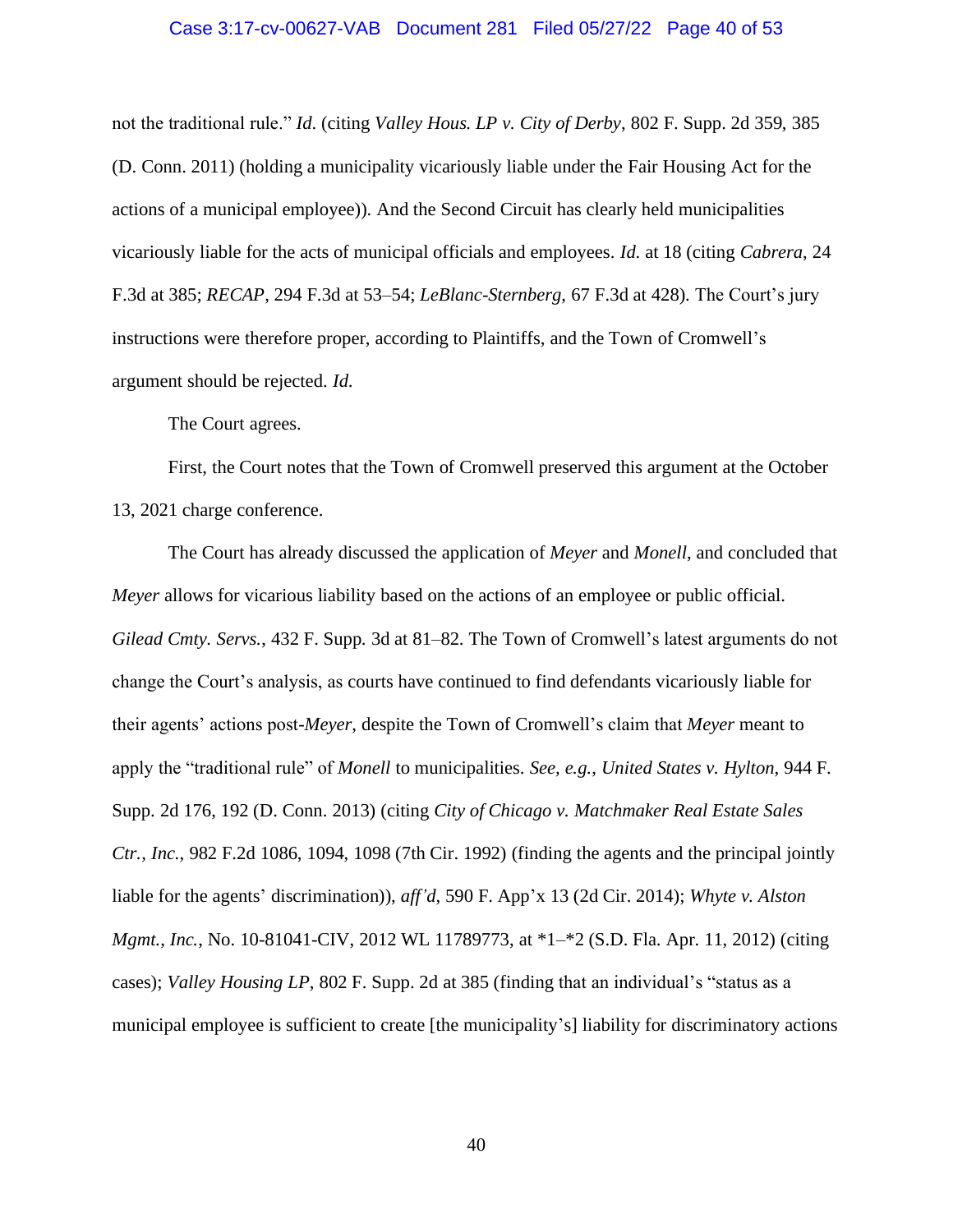### Case 3:17-cv-00627-VAB Document 281 Filed 05/27/22 Page 41 of 53

by him based on plaintiff's Rehabilitation Act, [Fair Housing Act][,] and [Americans with Disabilities Act] claims").

#### **5. Municipal Liability in Civil Rights Cases**

The Town of Cromwell also argues that the Court failed to instruct the jury that the municipality could only be found guilty of violating the Fair Housing Act or the Americans with Disabilities Act if it determined that "an official municipal policy, pervasive municipal practice, or the single act of a final municipal policy maker caused the violation." Def.'s JMOL Mem. at 28. In support of this argument, the Town of Cromwell reiterates many of the same arguments discussed above.

Notably, the Town of Cromwell argues that "[a]bsent the alleged discriminatory comments of the Town Mayor, and Town Manager, the record is devoid of evidence to support the jury's conclusion." *Id*. at 30. The Town of Cromwell claims that "no conduct on the part of the Town could be seen by any reasonable jury or juror as an 'official municipal policy, pervasive municipal practice, or the single act of a final municipal policy maker' in the context of *Monell* liability." *Id*. at 30.

Plaintiffs respond that the Town of Cromwell's argument here is a "repackaging of its *Monell* argument and must be rejected." Pls.' JMOL Opp'n at 18. In addition to the arguments advanced above, Plaintiffs argue that there can be no reversible error because of the "ample trial evidence that the conduct taken by the Town constituted official policy to support the jury's verdict under either standard." *Id*. at 19 (citing *Lombard v. Louisiana*, 373 U.S. 267, 273–74 (1963)). Plaintiffs therefore argue that the Town's argument should be rejected.

The Court agrees.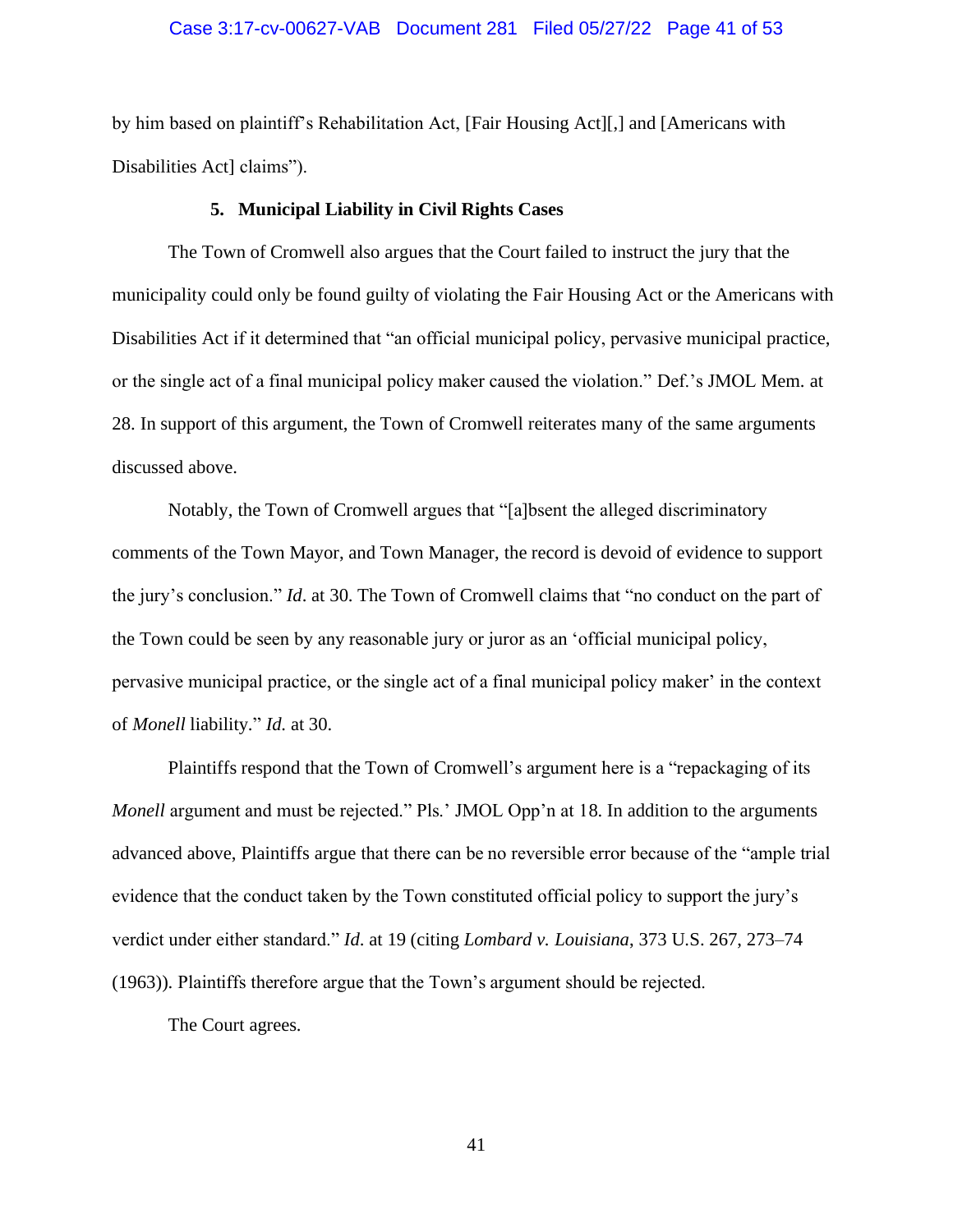### Case 3:17-cv-00627-VAB Document 281 Filed 05/27/22 Page 42 of 53

For the reasons described above and in the Summary Judgment Order, the Court denies the Town of Cromwell's attempt to apply the holding of *Monell*, a § 1983 case, to a Fair Housing Act case, when the Supreme Court squarely recognized in *Meyer*, a Fair Housing Act case, that vicarious liability applies. *See Gilead Cmty. Servs.*, 432 F. Supp. 3d at 81–82.

### **6. Speech by Municipal Officials and Town Employees**

The Town of Cromwell argues that the Court "erroneously allowed the jury to consider speech by municipal officials and/or employees on matters of public concern as a basis for liability under the [Fair Housing Act] and [the Americans with Disabilities Act], when such speech is protected by the First Amendment and cannot be a basis for a finding of liability." Def.'s JMOL Mem. at 31. In support of this argument, the Town of Cromwell asserts that all citizens have a protected right to speak out on matters of public concern, including public officials, *id*. at 32 (citing *Tri-Corp Hous. Inc. v. Bauman*, 826 F.3d 446, 449 (7th Cir.), *cert denied*, 137 S. Ct. 592 (2016)); that public employees' speech is protected when they are speaking as a citizen addressing matters of public concern, *id*. at 33–34 (citing *Garcetti v. Ceballos*, 547 U.S. 410, 417 (2006); *Specht v. City of New York*, 15 F. 4th 594, 602 (2d Cir. 2021)); and that Mayor Faienza, as a taxpaying citizen, "had every right" under the First Amendment to make statements, "including those contained in the press release," and as such the jury should not have been allowed to consider his statements, *id*. at 35–36.

In response, Plaintiffs argue that certain actions—such as the cease-and-desist order, the denial of Gilead's tax exemption application, and the failure to investigate known harassment cannot be considered speech. Pls.' JMOL Opp'n at 20. They also emphasize that: (1) the actions claimed to be protected speech were "'evidence of their intent to discriminate more generally,'" *id*. at 20 (quoting *Gilead Cmty. Servs.*, 432 F. Supp. 3d at 75), and (2) *Tri-Corp* is not binding on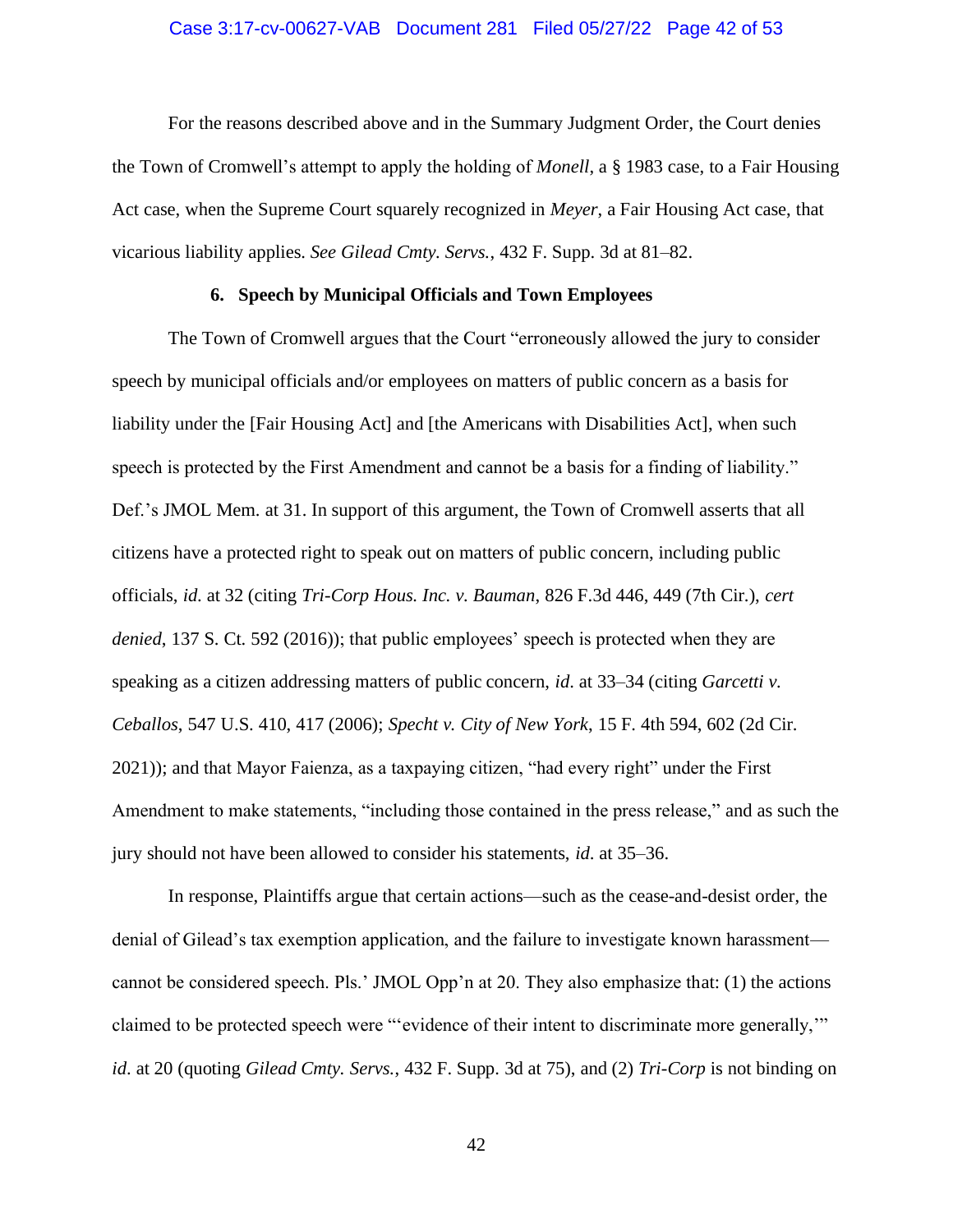### Case 3:17-cv-00627-VAB Document 281 Filed 05/27/22 Page 43 of 53

this Court and is distinguishable because it involved an individual "who . . . lobbied for certain rulings in administrative proceedings, but who himself had no power to affect the plaintiff's housing." *Id*. at 22. Plaintiffs further argue that the Town did not provide any evidence "to support a finding that any of the speech in question was made outside of Town officials' official duties." *Id*.

The Court agrees.

In its Summary Judgment Order, the Court addressed the Town of Cromwell's *Noerr-Pennington* doctrine argument. Principally, as Plaintiffs argue in opposition, *Tri-Corp* is not binding on this Court, and "in any event, even if the Defendants could not be liable for their petitions to the Connecticut Department of Public Health, these actions could still be considered as evidence of their intent to discriminate more generally." *Gilead Cmty. Servs.*, 432 F. Supp. 3d at 75–77; *see, e.g.*, *Pathways Psychosocial v. Town of Leonardtown*, 223 F. Supp. 2d 699, 710 (D. Md. 2002) ("[The council member] has a right not to be held liable for his speech, but is not free from having his speech be considered as evidence of his actions; here as evidence of his intent in casting the vote against the council's resolution. Accordingly, it was not error for the court to deny Defendants' proposed First Amendment instruction.").

### **7. Town of Cromwell's First Amendment Right**

The Town of Cromwell argues that the Court should not have allowed the jury to consider the Town's petition to the Connecticut Department of Public Health as a basis for liability under the Fair Housing Act or the Americans with Disabilities Act, because the petition was protected by the First Amendment right to petition for redress. Def.'s JMOL Mem. at 36. The Town of Cromwell claims that the right to petition extends to all departments of the government, and to a petition to the Department of Public Health under the *Noerr-Pennington*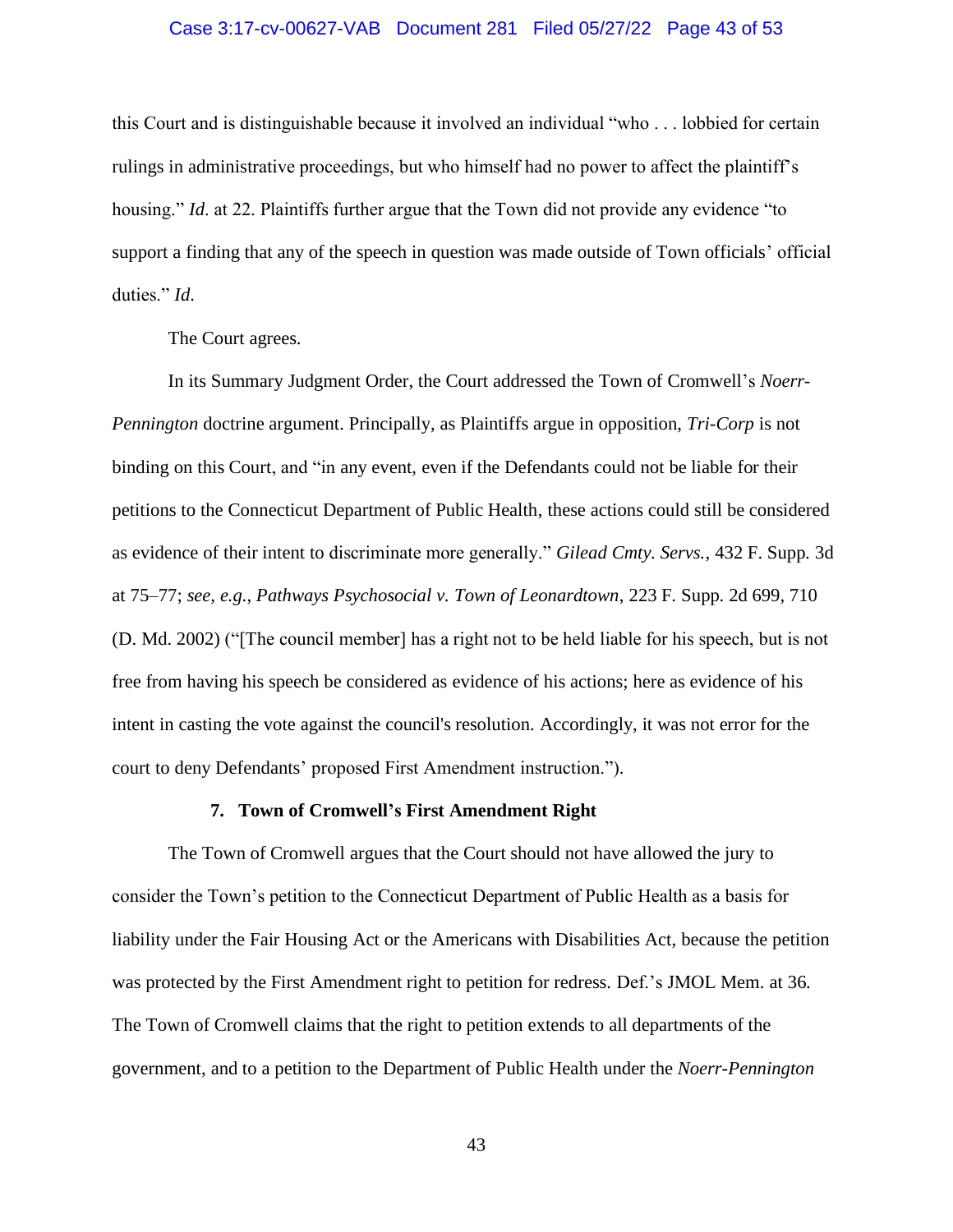#### Case 3:17-cv-00627-VAB Document 281 Filed 05/27/22 Page 44 of 53

doctrine. *Id*. at 36–37 (citing *Cal. Motor Transp. Co. v. Trucking Unlimited*, 404 U.S. 508 (1972); *New West, L.P. v. City of Joliet*, 491 F.2d 717, 721–22 (7th Cir. 2007)). The Town of Cromwell's petition to the Department of Public Health was "clearly protected under the *Noerr-Pennington* doctrine" because it "was made in good faith and was clearly not a sham." *Id*. at 38.

The Town of Cromwell argues that "'[e]ven if the seeking of relief is animated by malevolence or self-interest, the [F]irst [A]mendment protects the right to petition of the person whose activities are genuinely aimed at procuring favorable government action.'" *Id*. at 39 (quoting *LeBlanc-Sternberg v. Fletcher*, 781 F. Supp. 261, 266 (S.D.N.Y. 1991)). The right to petition, they argue, is "unprotected only where the petition is 'undertaken in order to harass others or to obstruct others' ability to seek relief.'" *Id*. at 39–40 (quoting *LeBlanc-Sternberg*, 781 F. Supp. 266). The Town of Cromwell notes that other circuits have held that public officials' activities opposing certain housing projects are "'protected by the right to petition the government for a redress of grievances . . . and by a government official's right to seek to affect government action.'" *Id*. at 40 (quoting *Affordable Hous. Dev. Corp. v. City of Fresno*, 433 F.3d 1182, 1193 (9th Cir. 2006); citing *New West, L.P.*, 491 F.3d at 721–22; *White v. Lee*, 227 F.3d 1214, 1231–33 (9th Cir. 2000); *Manistee Town Center v. City of Glendale*, 227 F.3d 1090, 1093– 94 (9th Cir. 2000)).

Plaintiffs oppose the Town of Cromwell's claim that the Court erred in its jury instructions regarding the Town of Cromwell's petition to the Connecticut Department of Public Health. They first note that the Court instructed the jury that it could not find the petition to be a violation of the Fair Housing Act or the Americans with Disabilities Act if it concluded that the petition was not a sham. Pls.' JMOL Opp'n at 23 (citing Post-Trial Jury Instrs. at 24, ECF No. 233 (Oct. 14, 2021)). Second, they note that the Town of Cromwell's argument appears to be that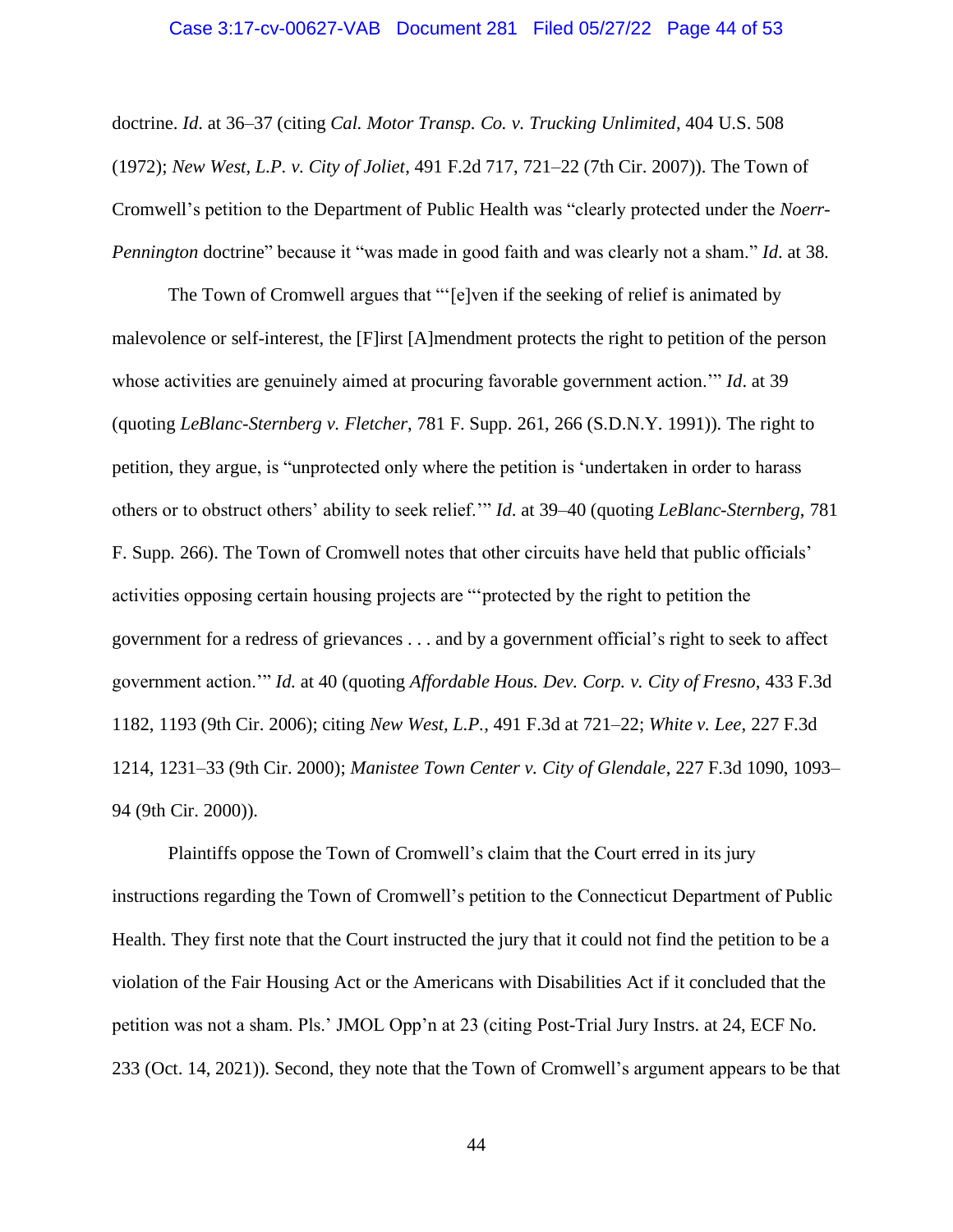### Case 3:17-cv-00627-VAB Document 281 Filed 05/27/22 Page 45 of 53

no reasonable jury could have found the petition to be a sham, which Plaintiffs reject because they showed evidence that Town officials filed the petition in response to neighbors' reactions to news stories regarding a group home in another town, and the Town officials filed the petition despite knowing that the petition was not likely to be successful. *Id*. at 24.

The Court agrees.

In its Summary Judgment Order, the Court already rejected and explained why the *Noerr-Pennington* doctrine did not prohibit the Town's petition from being considered as probative of whether Defendants violated the Fair Housing Act. *Gilead Cmty. Servs.*, 432 F. Supp. 3d at 75– 77 ("[E]ven if the Defendants could not be liable for their petitions to the Connecticut Department of Public Health, these actions could still be considered as evidence of their intent to discriminate more generally."). The Town of Cromwell's latest argument appears to be that no reasonable jury could have concluded that the petition was undertaken to harass or obstruct others' ability to seek relief. In support, they cite to, among other things, the Seventh Circuit's decision in *New West, L.P.*, and the Ninth Circuit's decisions in *Affordable Housing Development Corporation* and *Manistee Town Center*.

Leaving aside the fact that the Town of Cromwell has not cited to any relevant and binding Second Circuit precedent, even the cases cited by the Town of Cromwell are not instructive here. In *New West, L.P.*, the Seventh Circuit explicitly considered whether the municipality's lawsuit was a "sham" and concluded that it was not. *New West, L.P.*, 491 F.3d at 722. *Manistee Town Center* is not instructive because, though it deals with a real estate transaction, it has nothing to do with fair housing issues or civil rights violations. *Manistee Town Center*, 227 F.3d at 1091 (affirming the dismissal of "[the plaintiff's] § 1983 claim on the ground that [the plaintiff] failed to plead a racial or class-based discriminatory animus").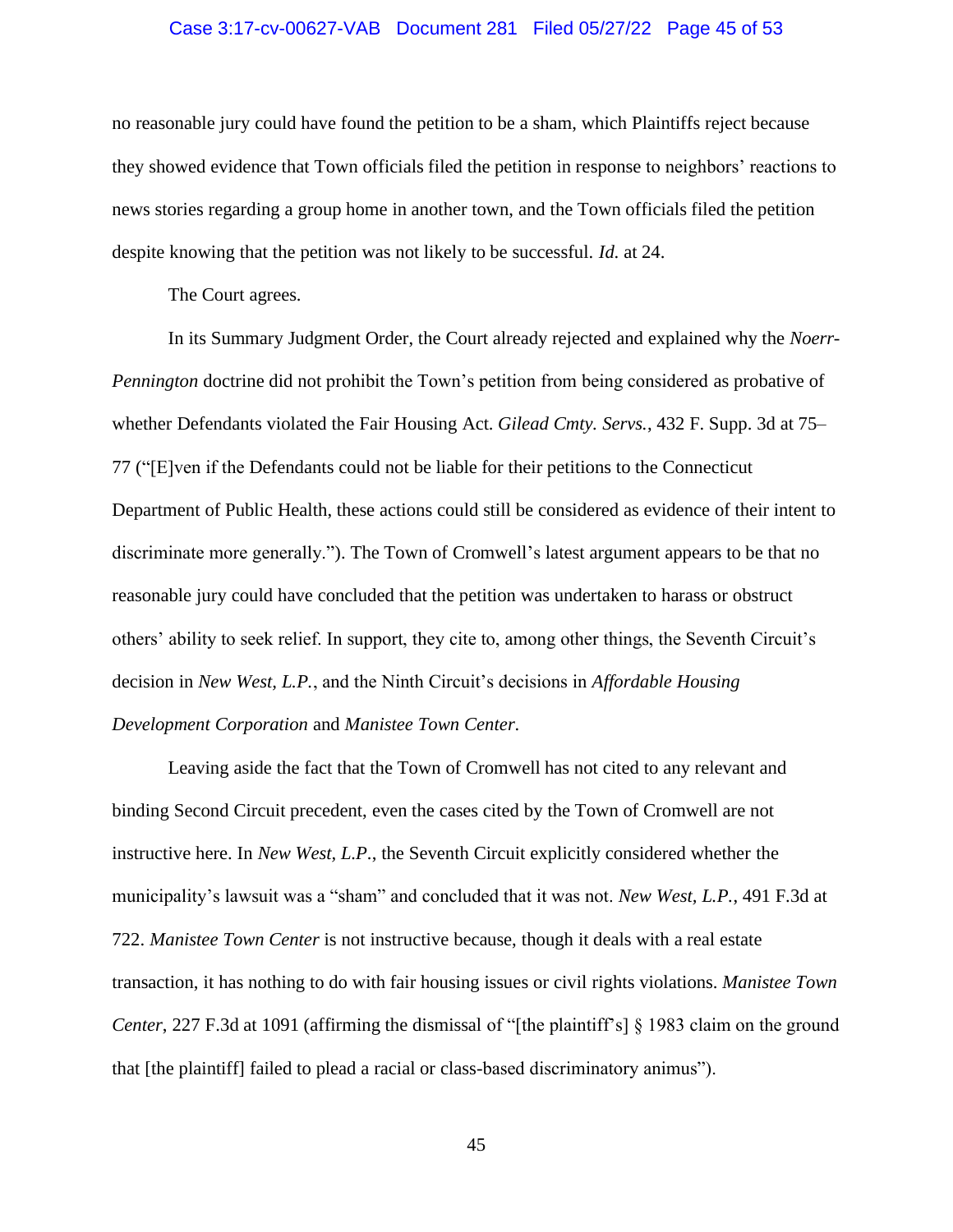### Case 3:17-cv-00627-VAB Document 281 Filed 05/27/22 Page 46 of 53

Finally, the Ninth Circuit's decision in *Affordable Housing Development Corporation* actually supports affirming the jury's decision here, not overturing it. There, the Ninth Circuit upheld a jury's decision that a housing project had been "opposed on account of the impact of a large rental unit on neighboring property values and because of an arguable lack of need for the project . . . . [and that the plaintiff] did not demonstrate that these reasons were a sham or were pretextual." *Affordable Hous. Dev. Corp.*, 433 F.3d at 1196. In other words, that jury considered and rejected the argument that there had been some improper motive behind the housing project's denial. *See id*. ("The response by the jury establishes a defense to disparate impact.").

Here, the jury considered evidence showing that the petition was just one part of a much larger effort to force Gilead and its clients to leave the residence. *See, e.g.¸* Pls.' Exs. 28, 30, 51, 99 (Town of Cromwell press releases regarding concerns raised by Town of Cromwell officials). The Court thus cannot conclude that, viewing the evidence in the light most favorable to Plaintiffs, the evidence is such that only one conclusion could have been reached by a reasonable jury. *Cobb v. Pozzi*, 363 F.3d 89, 101 (2d Cir. 2004).

Accordingly, the motion for judgment as a matter of law on this basis must be denied

#### **8. Damage Caused to Gilead**

The Town of Cromwell requests that judgment be entered in their favor or that a new trial be ordered because there was insufficient evidence for a jury to have found that it caused Gilead damages. Def.'s JMOL Mem. at 43–44. According to the Town of Cromwell, "the record has made it clear that Gilead and Mr. Osborn[e]'s choice to abandon the Gilead home was just that, the choice of Gilead and Mr. Osborn[e]." *Id*. at 42.

The Town of Cromwell points to the testimony of Mr. Osborne and "multiple others," including Gilead board members, which would cause "[a]ny reasonable jury looking at the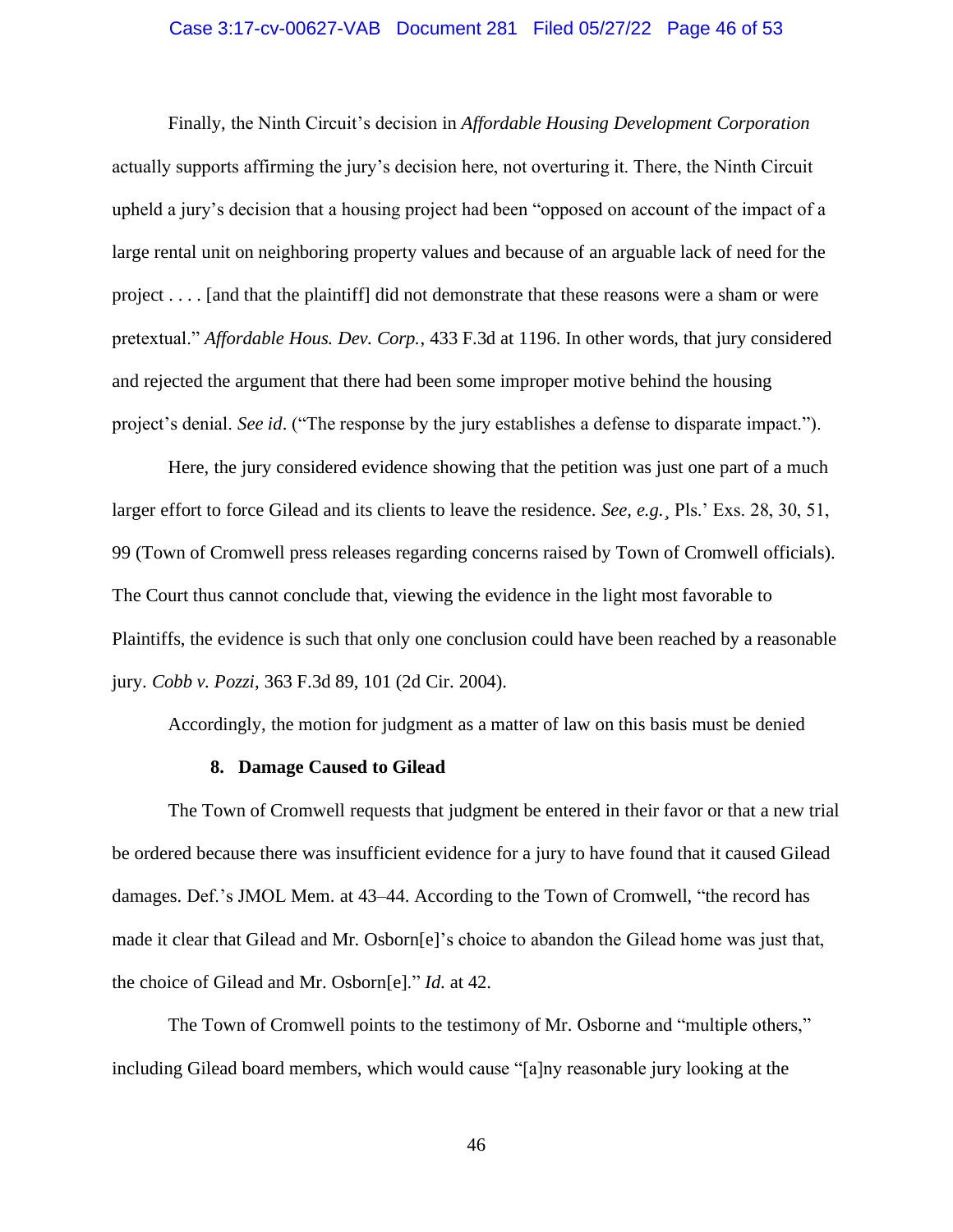### Case 3:17-cv-00627-VAB Document 281 Filed 05/27/22 Page 47 of 53

fact[s] presented in the record [to] see clear[ly] that Gilead left the program at 5 Reiman Drive of their own volition," and that the Town of Cromwell forum and all instances of alleged discrimination "did not deter them in the slightest." *Id*. at 43. Specifically, they note that testimony shows Gilead had no intention of abandoning the home "in spite of the alleged discrimination of the Town" and in spite of the public forum where residents voiced strong opposition. *Id*. at 43. It notes that Gilead closed after becoming concerned about losing funding after the incident where a resident left the home unannounced. *Id*. at 43.

Plaintiffs first respond by noting that closure of the home was only one form of damage, in addition to "diversion of resources, out-of-pocket costs attributable to the tax exemption issue, and the loss of Gilead's tax-exempt status," that the jury could have considered. Pls.' JMOL Opp'n at 45. Second, they argue that the witnesses—specifically, Mr. Osborne, Ms. Ludwig, and Mr. Hassman—provided testimony confirming that the actions the Town took after the public forum caused Gilead to change its mind about keeping the home open. *Id*. at 46. Plaintiffs point to witness testimony and documents which they claim support the conclusion that the Town's actions caused the closure of the home. *Id*. at 47.

The Court agrees.

The Town of Cromwell calls into question only the damage caused to Gilead from the closure of its home, but, as Plaintiffs point out, they discussed other damages at trial. Regarding the closure of the home, based on the evidence at trial, a reasonable jury could conclude that the Town of Cromwell's actions caused the closure. As Plaintiffs note, the witnesses testified that the Town of Cromwell's actions caused Gilead to change course, including by eventually closing the home. Even besides the witness' testimonies, the exhibits presented show that the Town of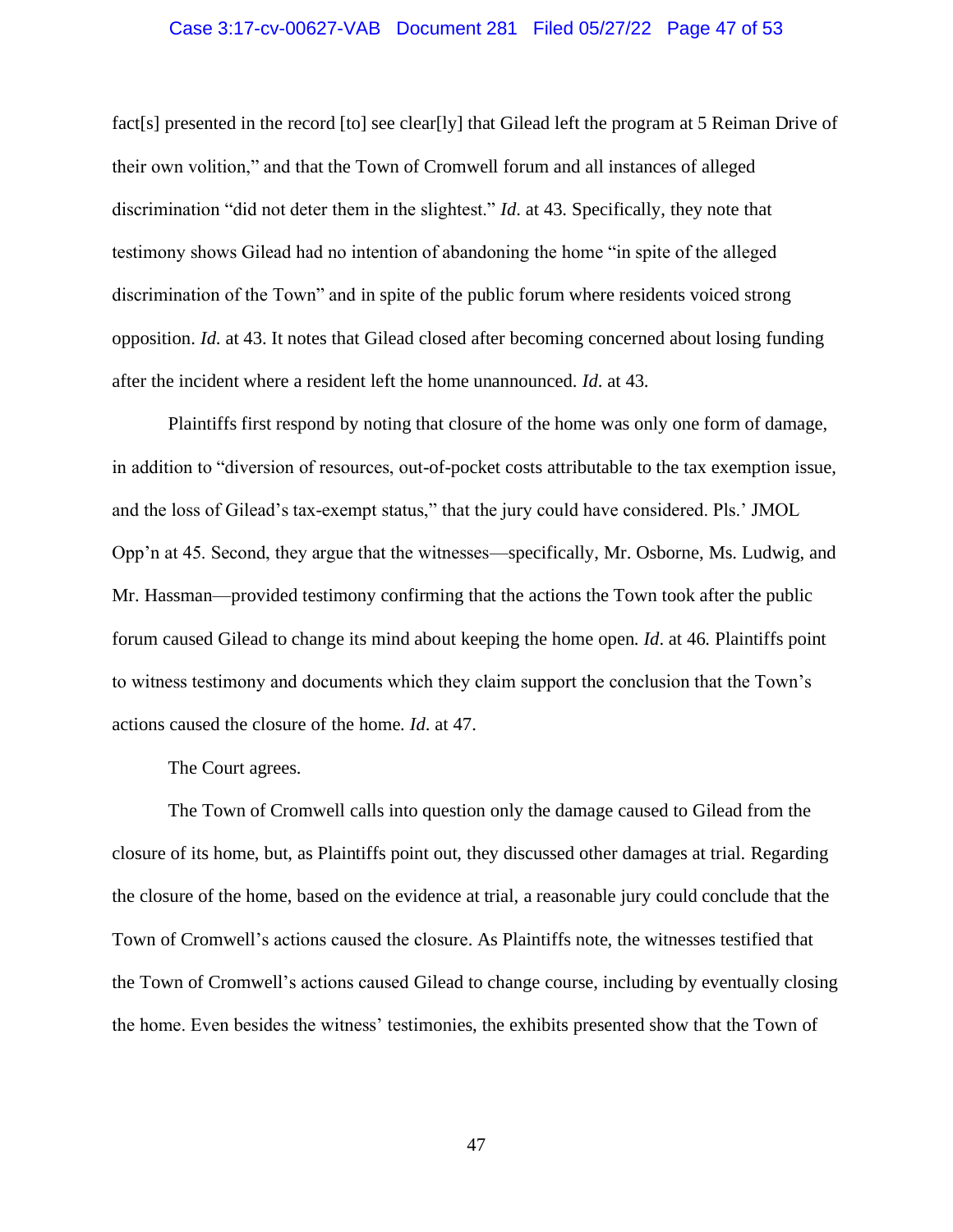### Case 3:17-cv-00627-VAB Document 281 Filed 05/27/22 Page 48 of 53

Cromwell took credit for the closure of Gilead's home, which shows that even the Town thinks it is reasonable to find causation. Pls.' Exs. 98, 99, 100, 105 109, 175.

Accordingly, the Town's request for a judgment as a matter of law or new trial will be denied.

## **C. Motion for Stay of Execution of Judgment**

The Town of Cromwell additionally moves, under Federal Rule of Civil Procedure 62(b),

for a stay of proceedings to execute the judgment against it, without being required to post a

bond or other security, until post-trial motions and appeals are concluded. Def.'s Mot. for Stay.

The Second Circuit has enumerated five factors that district courts shall consider "in determining whether to waive the bond requirement under Federal Rule of Civil Procedure  $62(d)$ ":

> (1) the complexity of the collection process; (2) the amount of time required to obtain a judgment after it is affirmed on appeal; (3) the degree of confidence that the district court has in the availability of funds to pay the judgment; (4) whether the defendant's ability to pay the judgment is so plain that the cost of a bond would be a waste of money; and (5) whether the defendant is in such a precarious financial situation that the requirement to post a bond would place other creditors of the defendant in an insecure position.

*Nassau County*, 783 F.3d at 417–18.

The Town of Cromwell argues that its "financial solvency" addresses *Nassau County* factors 3, 4, and 5—regarding the degree of confidence the Court has in the availability of funds, whether the ability to pay the judgment is so apparent that the cost of a bond would be a waste of money, and whether the defendant is in such a precarious financial situation that the requirement to post a bond would place other creditors in an insecure position—and weigh in favor of waiving the requirement of a security. Def.'s Mem. of Law in Supp. of Mot. for Stay of Execution of J. Without Bond or Other Security at 3, ECF No. 254-1 (Dec. 2, 2021) ("Def.'s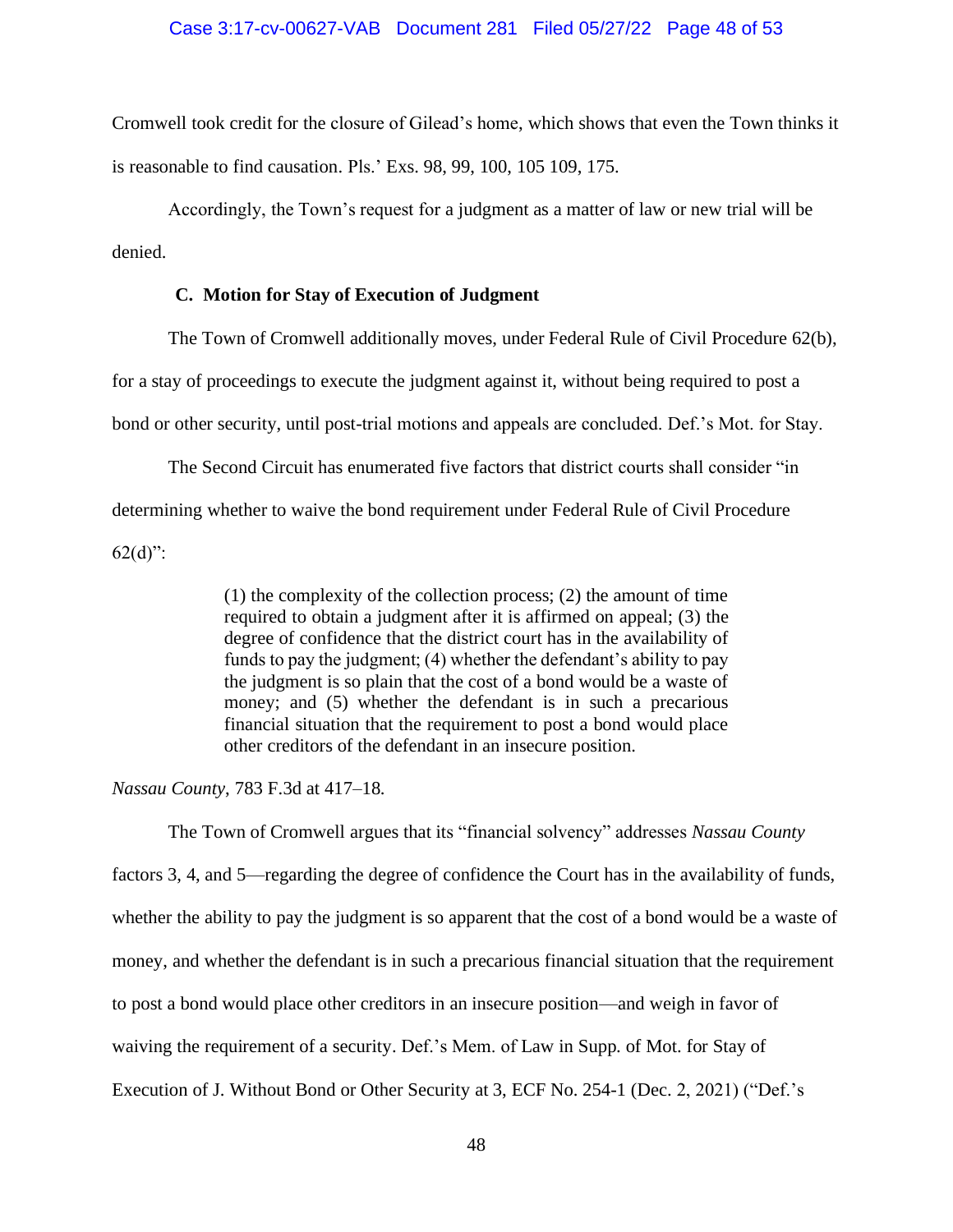### Case 3:17-cv-00627-VAB Document 281 Filed 05/27/22 Page 49 of 53

Mem. for Stay"). Specifically, they note that, as of June 30, 2021, the Town of Cromwell has total net assets of \$113,164,816, and that it can borrow against its total assets if it were not able to cover its obligation through liquid assets, which, as of June 30, 2021 totaled \$11,399,241. *Id*. at 3–4. They further argue that "[t]here is no question that the Town . . . has the availability of funds to pay the judgment and . . . to require the Town to pay for a *supersedeas* bond would be an unnecessary waste of funds." *Id*. The Town of Cromwell keeps "an amount equal to 1/6 of its total budget in unrestricted liquid funds," which "will be double the amount needed to pay any judgment to the Plaintiffs[.]"

The Town of Cromwell also agrees "to keep that amount (1/6 of total budget) of liquid funds in place as a condition of a stay to be ordered by this Court, and will further agree to provide advance notice to the Plaintiffs or any attempts to alter or modify its liquidity policy." *Id*. at 4. The Town of Cromwell also agrees to "a periodic reaffirmation of its financial condition and ability to pay any judgment against it, or other reaffirmation or 'check-in' ordered by this Court[.]" *Id*. at 5.

The Town of Cromwell argues that the first two *Nassau County* factors—the complexity of the collection process and the amount of time required to obtain a judgment after it is affirmed on appeal—also weigh in favor of waiving a *supersedeas* bond because a payment obligation "can be met with the scheduling of Town meetings over two weeks' time." *Id*. at 5.

Plaintiffs counter that the Town of Cromwell has failed to establish why this case represents an "extraordinary" circumstance meriting a departure from requiring a bond or security. Pls.' Br. in Opp'n to Def.'s Mot. for Stay of Execution of J. Without Bond or Other Security at 2, ECF No. 261 (Jan. 14, 2022) (citing *Rand-Whitney Containerboard Ltd. P'ship v. Town of Montville*, No. 3:96-CV-413 (HBF), 2007 WL 9754714, at \*2 (D. Conn. Jan. 23, 2007)).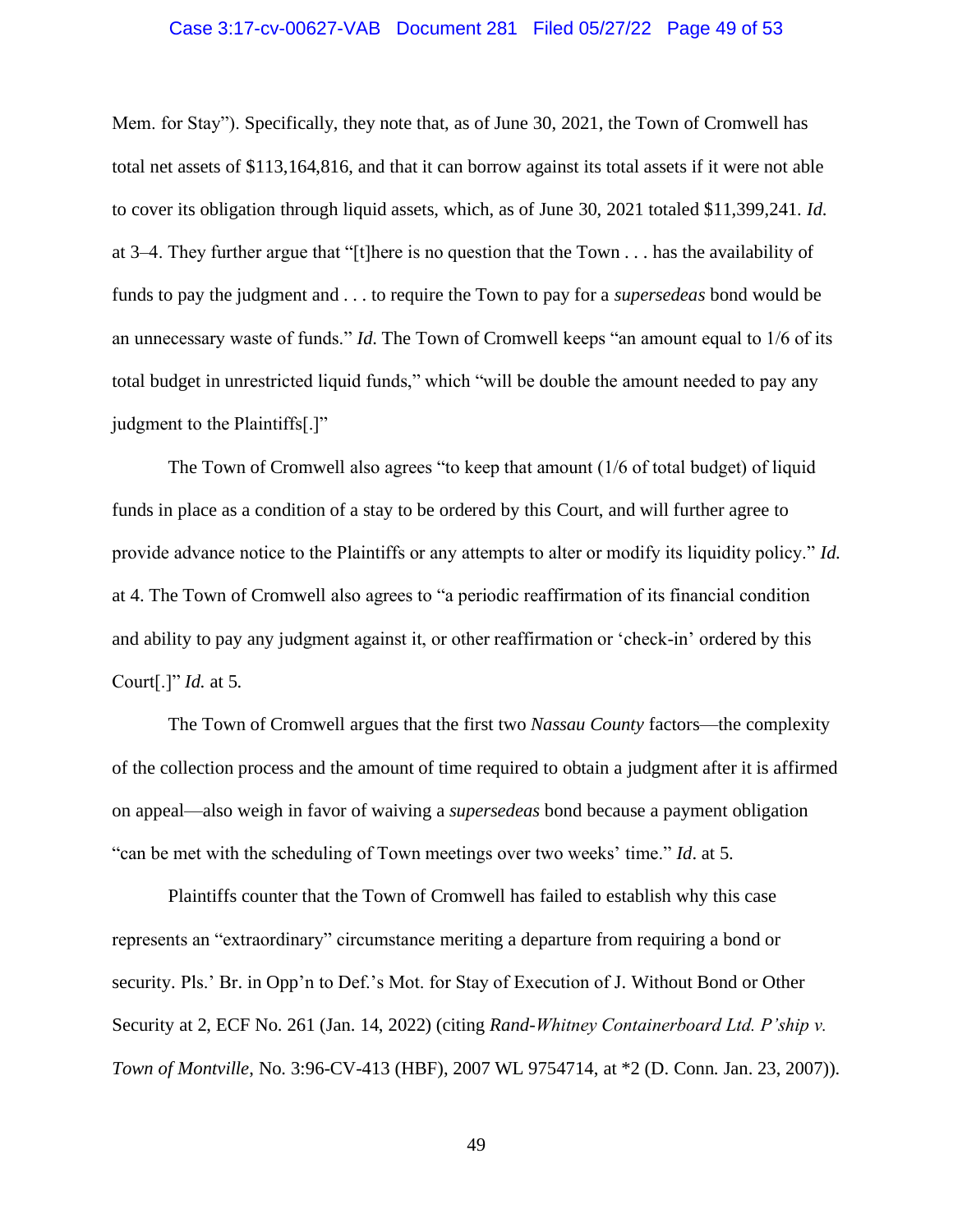### Case 3:17-cv-00627-VAB Document 281 Filed 05/27/22 Page 50 of 53

Specifically, they argue that the Town of Cromwell failed to show that it appropriated funds to pay the judgment, as the county did in *Nassau County*, thus failing to satisfy factors 3 and 4. *Id*. at 3.

Plaintiffs argue that *Nassau County* "does not stand for the proposition that a general showing of 'ample resources' is sufficient to justify a waiver of the required bond," *id*. at 3 (quoting *Nassau County*, 783 F.3d at 417), because in that case the Second Circuit found the County's showing sufficient where an ordinance was passed requiring immediate payment of the judgment, *id*. Instead, they believe *Conte v. County of Nassau* is instructive because in *Conte* the district court declined to waive bond where the county reportedly had unencumbered funds but failed to show they had set up a fund to pay the judgment. *Id*. at 4 (citing *Conte v. County of Nassau*, No. 06-CV-4746 (JFB) (ARL), 2017 WL 9478355, at \*4 (E.D.N.Y. May 4, 2017)).

Plaintiffs also argue that factors 1 and 2—complexity of the collection process and amount of time to obtain judgment—do not weigh in the Town of Cromwell's favor because it will have to undergo a long process in order to approve and make payment on the judgment. *Id*. at 5–6. The process includes calling for a special meeting and vote to approve payment, a special meeting of the Board of Finance, and a Town meeting to vote to approve payment. *Id*. at 6. Thus, Plaintiffs argue, while a Town Meeting may be convened in five days, approval is subject to the referendum and requires that Town officials, who may be influenced by taxpayers' advocacy, cooperate. *Id*. at 6–7. Plaintiffs argue that the Town of Cromwell has failed to show why the same taxpayers who advocated against the group home, and the Town officials who were influenced by that advocacy, can be trusted to "diligently authorize payment." *Id*. at 7.

As to the fifth *Nassau County* factor, Plaintiffs argue that the Town of Cromwell "must show an 'inability to pay other creditors [stemming] from the bond itself.'" *Id*. at 7 (citing *John*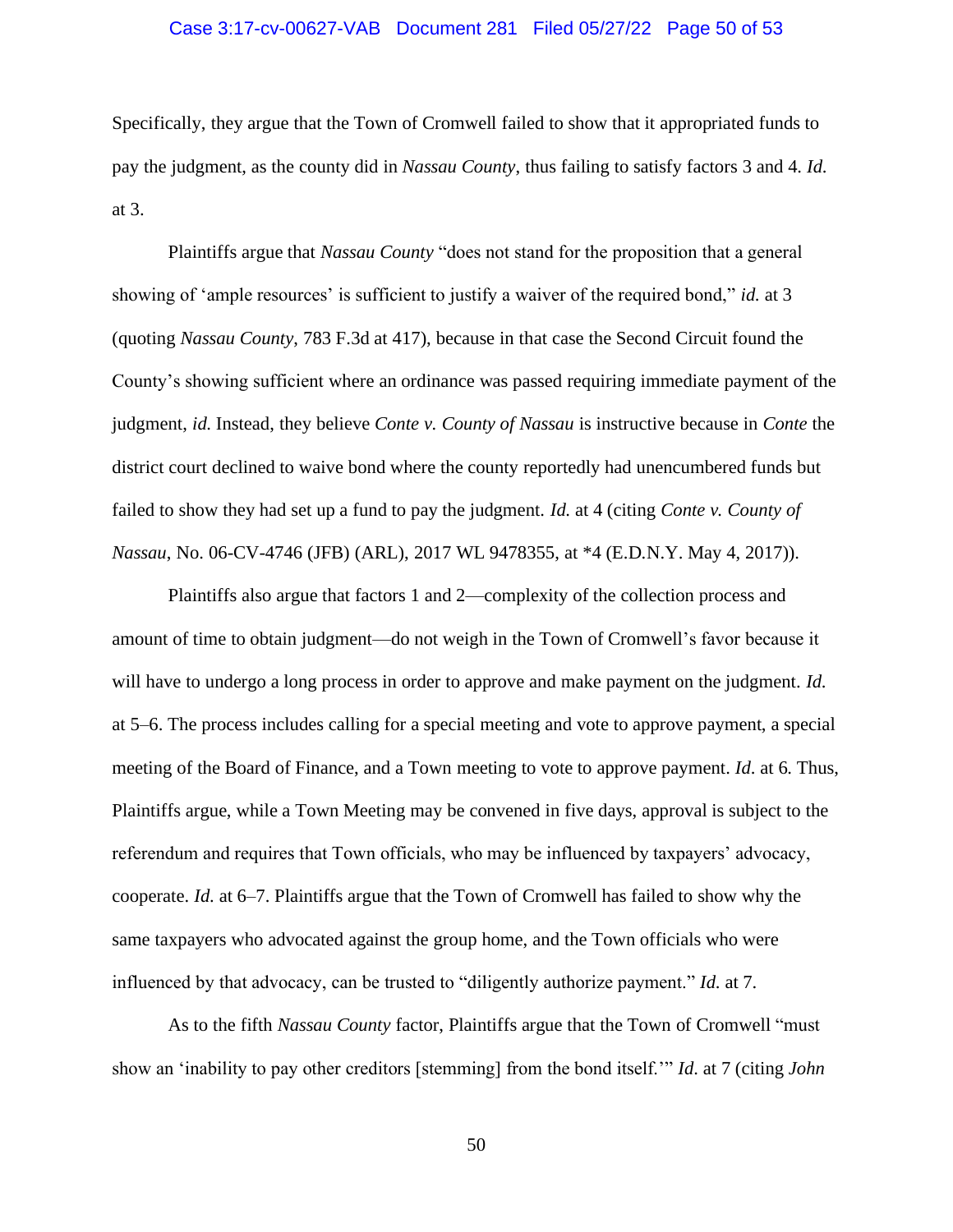#### Case 3:17-cv-00627-VAB Document 281 Filed 05/27/22 Page 51 of 53

*Wiley & Sons, Inc. v. Book Dog Books, LLC*, 327 F. Supp. 3d 606, 650 (S.D.N.Y. 2018)). Instead, Plaintiffs argue, they have done the opposite by emphasizing their financial solvency and ability to borrow against assets. *Id*.

In reply, the Town of Cromwell claims that requiring it to set aside \$5,000,000 until posttrial motions and appeals have concluded would be "tantamount to requiring the Defendant to post a cash bond." Def.'s Reply to Pls.' Br. in Opp'n to Def.'s Mot. for Stay of Execution of J. Without Bond or Other Security at 2, ECF No. 264 (Jan. 21, 2022). Furthermore, they argue, the Town of Cromwell "has a legislative mandate that there will always be far more than the full amount of the judgment in unrestricted cash in its general fund" and also "has the power to tax," so it will have the funds. *Id*.

As to the process for satisfying judgment, the Town of Cromwell argues that Plaintiff has not provided any evidence to support the concern that the Town of Cromwell may choose to not pay, and that the same argument could be raised in other cases where bonds have been waived. *Id*. They note that even in *Nassau County*, "there was still a final step involved of a Town official agreeing to write the check[.]" *Id*.

The Court disagrees.

In *Nassau County*, the Second Circuit stayed payment of judgment because the county had "demonstrated the existence of appropriated funds, available for the purpose of paying judgments without substantial delay or other difficulty." *Nassau County*, 783 F.3d at 418 (internal citation and quotation marks omitted). The Second Circuit noted that plaintiffs' only argument in opposition had been the failure to pass an ordinance or bond resolution to provide immediate payment, which the county had then adopted such that final approval would be a "formality." *Id*. Likewise, in *Conte*, the district court found that it could not grant the stay where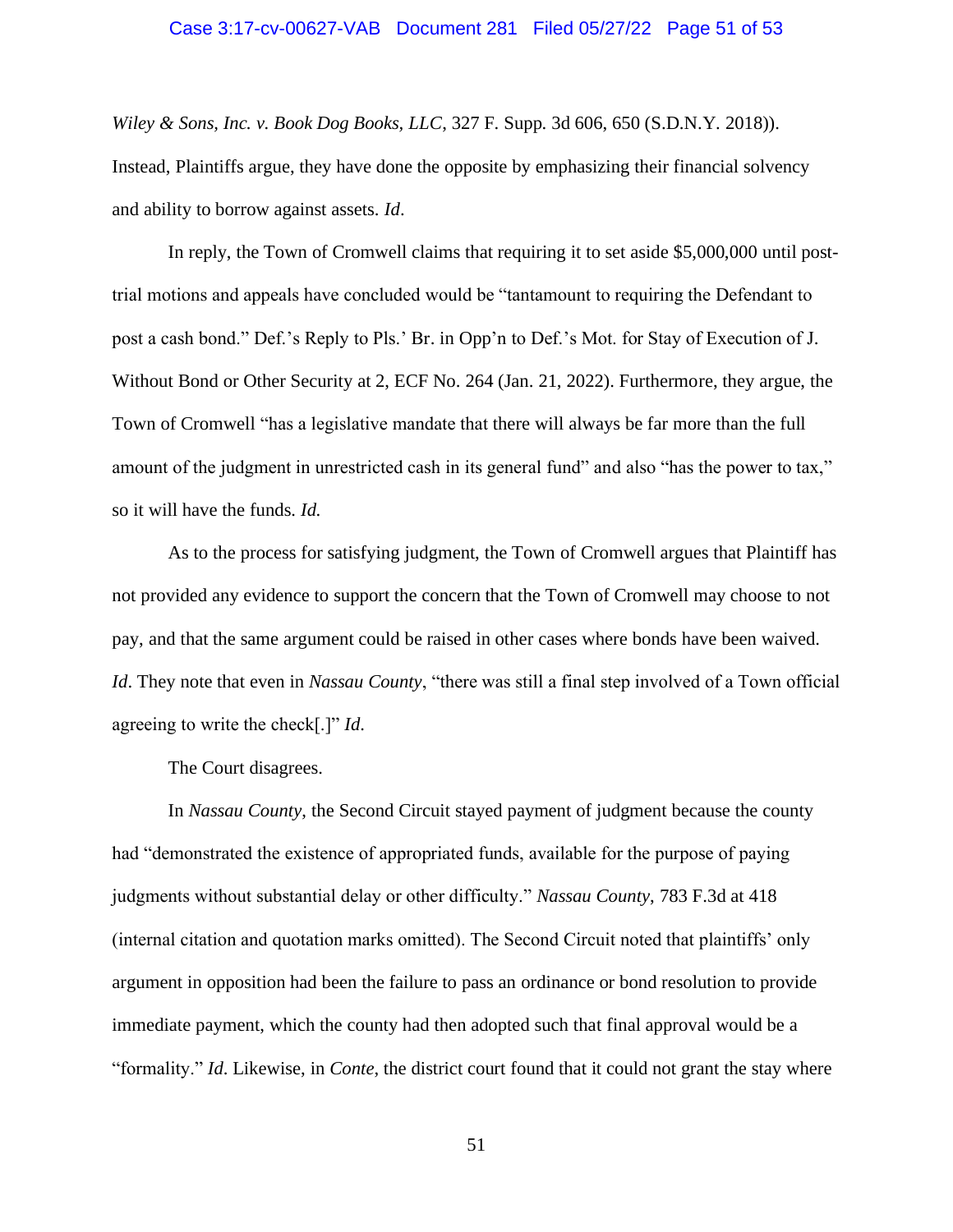### Case 3:17-cv-00627-VAB Document 281 Filed 05/27/22 Page 52 of 53

it could not conclude that defendants would be able to pay the judgment "without substantial delay or other difficulty" because although the county had "ample assets," it had not provided proof that the exact judgment amount had been placed in a litigation fund or "that adequate funds ha[d] been specifically allocated to satisfy the . . . judgment." *Conte*, 2017 WL 9478355, at \*4 (internal citation and quotation marks omitted).

While the Town of Cromwell argues that requiring it to set aside funds to satisfy judgment would be "tantamount to requiring the Defendant to post a cash bond," they provide no caselaw indicating that such a requirement is prohibited. Moreover, the use of alternatives such as ordinances, in cases like *Nassau County*, show that it is possible to appropriate funds and make processing easier without having to set funds aside.

The Town of Cromwell correctly notes that any case runs the risk that judgment may not be paid. "[C]ourts[, however,] have refused to waive the bond requirement where the payment process was complex and the time for collection of the judgment after appeal would be lengthy." *Rand-Whitney Containerboard Ltd. P'ship*, 2007 WL 9754714, at \*2. Moreover, in similar cases with "history and political sensitivity," courts have considered the possibility of voters refusing to approve payment in their analysis. *See id*. at \*3 (noting that defendants had not allocated funds to pay the judgment and "[could] []not provide adequate assurances that a referendum [to issue municipal bonds] w[ould] result in approval, and, in fact, based on the history and political sensitivity of this litigation, it is uncertain that the voters will approve this authority"). The possibility of voters refusing to approve payment in this case is not farfetched. Indeed, the Town itself has acknowledged that "an aggressive and vocal, but small bloc of voters" spoke out against the group home. Def.'s JMOL Mem. at 19.